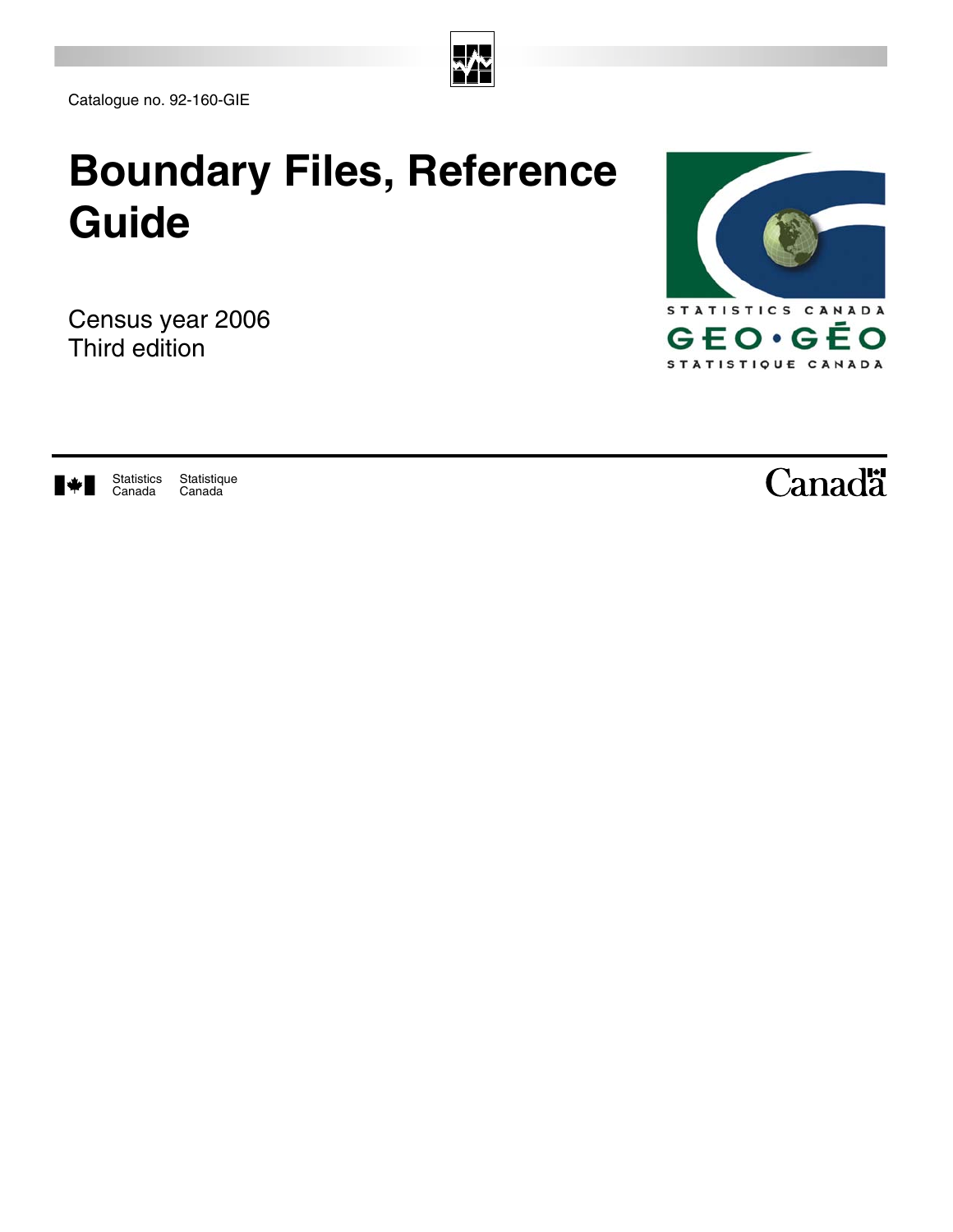#### **How to obtain more information**

For information on the wide range of data available from Statistics Canada, you can contact us by calling one of our toll-free numbers. You can also contact us by e-mail or by visiting our website at www.statcan.ca.

| National inquiries line                                     | 1-800-263-1136       |
|-------------------------------------------------------------|----------------------|
| National telecommunications device for the hearing impaired | 1-800-363-7629       |
| Depository Services Program inquiries                       | 1-800-700-1033       |
| Fax line for Depository Services Program                    | 1-800-889-9734       |
| E-mail inquiries                                            | infostats@statcan.ca |
| Website                                                     | www.statcan.ca       |
|                                                             |                      |

#### **Information to access the product**

This product, catalogue no. 92-160-GIE, is available for free in electronic format. To obtain a single issue, visit our website at www.statcan.ca and select Publications.

#### **Standards of service to the public**

Statistics Canada is committed to serving its clients in a prompt, reliable, courteous, and fair manner. To this end, the Agency has developed standards of service that its employees observe in serving its clients. To obtain a copy of these service standards, please contact Statistics Canada toll free at 1-800-263-1136. The service standards are also published on www.statcan.ca under About us > Providing services to Canadians.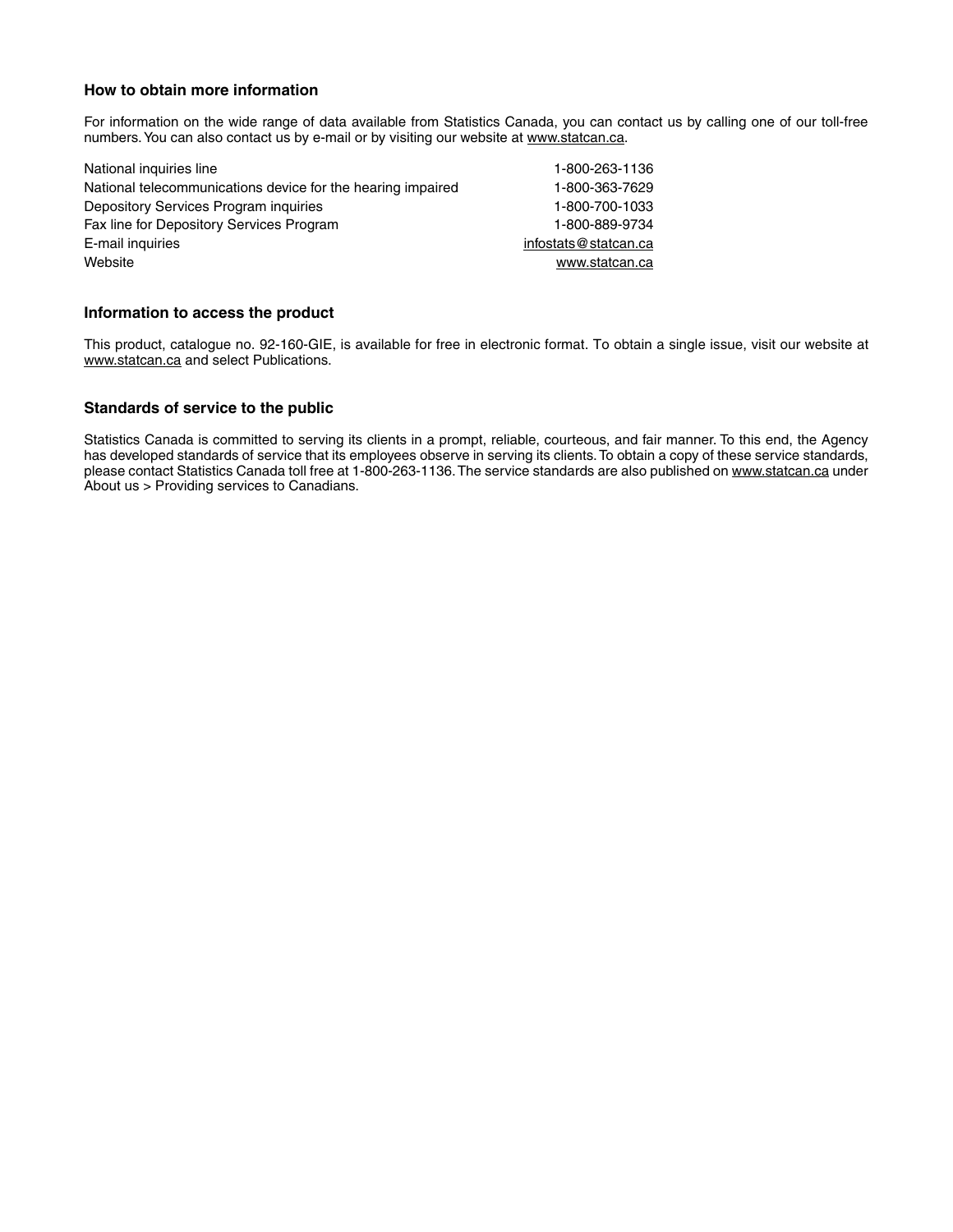Statistics Canada



# **Boundary Files, Reference Guide**

Census year 2006 Third edition

| Published by authority of the Minister responsible for Statistics Canada                                                                                                                                                                                                                                                                                                                                                                                                                                                                                                                                                                                                                                                                                                                                                                                                                                                                                               |
|------------------------------------------------------------------------------------------------------------------------------------------------------------------------------------------------------------------------------------------------------------------------------------------------------------------------------------------------------------------------------------------------------------------------------------------------------------------------------------------------------------------------------------------------------------------------------------------------------------------------------------------------------------------------------------------------------------------------------------------------------------------------------------------------------------------------------------------------------------------------------------------------------------------------------------------------------------------------|
| © Minister of Industry, 2007                                                                                                                                                                                                                                                                                                                                                                                                                                                                                                                                                                                                                                                                                                                                                                                                                                                                                                                                           |
| All rights reserved. The content of this electronic publication may be reproduced, in whole or in<br>part, and by any means, without further permission from Statistics Canada, subject to the following<br>conditions: that it be done solely for the purposes of private study, research, criticism, review or<br>newspaper summary, and/or for non-commercial purposes; and that Statistics Canada be fully<br>acknowledged as follows: Source (or "Adapted from", if appropriate): Statistics Canada, year of<br>publication, name of product, catalogue number, volume and issue numbers, reference period and<br>page(s). Otherwise, no part of this publication may be reproduced, stored in a retrieval system or<br>transmitted in any form, by any means—electronic, mechanical or photocopy—or for any purposes<br>without prior written permission of Licensing Services, Client Services Division, Statistics Canada,<br>Ottawa, Ontario, Canada K1A 0T6. |
| March 2007                                                                                                                                                                                                                                                                                                                                                                                                                                                                                                                                                                                                                                                                                                                                                                                                                                                                                                                                                             |
| Catalogue no. 92-160-GIE<br>ISBN 978-0-662-45269-0                                                                                                                                                                                                                                                                                                                                                                                                                                                                                                                                                                                                                                                                                                                                                                                                                                                                                                                     |
| Frequency: every 5 years                                                                                                                                                                                                                                                                                                                                                                                                                                                                                                                                                                                                                                                                                                                                                                                                                                                                                                                                               |
| Ottawa                                                                                                                                                                                                                                                                                                                                                                                                                                                                                                                                                                                                                                                                                                                                                                                                                                                                                                                                                                 |
| La version française de cette publication est disponible sur demande (nº 92-160-GIF au catalogue).                                                                                                                                                                                                                                                                                                                                                                                                                                                                                                                                                                                                                                                                                                                                                                                                                                                                     |
|                                                                                                                                                                                                                                                                                                                                                                                                                                                                                                                                                                                                                                                                                                                                                                                                                                                                                                                                                                        |
| Note of appreciation                                                                                                                                                                                                                                                                                                                                                                                                                                                                                                                                                                                                                                                                                                                                                                                                                                                                                                                                                   |
| Canada owes the success of its statistical system to a long-standing partnership between<br>Statistics Canada, the citizens of Canada, its businesses, governments and other<br>institutions. Accurate and timely statistical information could not be produced without their<br>continued cooperation and goodwill.                                                                                                                                                                                                                                                                                                                                                                                                                                                                                                                                                                                                                                                   |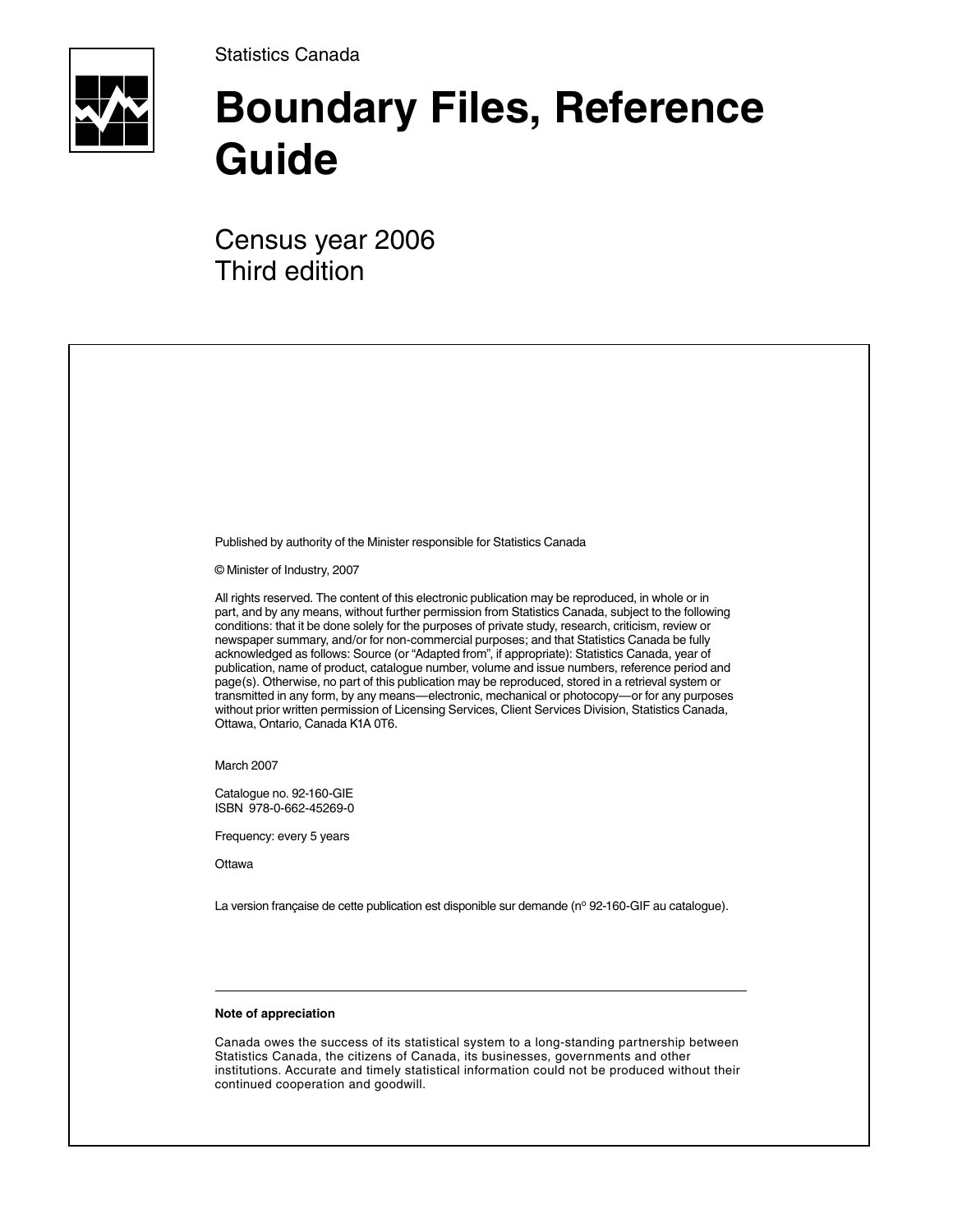# <span id="page-3-0"></span>**What's new?**

- The 2006 Boundary Files for census subdivisions and other high-level geographies are available free of charge.
- All boundary files are available for download from the Statistics Canada website.
- *2006 Standard Geographical Classification, Volume II: Reference Maps* are available free of charge from the Statistics Canada website as a complementary product to the 2006 Boundary Files.
- Digital boundary files are reinstated for the 2006 Census.
- A 2006 Dissemination Block Cartographic Boundary File is available.
- The 2006 Census Metropolitan Area / Census Agglomeration Boundary Files now include census metropolitan area / census agglomeration parts where limits cross provincial boundaries.
- The Designated Place Parts Boundary File showing census subdivision components is no longer available.
- The hydrographic files contain improved detail including water feature names and types, and scale dependent ranking.
- All high-level geographic attributes are available in the Census Subdivision Boundary File.
- Changes were made to the census subdivision names and types to accommodate new bilingual names. To date, there are six new bilingual census subdivision names: Beaubassin East / Beaubassin-est (N.B.), Grand Falls / Grand-Sault (N.B.), French River / Rivière des Français (Ont.), Greater Sudbury / Grand Sudbury (Ont.), The Nation / La Nation (Ont.) and West Nipissing / Nipissing Ouest (Ont.).
- The Dissemination Block Boundary Files contain co-ordinates for dissemination block representative points. These representative points are a single x,y co-ordinate that represents each dissemination block. The representative points are in latitude and longitude co-ordinates.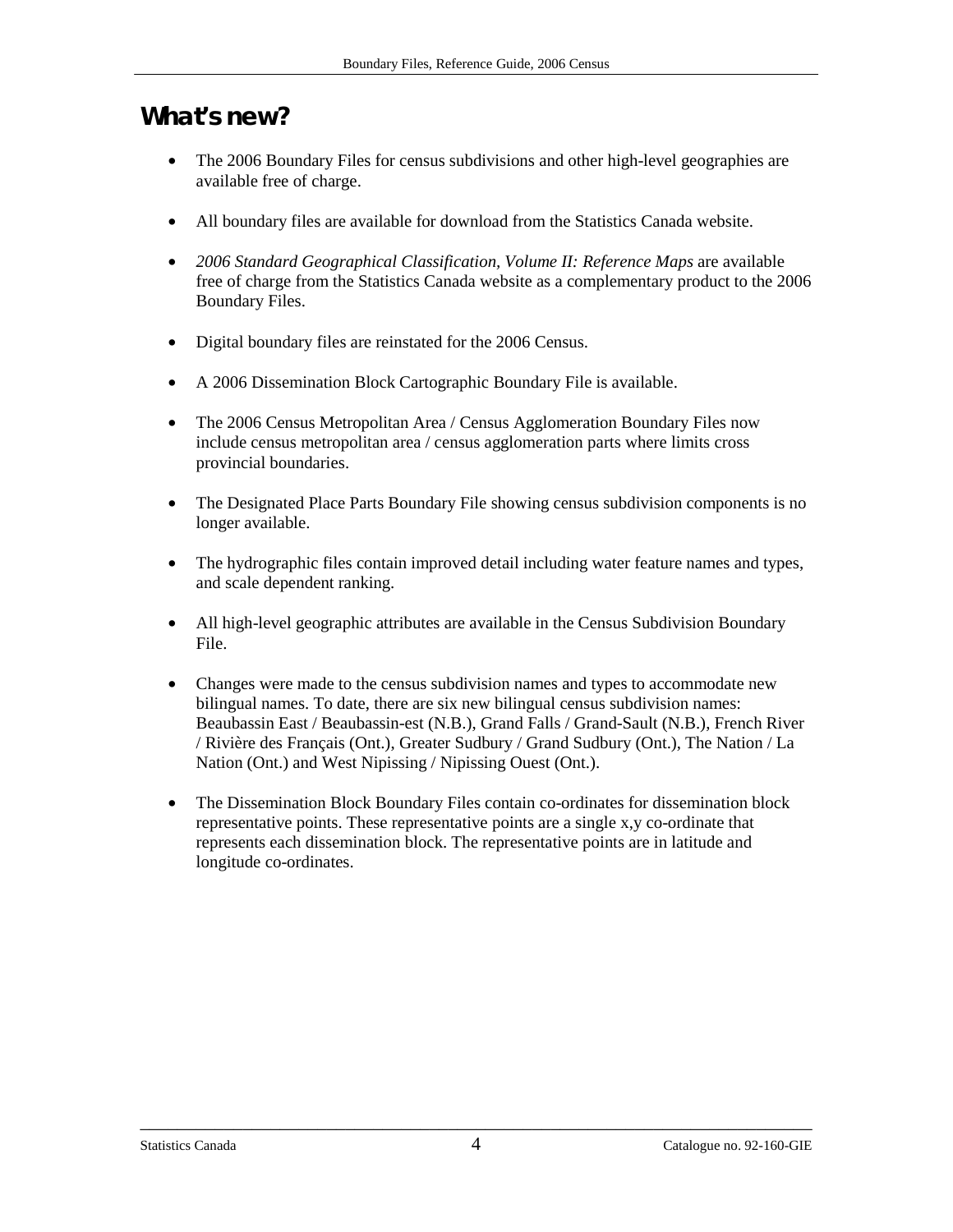# **Table of contents**

|                                                                                      | Page |
|--------------------------------------------------------------------------------------|------|
|                                                                                      |      |
|                                                                                      |      |
|                                                                                      |      |
|                                                                                      |      |
|                                                                                      |      |
|                                                                                      |      |
|                                                                                      |      |
|                                                                                      |      |
|                                                                                      |      |
|                                                                                      |      |
|                                                                                      |      |
|                                                                                      |      |
|                                                                                      |      |
|                                                                                      |      |
|                                                                                      |      |
|                                                                                      |      |
|                                                                                      |      |
|                                                                                      |      |
|                                                                                      |      |
|                                                                                      |      |
|                                                                                      |      |
|                                                                                      |      |
|                                                                                      |      |
|                                                                                      |      |
|                                                                                      |      |
|                                                                                      |      |
|                                                                                      |      |
|                                                                                      |      |
|                                                                                      |      |
|                                                                                      |      |
|                                                                                      |      |
|                                                                                      |      |
|                                                                                      |      |
|                                                                                      |      |
| Appendix B: Hierarchy of standard geographic units for dissemination, 2006 Census 39 |      |
| Appendix C: Geographic units by province and territory, 2006 Census 40               |      |
| Appendix D: Census subdivision types by province and territory, 2006 Census 41       |      |
|                                                                                      |      |
| Appendix F: Unique identifiers consistent with other geography products 46           |      |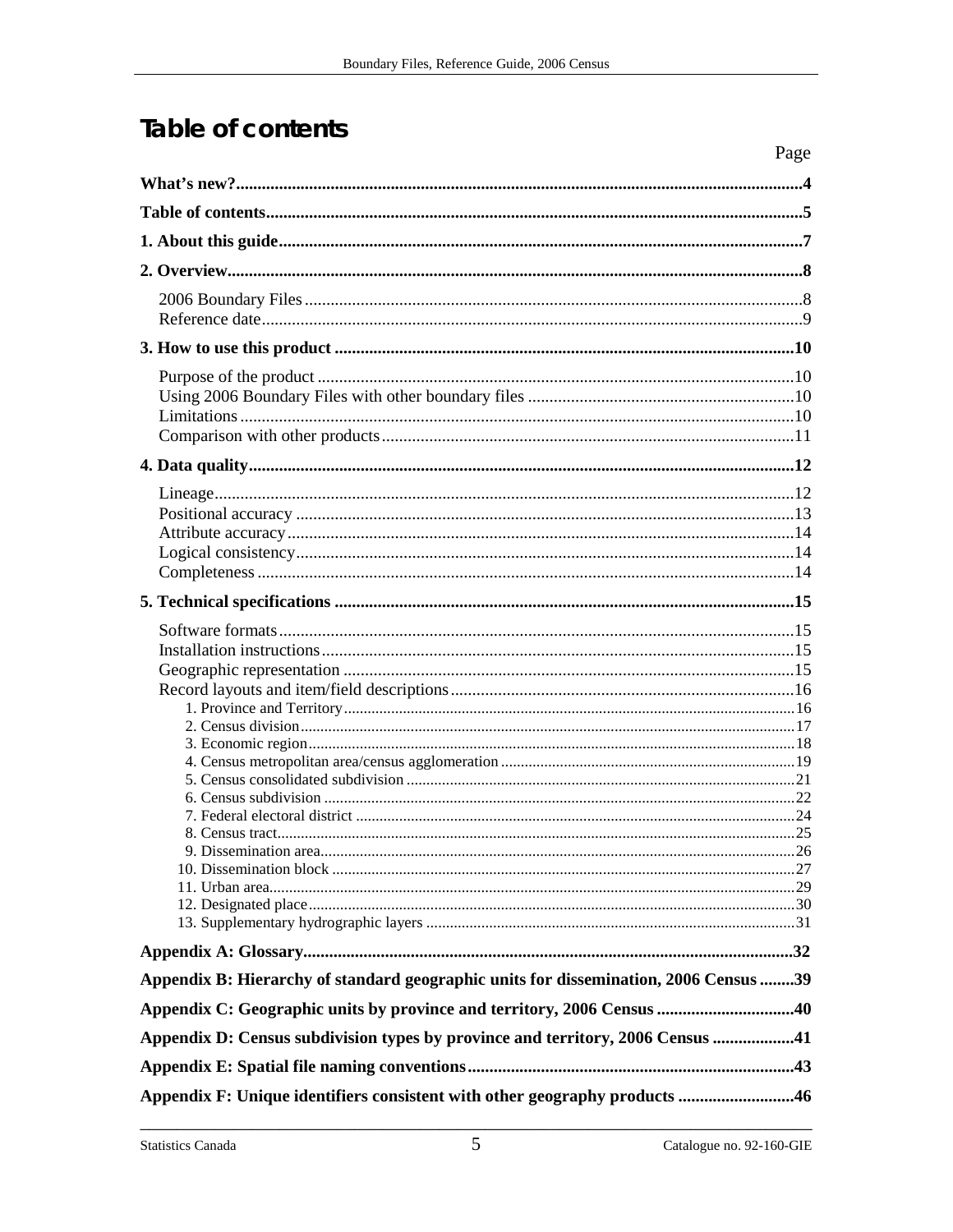| Unrestricted use licence agreement for Statistics Canada's free Boundary Files for<br>Province/Territory, Economic Region, Census Division, Census Metropolitan Area/Census<br>Agglomeration, Census Consolidated Subdivision, and Census Subdivision, 2006 Census 50 |  |
|-----------------------------------------------------------------------------------------------------------------------------------------------------------------------------------------------------------------------------------------------------------------------|--|
| End-use licence agreement for Statistics Canada's Boundary Files for Census Tract,<br>Dissemination Area, Dissemination Block, Federal Electoral District, Urban Area and                                                                                             |  |

**Designated Place, 2006 Census....................................................................................................56**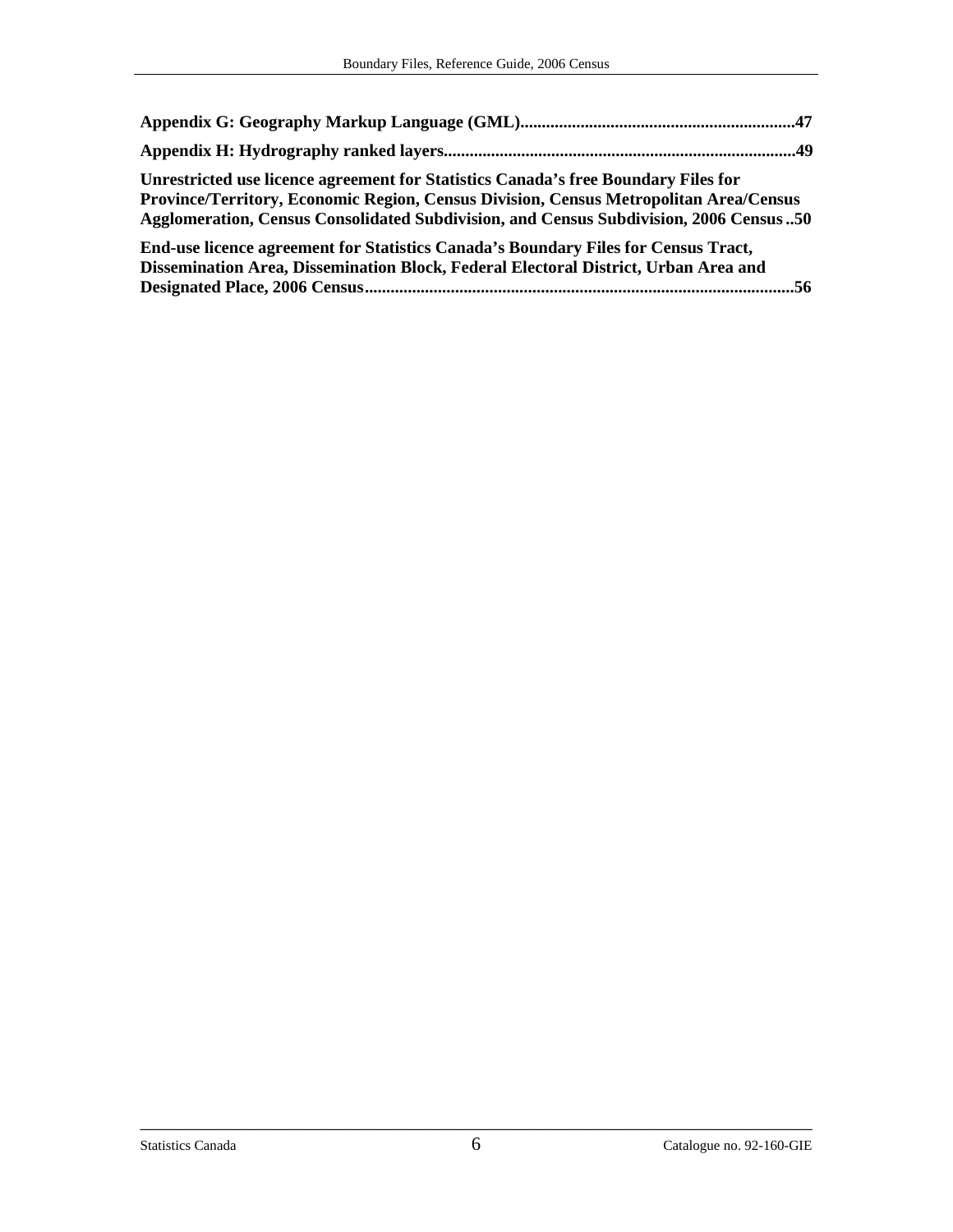# <span id="page-6-0"></span>**1. About this guide**

This reference guide is intended for users of the 2006 Boundary Files. The guide provides an overview of the files, the general methodology used to create them, and important technical information for users.

Technical specifications in Section 5 include system requirements, installation instructions, record layouts, and item descriptions.

Geographic terms and concepts found throughout the text are described in Appendix A: Glossary. More details can be found in the *2006 Census Dictionary* (Catalogue no. 92-566-XWE, available February 2007). Supplementary information is provided in the appendices.

This reference guide does not provide details on specific software packages that are available for use with the 2006 Boundary Files. Users are advised to contact the appropriate software vendor for information.

This data product is provided 'as-is', and Statistics Canada makes no warranty, either express or implied, including but not limited to, warranties of merchantability and fitness for a particular purpose. In no event will Statistics Canada be liable for any direct, special, indirect, consequential or other damages, however caused.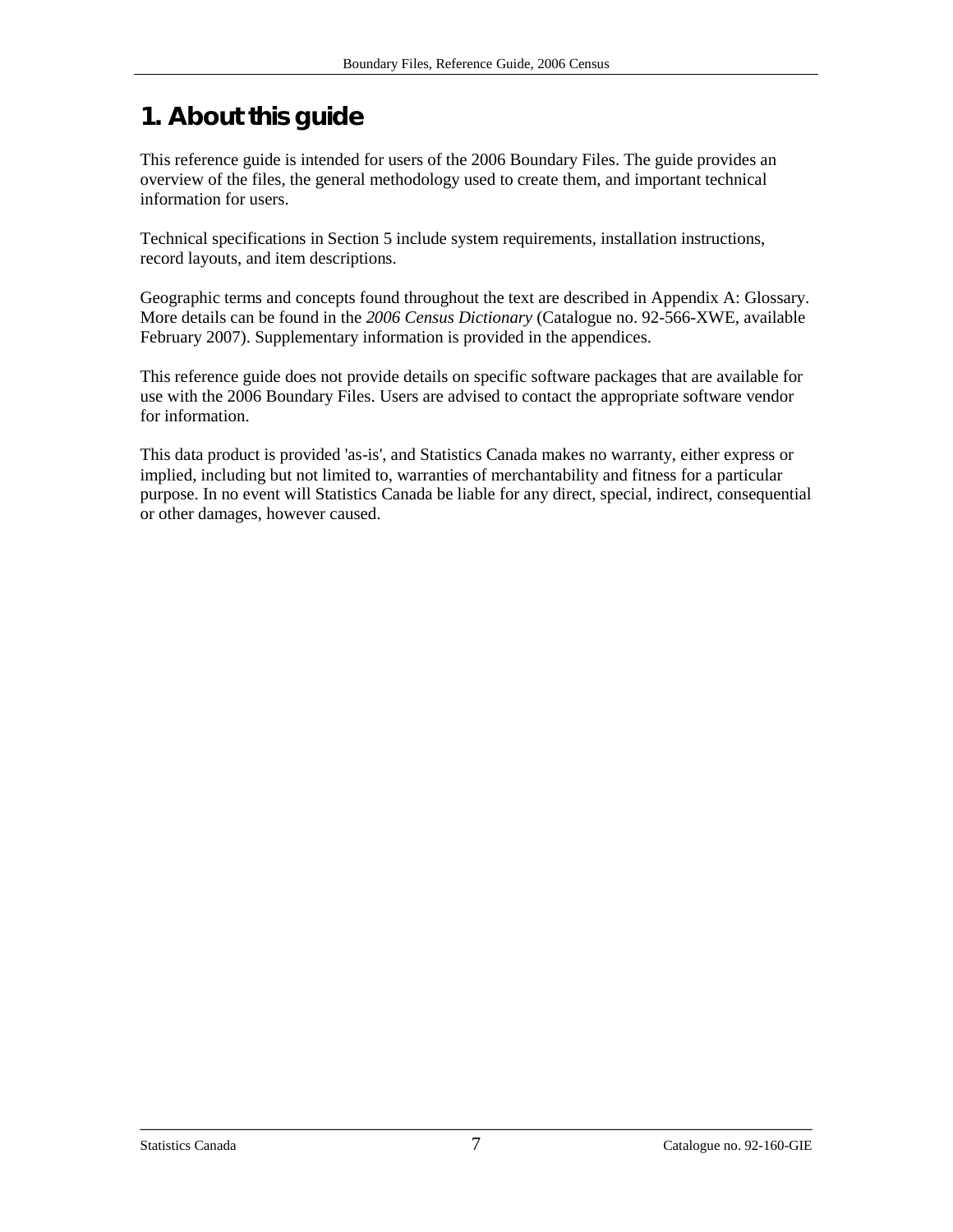# <span id="page-7-0"></span>**2. Overview**

# **2006 Boundary Files**

The 2006 Boundary Files are a series of products that depict boundaries of standard geographic units. In this reference guide, the term 'standard geographic units' is used to refer to the geographical levels defined in the *Standard Geographical Classification, Volume I* and geographical levels established primarily for the purpose of collecting and disseminating census data. A diagram illustrating the hierarchy of standard geographic units is included in Appendix B of this guide.

The 2006 Boundary Files are available for download in two types: cartographic and digital. See Figure 2.1.

### **Figure 2.1 Province and Territory Boundary Files, 2006 Census**



The 2006 Boundary Files provide a framework for mapping and spatial analysis. Digital files depict the full extent of the geographical areas, including the coastal water area. Cartographic files depict the geographical areas using only the major land mass of Canada and its coastal islands. The files are available in three formats: ArcInfo® (.shp), Geography Markup Language  $(gml)$  and MapInfo<sup>®</sup> (.tab).

Separate files for lakes, some rivers and some estuaries are also available. These 'water' layers can be used for additional reference purposes when mapping or displaying the boundaries in either the digital or cartographic boundary files.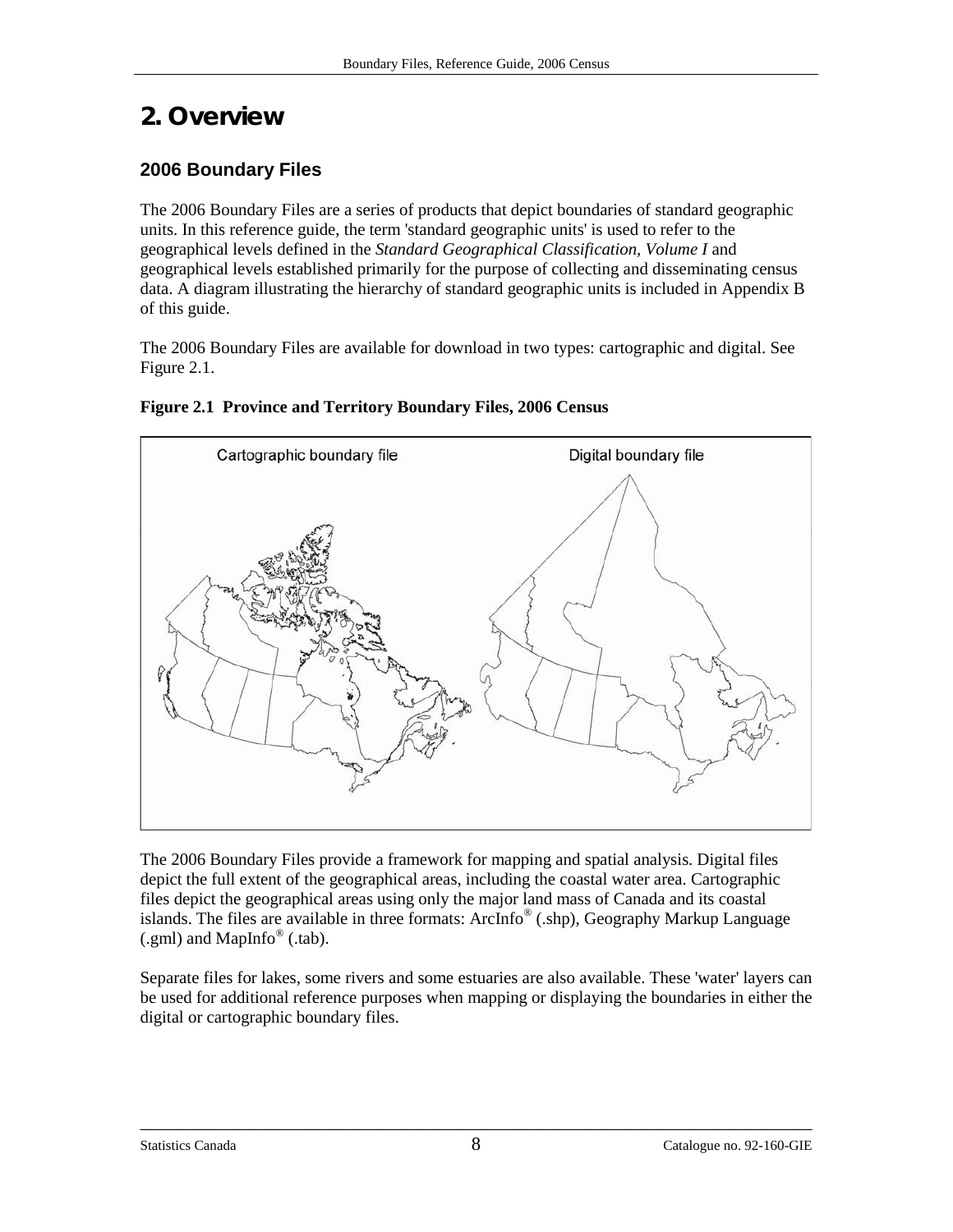<span id="page-8-0"></span>Digital and cartographic boundary files are available for the following levels of geography:

- provinces and territories
- census divisions
- economic regions
- census metropolitan areas and census agglomerations
- census consolidated subdivisions
- census subdivisions
- federal electoral districts (2003 Representation Order)
- census tracts
- dissemination areas
- dissemination blocks
- designated places
- urban areas
- forward sortation areas available fall 2007

# **Reference date**

The geographic reference date is a date determined by Statistics Canada to finalize the geographic framework for which census data are collected, tabulated and reported. The reference date for the geographic area boundaries in digital and cartographic boundary files is January 1, 2006.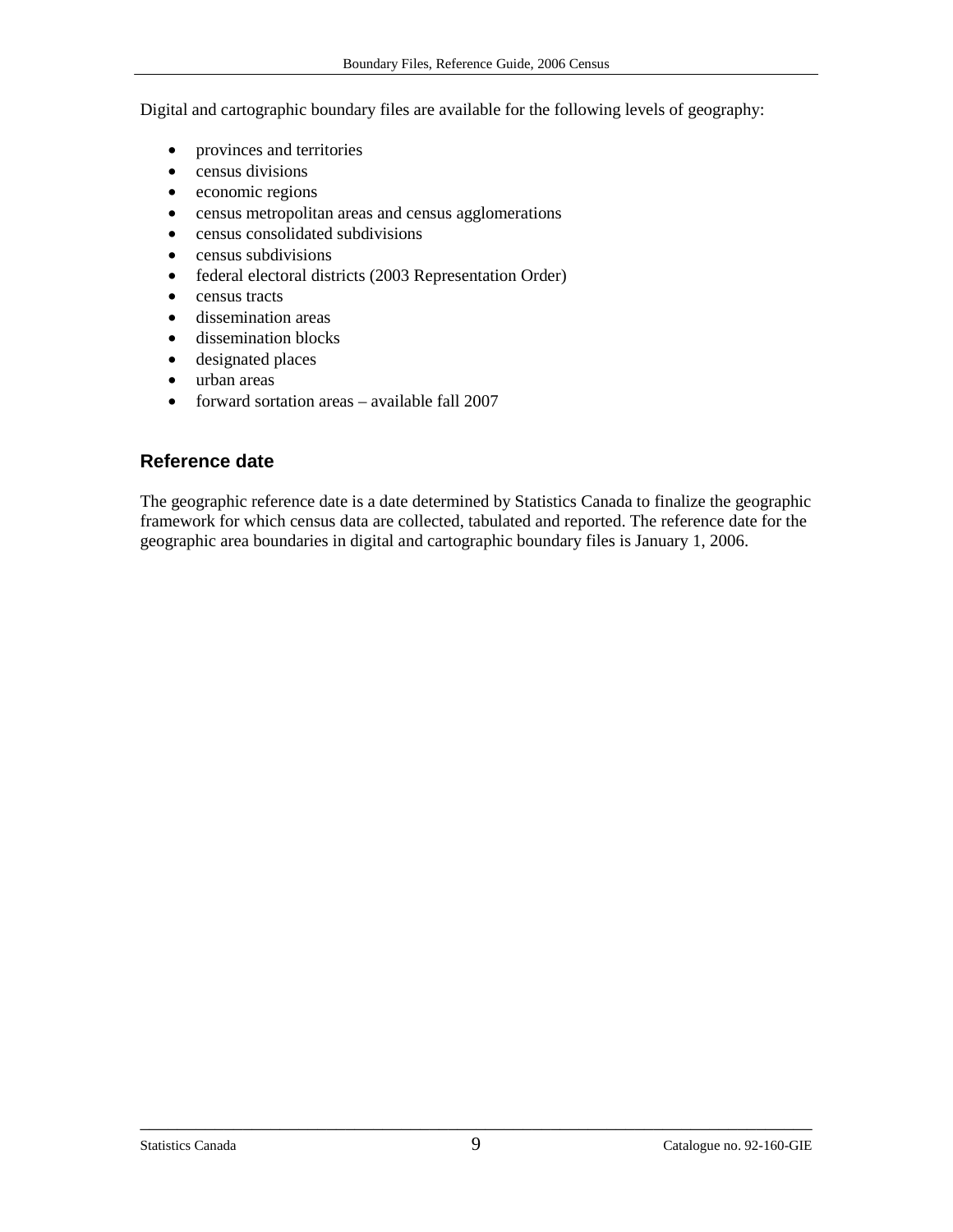# <span id="page-9-0"></span>**3. How to use this product**

# **Purpose of the product**

The 2006 Digital Boundary Files portray the boundaries used for the 2006 Census collection and dissemination activities and as such often extend as straight lines into bodies of water.

The 2006 Cartographic Boundary Files support the spatial analysis and thematic mapping of data from the 2006 Census where displaying the main landmass of Canada is preferred. They can also be used with Census of Agriculture or other Statistics Canada data for data analysis and thematic mapping.

With the appropriate computer software, the boundary files provide the framework for thematic mapping to support applications such as: land use and demographic studies, or social, economic and market research. Geographic identifiers permit linkage of statistical data to geographic areas depicted in the boundary files. Boundary files can also be used to create new geographic areas by aggregating standard geographic areas and for other data manipulations available with the user's software. The boundary files are positionally consistent with the 2006 Road Network File, which provides additional geographic context for mapping applications.

The cartographic boundary files were created for thematic mapping – particularly choropleth mapping of census data. The shorelines were integrated with the boundaries to enable users to easily shade the land polygons. Supplementary hydrography is also available to support the mapping of inland lakes, oceans and land outside the landmass of Canada. The cartographic boundary files include the shoreline around Canada and the shoreline of larger inland water bodies within Canada (e.g., Great Lakes).

# **Using 2006 Boundary Files with other boundary files**

When considering using 2006 Boundary Files, one should be aware of the compatibility of these files with other similar files. Other boundary files are available for download on the Internet from other websites; however, they may not be positionally compatible with Statistics Canada files.

Cartographic boundary files are recommended for thematic mapping and visualisation of census data at the more detailed levels of geography. In deciding which set of boundary files to use, one should consider what other geospatial data will be used in conjunction with the boundary files*.* 

# **Limitations**

The positional accuracy of the 2006 Boundary Files does not support cadastral, surveying, digitizing or engineering applications.

The data used to create the products are based on source data that had a wide range of scales. Digital and cartographic boundary files will not be precise if plotted at a larger scale than the scale of the source material used in its creation. The maps should not be used for digitizing purposes or to determine the precise location of boundaries. They are not intended to serve as a detailed legal or cadastral representation of the geographic areas.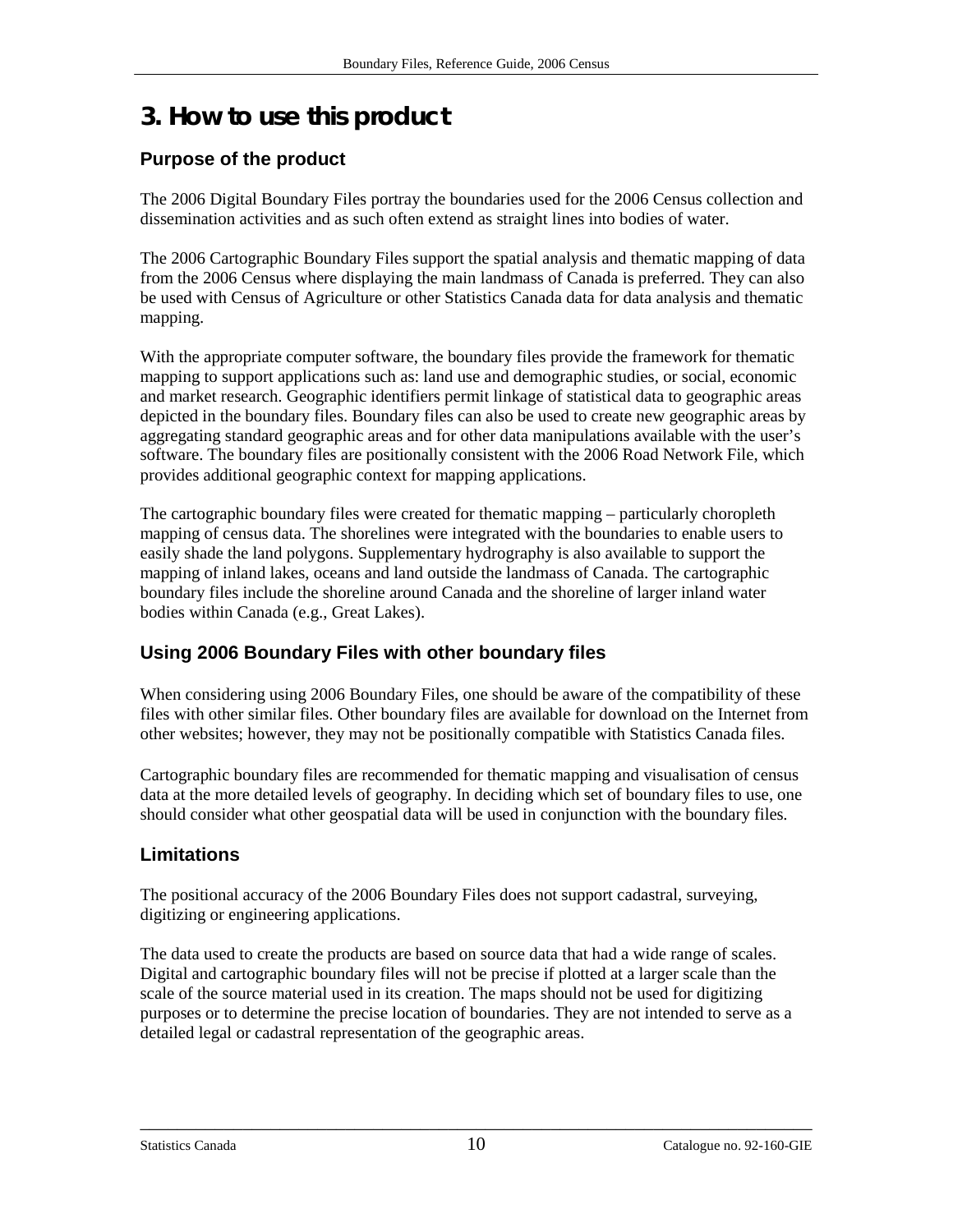# <span id="page-10-0"></span>**Comparison with other products**

- Any 2006 Boundary File is compatible with other 2006 Census Boundary File products.
- The 2006 Boundary Files are not compatible with the 2001 Census Boundary File products.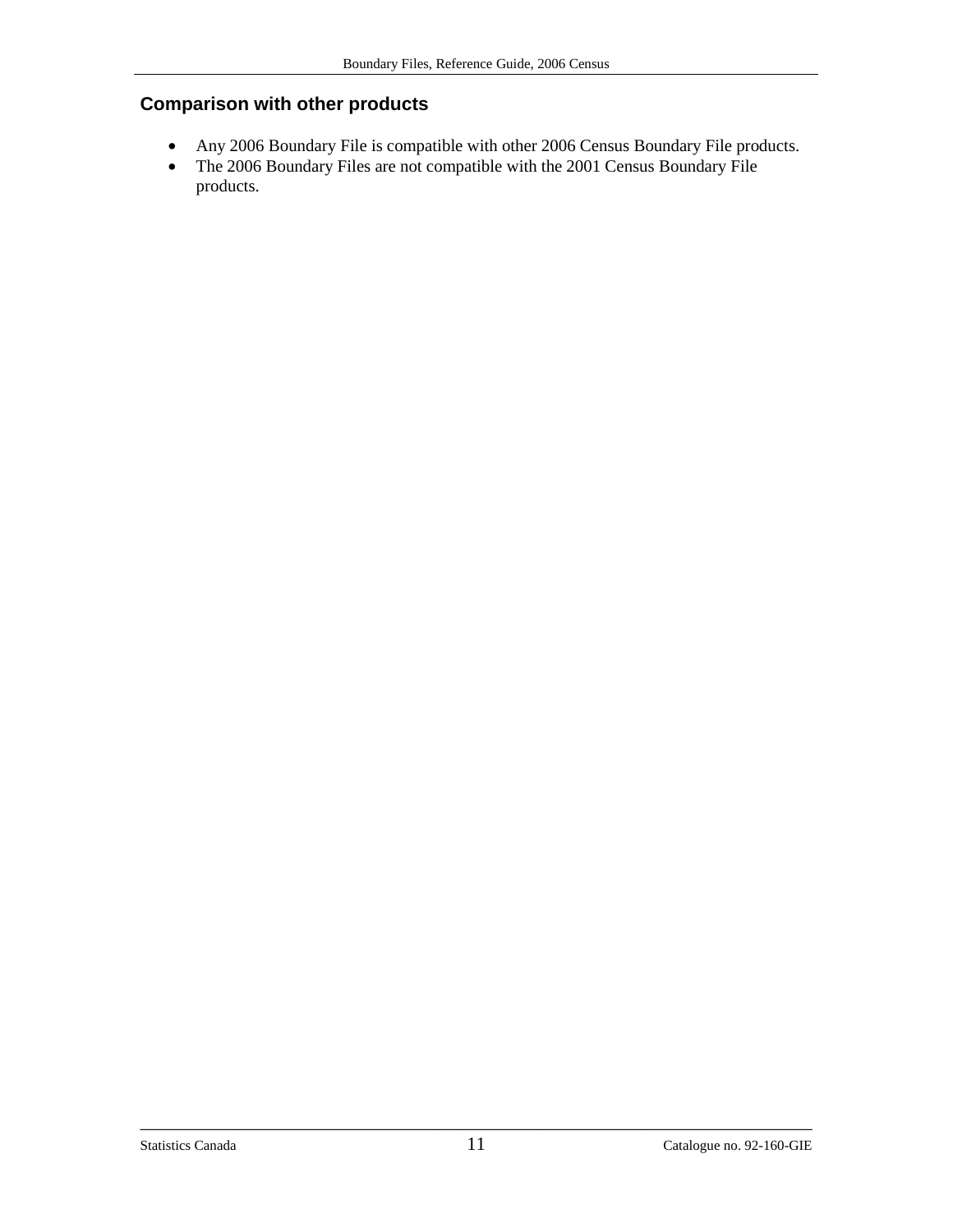# <span id="page-11-0"></span>**4. Data quality**

Spatial data quality elements provide information on the fitness-for-use of a spatial database by describing why, when and how the data are created, and how accurate the data are. The elements include an overview describing the purpose and usage, as well as specific quality elements reporting on the lineage, positional accuracy, attribute accuracy, logical consistency and completeness. This information is provided to users for all spatial data products disseminated for the census.

# **Lineage**

Lineage describes the history of the spatial data, including descriptions of the source material from which the data were derived, and the methods of derivation. It also contains the dates of the source material, and all transformations involved in producing the final digital files or map products.

The geographic area boundaries, names, codes, and the relationships among the various geographic levels are found on Statistics Canada's Spatial Data Infrastructure. These data for administrative areas are updated using information from provincial and territorial sources. These data for statistical areas are updated using the results of the previous census and input from users.

# **Creation of the 2006 Digital Boundary Files**

The Spatial Data Infrastructure (SDI) is the source for all 2006 Digital Boundary File products. Primary data manipulation of the product layers included preserving the geographic hierarchy of attributes inherent within a geography. This data manipulation included copying source data to a production environment and the joining of hierarchical geographic attributes. The final data treatment was an output of various file formats supported by Geographic Information System (GIS) software.

# **Creation of the 2006 Cartographic Boundary Files**

The creation of the 2006 Cartographic Boundary File used the 2006 Digital Boundary Files and a set of hydrographic features from the National Geographic Database. The hydrographic features used included coastal features (e.g., oceans, bays) and the Great Lakes, and the St. Lawrence River. These data were used to remove from the digital boundary files that portion of the geographical area that is within these major coastal water features.

# **Additional formatting**

The files were transformed from Lambert conformal conic projection into latitude / longitude coordinates. Finally, the files were verified, translated into French and English versions and appropriately labelled.

The files were converted into three output formats (ArcInfo<sup>®</sup> [.shp], Geography Markup Language [.gml] and MapInfo<sup>®</sup> [.tab]).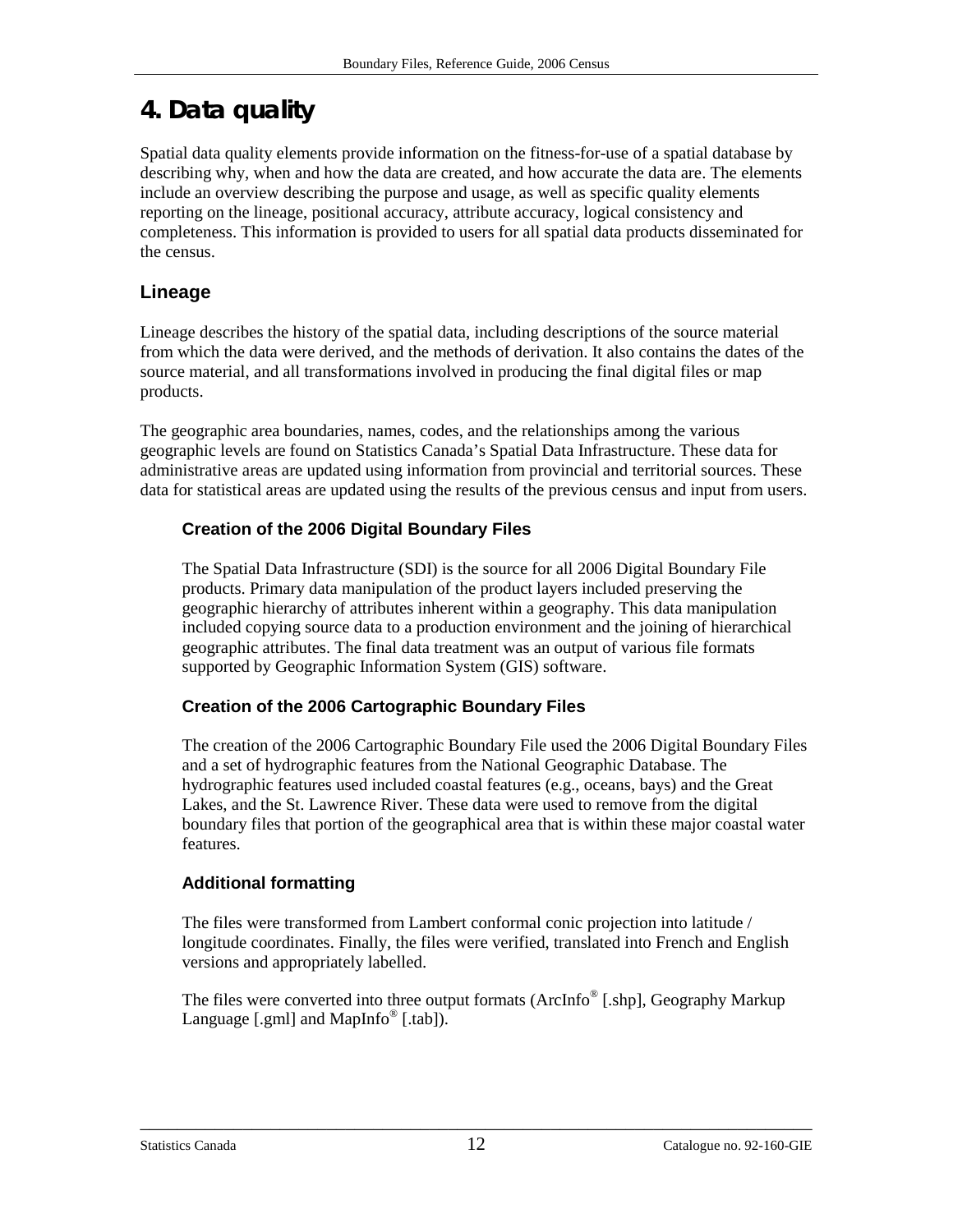#### <span id="page-12-0"></span>**Creation of the coastal layer**

The coastal layer was created by selecting water features exterior to Canada's land mass from the National Geographic Database's hydrographic reference layers. These reference data were sourced from the National Topographic Data Base (1:50,000 and the 1:250,000 maps) and the Digital Chart of the World. This included polygon features forming the Pacific, Atlantic and Arctic oceans, as well as the Beaufort and Labrador seas and all related channels, straits, passages, inlets and bays including Hudson Bay and James Bay. In addition, features forming the Great Lakes, Lake of the Woods and the St. Lawrence Seaway were also included.

The coastal layer was then generalized by removing all islands smaller than 100,000 square metres except when the islands accounted for the only land area for geographic areas or when they were intersected by road arcs found on the road network file.

#### **Creation of the inland water layer**

The inland water layer was created by selecting water features from the National Geographic Database's hydrographic reference layers. These reference data were sourced from the National Topographic Data Base (1:50,000 and the 1:250,000 maps) and the Digital Chart of the World. Each feature was assigned a rank based on its size and/or cultural importance. The largest and most important features have lower rank values. These ranks can be used to select and format features for map display at different scales.

### **Positional accuracy**

Positional accuracy refers to the absolute and relative accuracy of the positions of geographic features. Absolute accuracy is the closeness of the coordinate values in a dataset to values accepted as or being true. Relative accuracy is the closeness of the relative positions of features to their respective relative positions accepted as or being true. Descriptions of positional accuracy include the quality of the final file or product after all transformations.

The boundaries are derived from the Spatial Data Infrastructure. The data in the Spatial Data Infrastructure are stored in double precision. This precision allows features that are next to each other on the ground to be placed in the correct position on the map, relative to each other, without overlap. However, the absolute positional accuracy of the features in the database varies depending on the source of the features.

The Spatial Data Infrastructure is not Global Positioning Systems (GPS)-compliant. However, every possible attempt is made to ensure that the geographic area boundaries maintained in the Spatial Data Infrastructure respect the limits of the administrative entities that they represent (e.g., census division and census subdivision) or on which they are based (e.g., census metropolitan area or census agglomeration). The positional accuracy of these limits is dependent upon source materials used by Statistics Canada to identify the location of limits. In addition, due to the importance placed on relative positional accuracy, the positional accuracy of other geographic data (e.g., road network data and hydrographic data) that are stored within the Spatial Data Infrastructure is considered when positioning the limits of the geographic areas.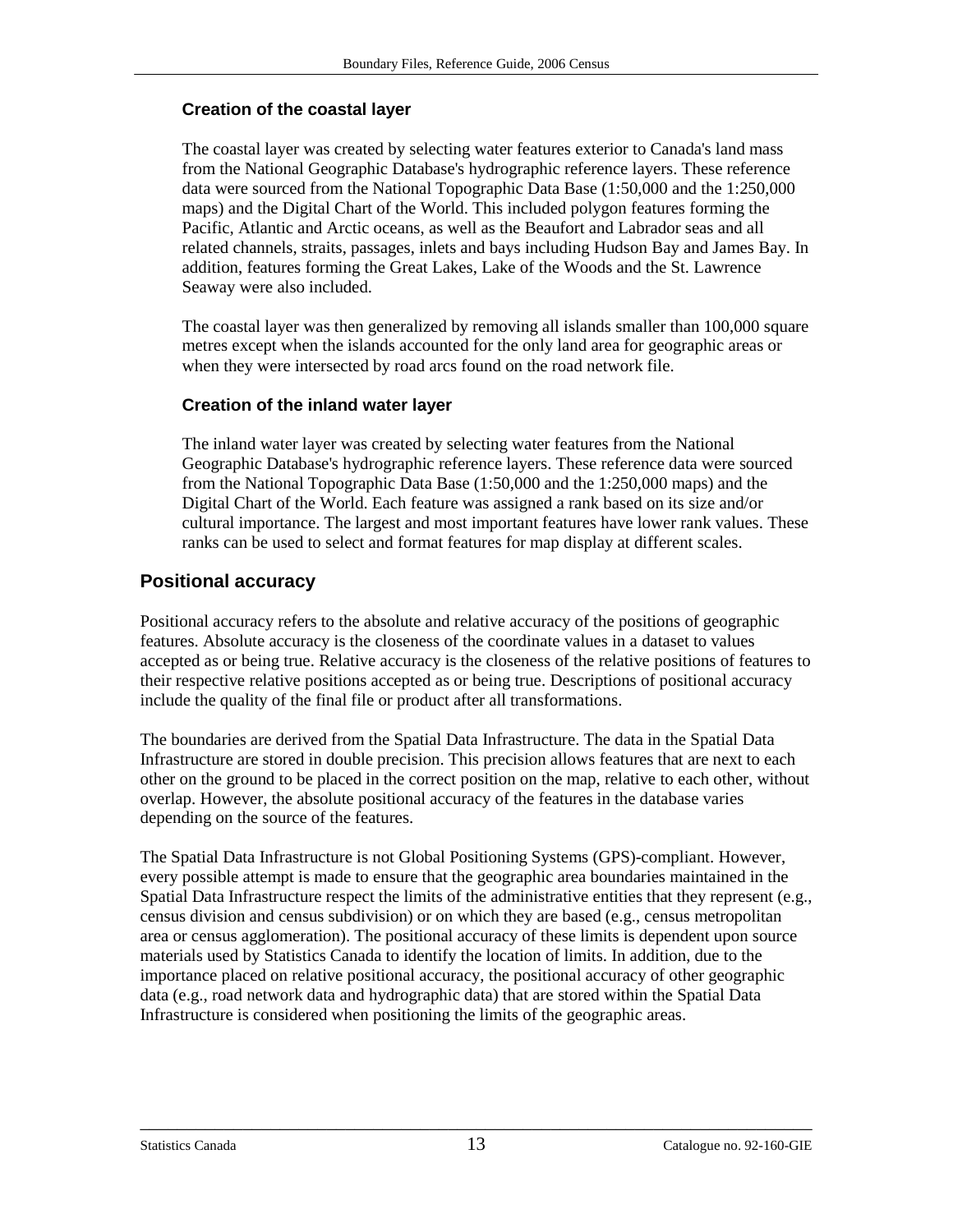### <span id="page-13-0"></span>**Attribute accuracy**

Attribute accuracy refers to the accuracy of the quantitative and qualitative information attached to each feature (such as population for an urban area, street name, census subdivision name and code).

As noted under Lineage, the attributes (names, types and codes) for all geographic areas displayed on the maps are sourced from the Spatial Data Infrastructure. The names and types for administrative geographic areas have been updated from the 2001 Census using source materials from provincial and territorial authorities.

The attribute data associated with the polygons in the boundary files were independently verified against the data in the Spatial Data Infrastructure and found to be accurate.

# **Logical consistency**

Logical consistency describes the fidelity of relationships encoded in the data structure of the digital spatial data.

In each boundary file, all geographic areas have been verified to have a unique identifier that is valid for the 2006 Census.

Boundaries found in this file are consistent with those found in other spatial products produced as part of the suite of 2006 Census products.

The hydrographic data files were specially created for the boundary files to enable thematic mapping at local and regional scales.

The land area for geographic areas present in GeoSuite may not be consistent with that computed from the cartographic boundary files. This is because the water features used in the creation of the cartographic boundary files are based on a set of hydrographic features that was created for thematic mapping.

# **Completeness**

Completeness refers to the degree to which geographic features, their attributes and their relationships are included or omitted in a dataset. It also includes information on selection criteria, definitions used, and other relevant mapping rules.

Each boundary file contains the complete set of geographic areas for that level of the geographic hierarchy.

It is important to note that in both digital boundary files and cartographic boundary files, a geographic area may be depicted by more than one polygon. In the digital boundary files there are some geographic areas that have two or more parts. This is particularly the case for some census subdivisions. In cartographic boundary files, this is due to having removed the coastal water area from the digital boundary files, thus creating several polygons for one geographic area. In the cartographic boundary files this impacts only on geographic areas that are situated on the coastal areas.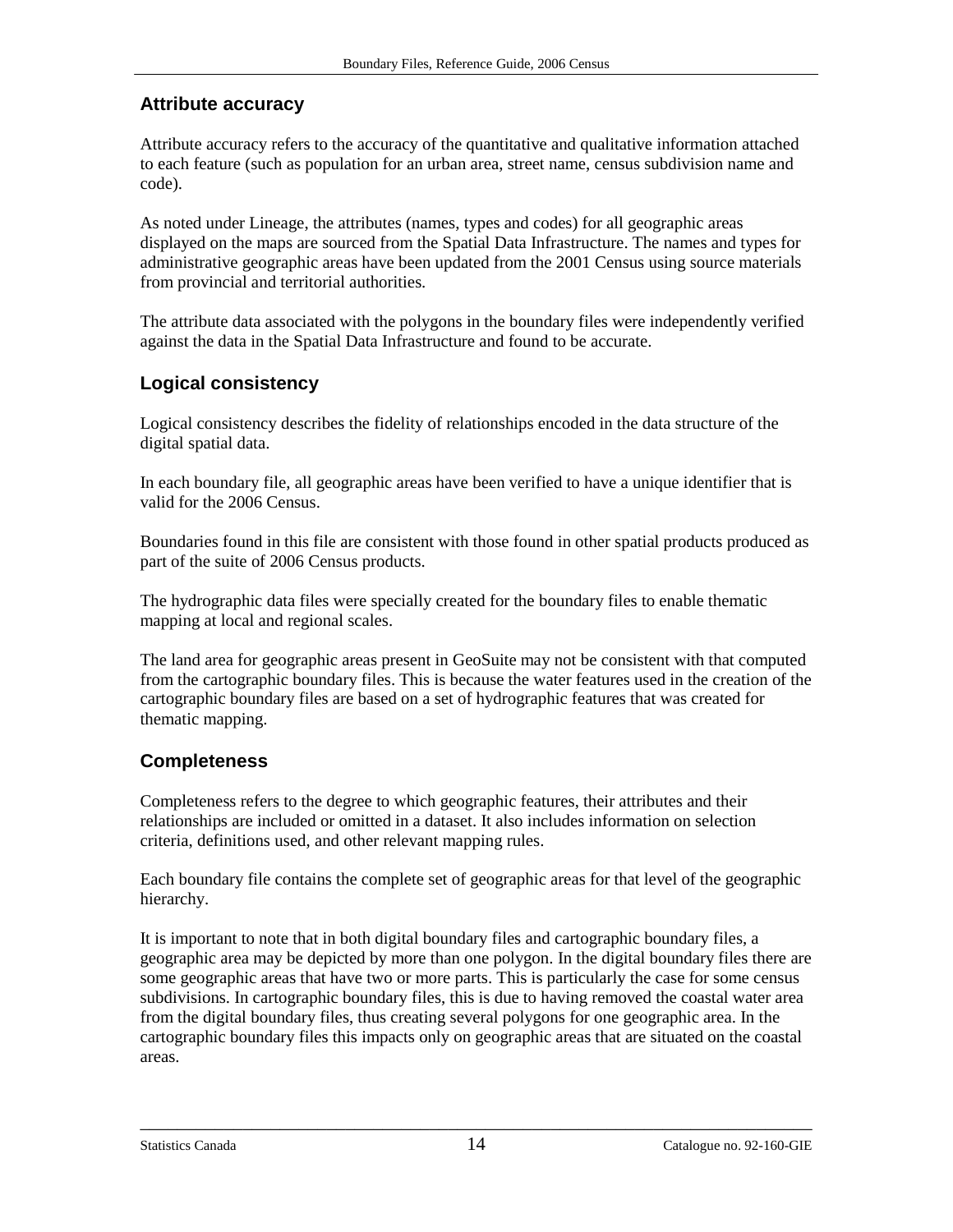# <span id="page-14-0"></span>**5. Technical specifications**

# **Software formats**

Boundary Files for the 2006 Census are available for download from the Statistics Canada website in the following formats:

- ArcInfo $^{\circ}$  format version 9.0 File extension: .shp
- Geography Markup Language version 2.1.2 File extension: .gml
- MapInfo<sup>®</sup> format version 8.0 File extension: .tab

# **Installation instructions**

The ArcInfo®, Geography Markup Language and MapInfo® files are compressed into WinZip® files (file extension .zip).

An additional template (.tem) file is included with the Geography Markup Language files for use with the Java Unified Mapping Platform (JUMP) free GIS data viewer.

Some of the 2006 Boundary Files contain attributes with accented characters. These characters can be seen in UNIX and Windows<sup>®</sup> versions of ArcInfo<sup>®</sup> and MapInfo<sup>®</sup>. They were tested on desktop versions of ArcGIS® 9.0 and MapInfo® 7.0, 8.0 and 8.5.

# **Geographic representation**

The 2006 Boundary Files are available on the Statistics Canada website in the following geographic representation:

| Datum:       | <b>NAD 83</b>        |
|--------------|----------------------|
| Coordinates: | Latitude / Longitude |

To ensure calculations are relevant (e.g., to calculate land area), it is recommended that the latitude/longitude coordinates be transformed to an appropriate map projection.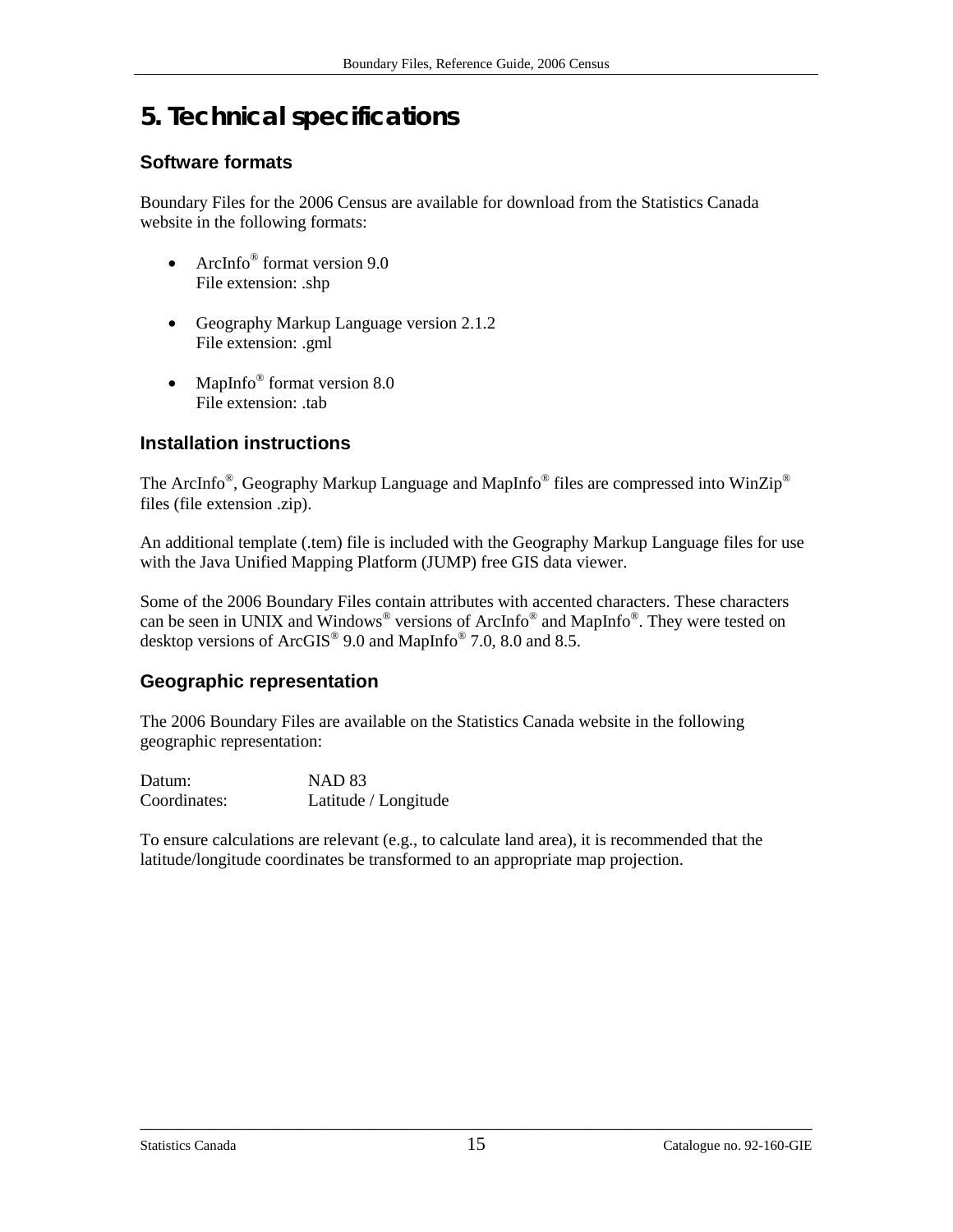# <span id="page-15-0"></span>**Record layouts and item/field descriptions**

# **1. Province and Territory**

The Province and Territory Boundary Files contain the boundaries of all 10 provinces and three territories. Province and territory refer to the major political units of Canada. From a statistical point of view, province and territory are basic areas for which data are tabulated.

| Table 5.1.1 Record layouts — ArcInfo <sup>®</sup> (shp), Geography Markup Language (.gml), and |  |
|------------------------------------------------------------------------------------------------|--|
| MapInfo <sup>®</sup> (.tab) files                                                              |  |

| <b>Attribute name</b>                        | Data type                     | <b>Description</b>                                             |
|----------------------------------------------|-------------------------------|----------------------------------------------------------------|
| <b>FID</b>                                   | Object ID $(4)$               | Specific to ArcInfo <sup>®</sup> .                             |
| Shape                                        | Geometry                      | Specific to ArcInfo <sup>®</sup> .                             |
| Digital Boundary<br>Cartographic<br>Boundary | MultiPolygon<br>Property Type | Shape geometry; specific to Geography<br>Markup Language.      |
| <b>PRUID</b>                                 | char(2)                       | Uniquely identifies a province or territory.                   |
| <b>PRNAME</b>                                | char $(100)$                  | The province or territory name.                                |
| <b>PRENAME</b>                               | char $(100)$                  | The province or territory name in English.                     |
| <b>PRFNAME</b>                               | char $(100)$                  | The province or territory name in French.                      |
| <b>PREABBR</b>                               | char $(10)$                   | The English abbreviation of the province or<br>territory name. |
| <b>PRFABBR</b>                               | char $(10)$                   | The French abbreviation of the province or<br>territory name.  |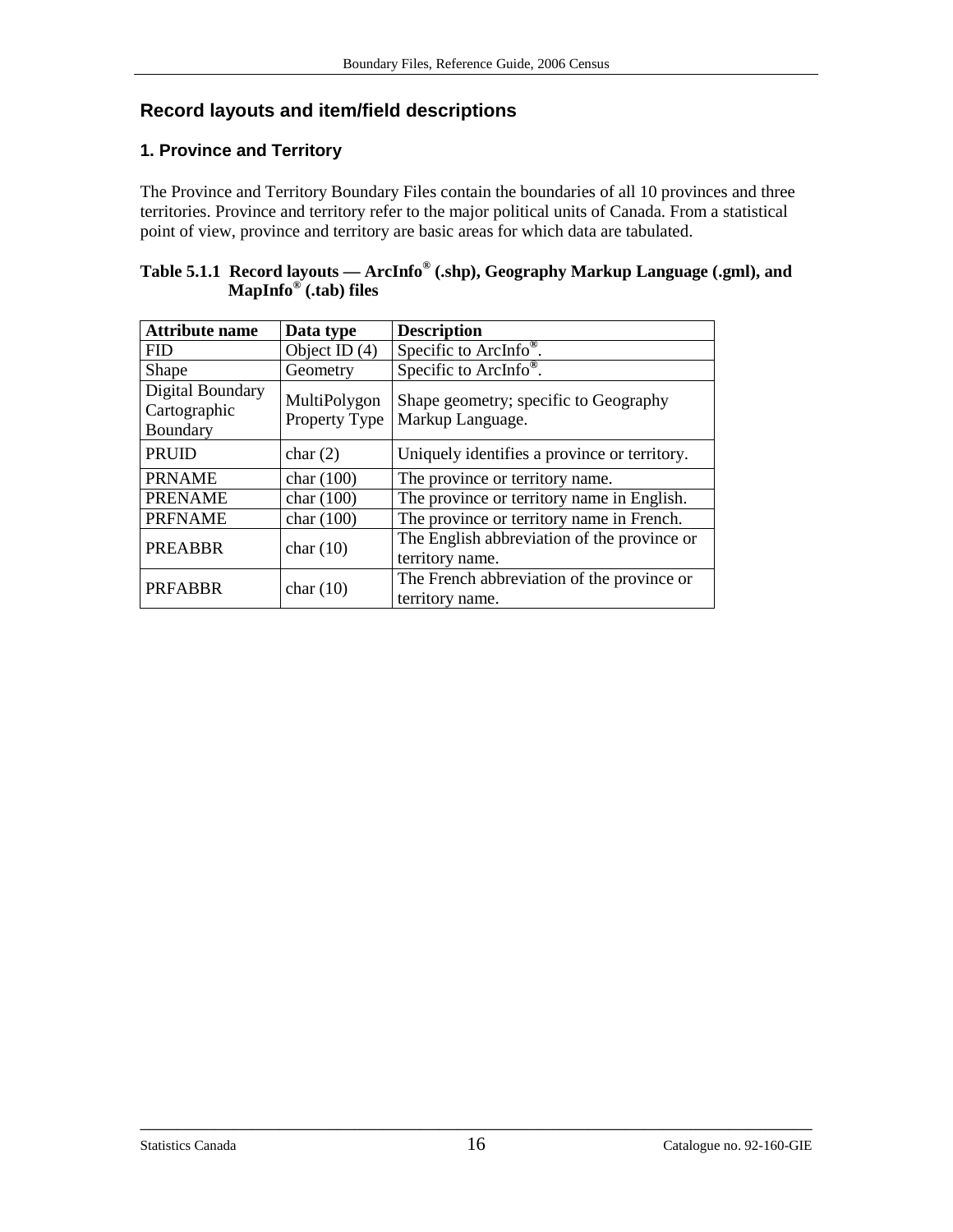# <span id="page-16-0"></span>**2. Census division**

The Census Division Boundary Files contain the boundaries of all 288 census divisions. A census division is an administrative area which is a component of the Standard Geographical Classification and is comprised of census subdivisions. Census division is the general term for provincially legislated areas (such as county, *municipalité régionale de comté* and regional district) or their equivalents. Census divisions are intermediate geographic areas between the province or territorial level and the municipality (census subdivision).

| <b>Attribute name</b> | Data type       | <b>Description</b>                           |
|-----------------------|-----------------|----------------------------------------------|
| <b>FID</b>            | Object ID $(4)$ | Specific to ArcInfo <sup>®</sup> .           |
| Shape                 | Geometry        | Specific to ArcInfo <sup>®</sup> .           |
| Digital               |                 |                                              |
| Boundary              | MultiPolygon    | Shape geometry; specific to Geography        |
| Cartographic          | Property Type   | Markup Language.                             |
| Boundary              |                 |                                              |
|                       |                 | Uniquely identifies a census division        |
| <b>CDUID</b>          | char $(4)$      | (composed of the 2-digit province/territory  |
|                       |                 | code and the 2-digit census division code).  |
| <b>CDNAME</b>         | char $(100)$    | The census division name.                    |
| <b>CDTYPE</b>         | char $(3)$      | The type of census division (see Domain).    |
| <b>PRUID</b>          | char $(2)$      | Uniquely identifies a province or territory. |
| <b>PRNAME</b>         | char $(100)$    | The province or territory name.              |

| Table 5.2.1 Record layouts — ArcInfo® (.shp), Geography Markup Language (.gml), and |
|-------------------------------------------------------------------------------------|
| MapInfo <sup>®</sup> (.tab) files                                                   |

### **Domain**

The following is a list of the types associated with census divisions.

Census division / Division de recensement (CDR) County / Comté (CT) County (CTY) District (DIS) District municipality (DM) Management board (MB) Municipalité régionale de comté (MRC) Regional district (RD) Region (REG) Regional municipality (RM) Territoire équivalent (TÉ) Territory / Territoire (TER) United counties (UC)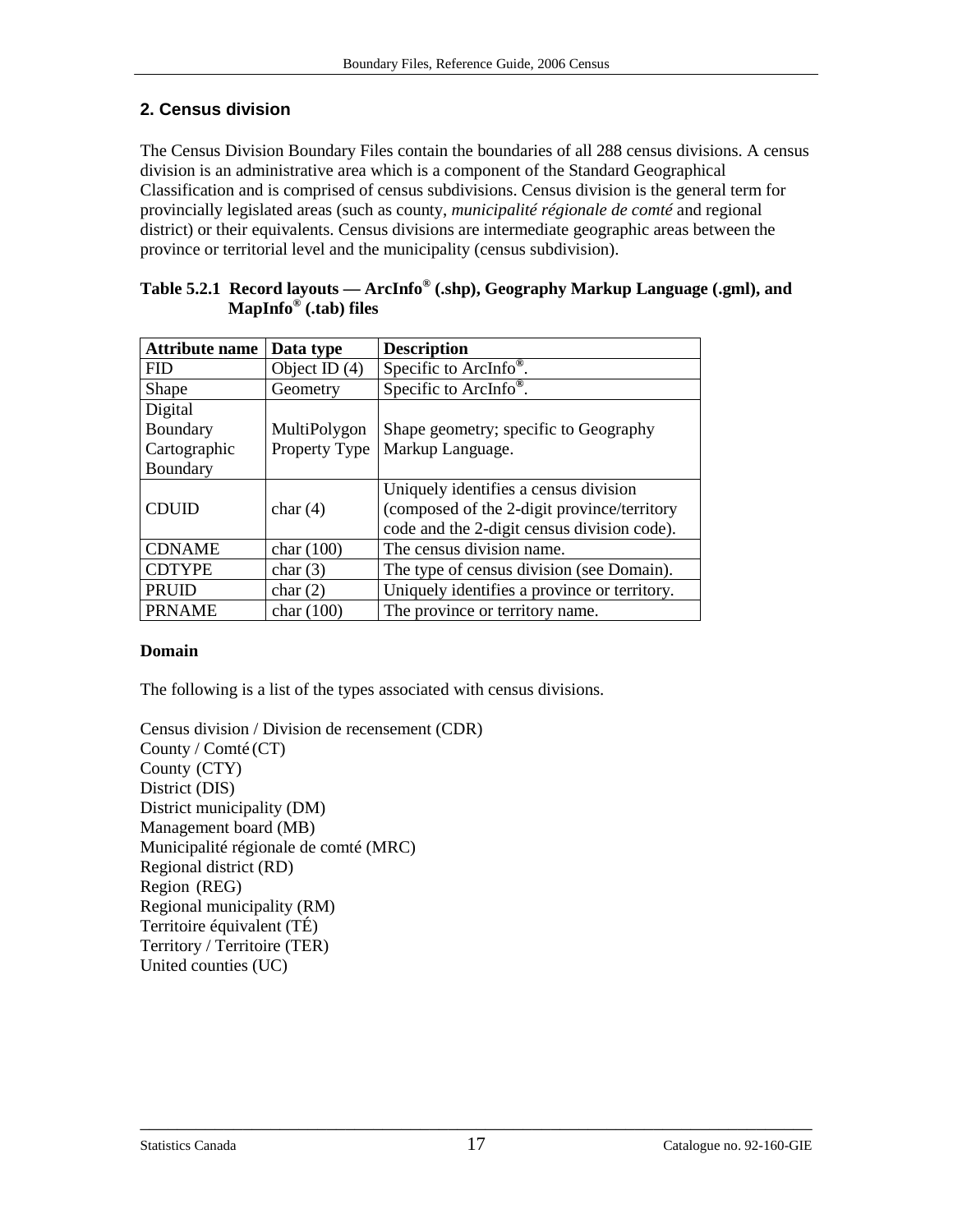# <span id="page-17-0"></span>**3. Economic region**

The Economic Region Boundary Files contain the boundaries of all 76 economic regions. An economic region is a grouping of complete census divisions (with one exception in Ontario) created as a standard geographic area for analysis of regional economic activity.

| Table 5.3.1 Record layouts — ArcInfo <sup>®</sup> (shp), Geography Markup Language (.gml), and |  |
|------------------------------------------------------------------------------------------------|--|
| MapInfo <sup>®</sup> (.tab) files                                                              |  |

| <b>Attribute name</b> | Data type       | <b>Description</b>                           |
|-----------------------|-----------------|----------------------------------------------|
| <b>FID</b>            | Object ID $(4)$ | Specific to ArcInfo <sup>®</sup> .           |
| Shape                 | Geometry        | Specific to ArcInfo <sup>®</sup> .           |
| Digital               |                 |                                              |
| Boundary              | MultiPolygon    | Shape geometry; specific to Geography        |
| Cartographic          | Property Type   | Markup Language.                             |
| Boundary              |                 |                                              |
|                       |                 | Uniquely identifies an economic region       |
| <b>ERUID</b>          | char $(4)$      | (composed of the 2-digit province/territory  |
|                       |                 | code and the 2-digit economic region code).  |
| <b>ERNAME</b>         | char $(100)$    | The economic region name.                    |
| <b>PRUID</b>          | char $(2)$      | Uniquely identifies a province or territory. |
| <b>PRNAME</b>         | char $(100)$    | The province or territory name.              |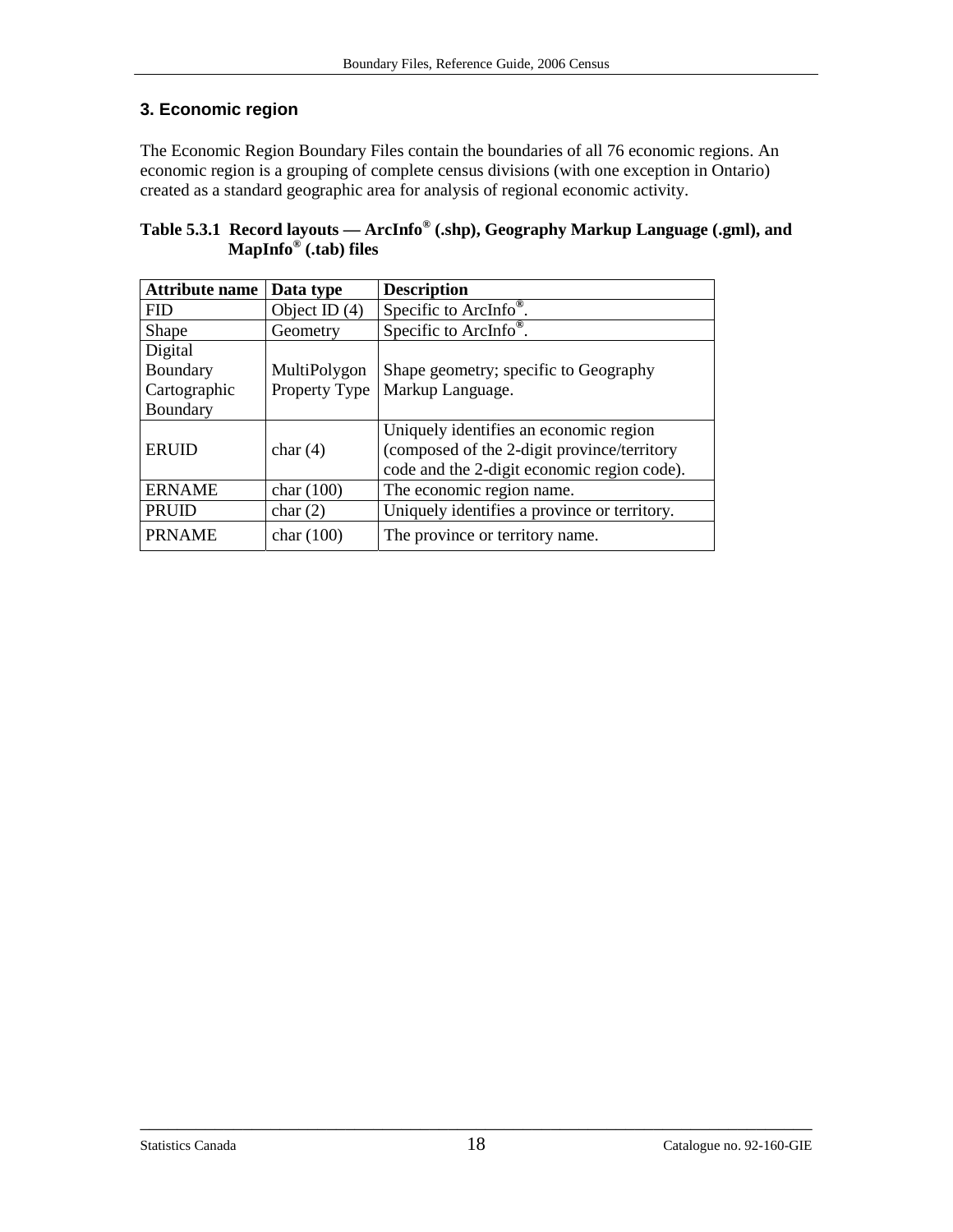### <span id="page-18-0"></span>**4. Census metropolitan area/census agglomeration**

The Census Metropolitan Area/Census Agglomeration Boundary Files contain the boundaries of all 33 census metropolitan areas and 111 census agglomerations. A census metropolitan area (CMA) or a census agglomeration (CA) is formed by one or more adjacent municipalities centred on a large urban area (known as the urban core). A census metropolitan area must have a total population of at least 100,000 of which 50,000 or more must live in the urban core. A census agglomeration must have an urban core population of at least 10,000. To be included in the census metropolitan area or census agglomeration, other adjacent municipalities must have a high degree of integration with the central urban area, as measured by commuting flows derived from census place of work data.

There are four census metropolitan areas/census agglomerations that cross provincial boundaries. In each of these cases, the census metropolitan area/census agglomeration is divided by the provincial limit and is represented as two polygon records in the boundary file.

The four census metropolitan areas and census agglomerations that cross provincial limits are:

- Census Agglomeration of Campbellton, CMAuid 330, crosses the New Brunswick/Quebec provincial boundary
- Census Agglomeration of Hawkesbury, CMAuid 502, crosses the Quebec/Ontario provincial boundary
- Census Metropolitan Area of Ottawa Gatineau, CMAuid 505, crosses the Quebec/Ontario provincial boundary
- Census Agglomeration of Lloydminster, CMAuid 840, crosses the Saskatchewan/Alberta provincial boundary

| <b>Attribute name</b> | Data type       | <b>Description</b>                                                                                                             |
|-----------------------|-----------------|--------------------------------------------------------------------------------------------------------------------------------|
| <b>FID</b>            | Object ID $(4)$ | Specific to $\overline{\text{Archfo}^{\otimes}}$ .                                                                             |
| Shape                 | Geometry        | Specific to ArcInfo <sup>®</sup> .                                                                                             |
| Digital               |                 |                                                                                                                                |
| Boundary              | MultiPolygon    | Shape geometry; specific to Geography                                                                                          |
| Cartographic          | Property Type   | Markup Language.                                                                                                               |
| Boundary              |                 |                                                                                                                                |
| <b>CMAUID</b>         | char $(5)$      | Uniquely identifies the provincial parts of a<br>census metropolitan area or census<br>agglomeration.                          |
| <b>CMANAME</b>        | char $(100)$    | The name of the census metropolitan area or<br>census agglomeration.                                                           |
| <b>CMATYPE</b>        | char $(1)$      | A one-character field identifying whether the<br>unit is a census metropolitan area or a census<br>agglomeration (see Domain). |
| <b>PRUID</b>          | char $(2)$      | Uniquely identifies a province or territory.                                                                                   |
| <b>PRNAME</b>         | char $(100)$    | The province or territory name.                                                                                                |

#### **Table 5.4.1 Record layouts — ArcInfo® (.shp), Geography Markup Language (.gml), and MapInfo® (.tab) files**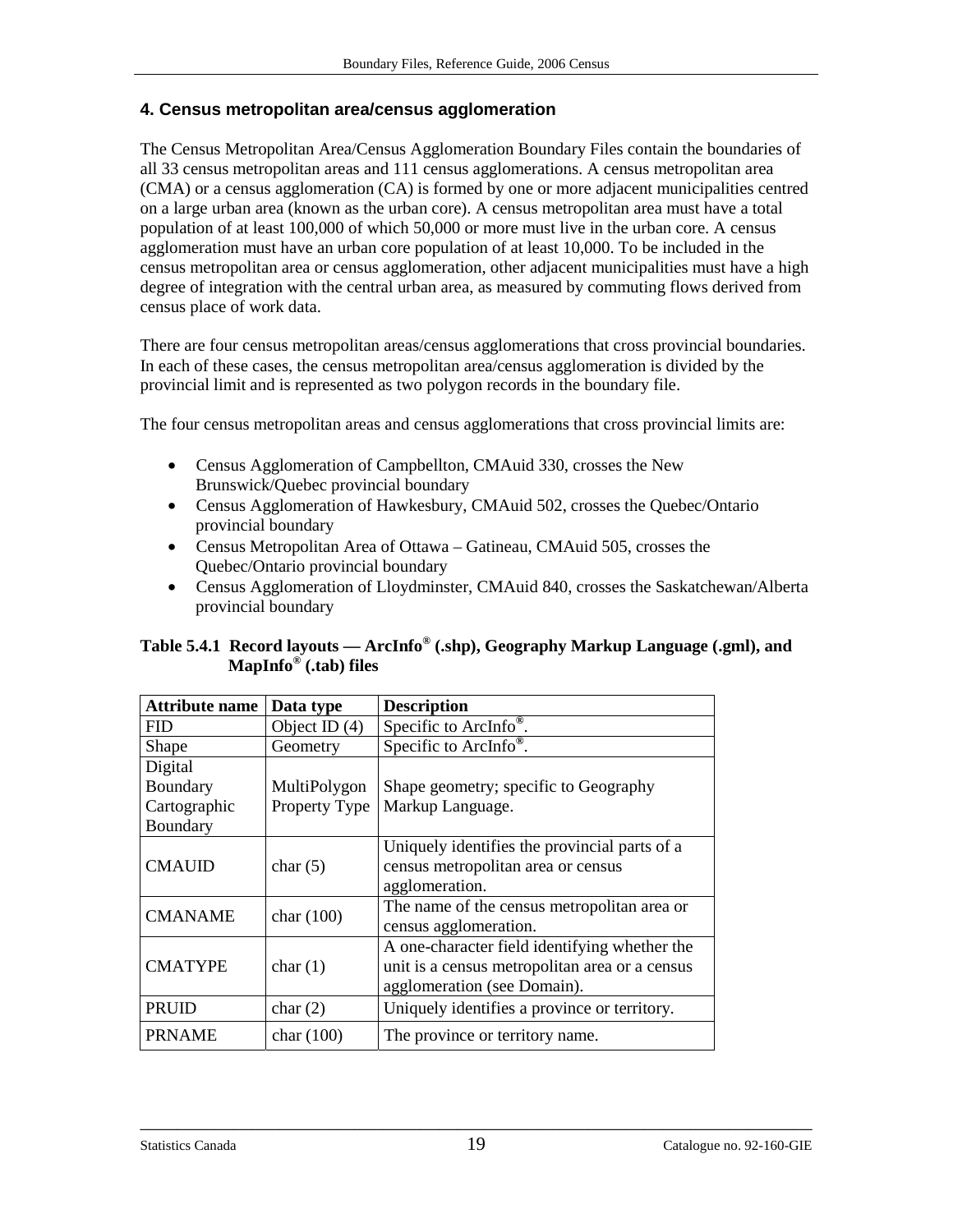#### **Domain**

#### CMATYPE:

The types associated with the census metropolitan areas/census agglomerations are: census metropolitan area is a B, census agglomeration with no census tracts, D and census agglomeration with census tracts is K.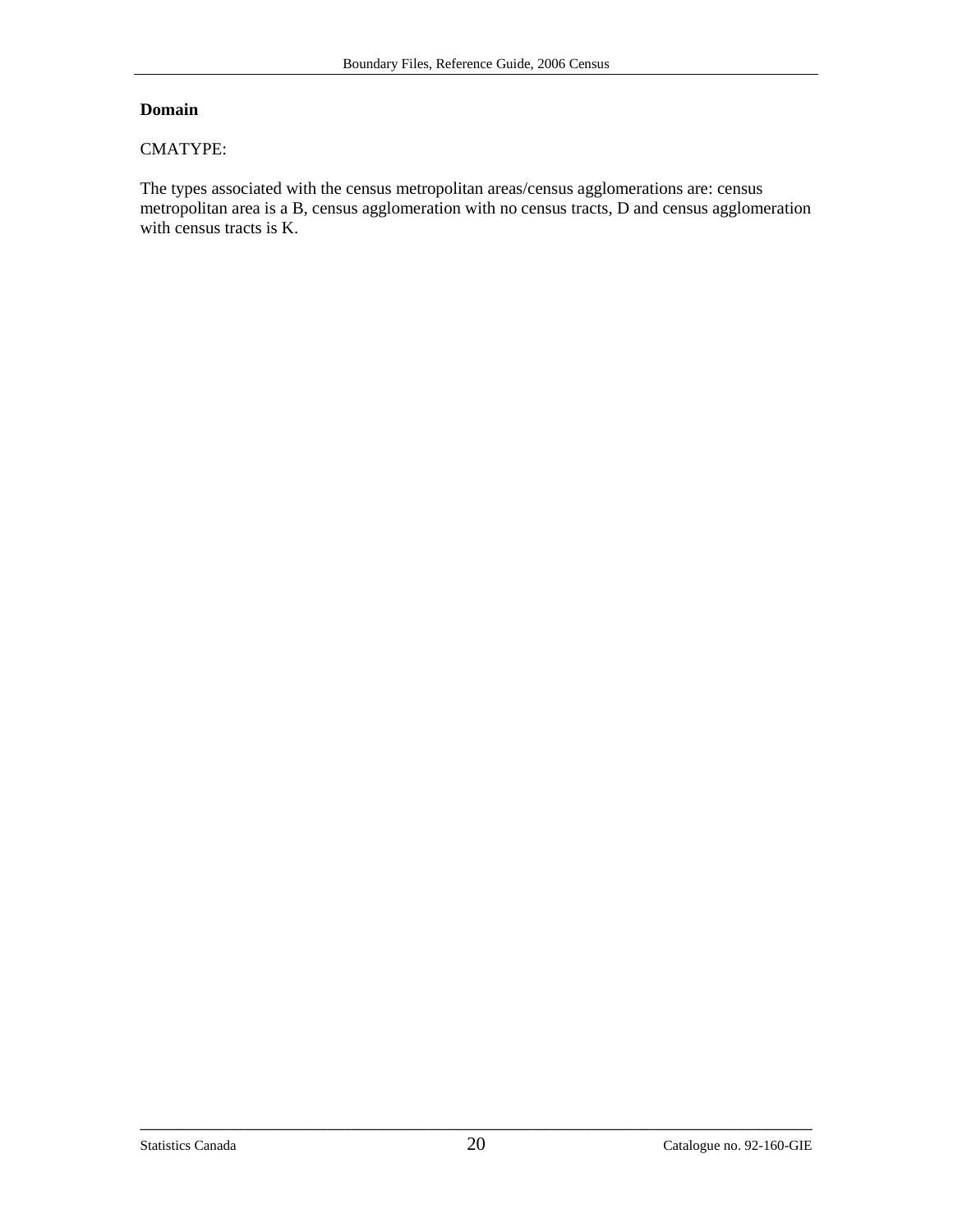### <span id="page-20-0"></span>**5. Census consolidated subdivision**

The Census Consolidated Subdivision Boundary Files contain the boundaries of all 2,341 census consolidated subdivisions. A census consolidated subdivision is a statistical area comprised of an aggregation of adjacent census subdivisions which is used by the Census of Agriculture. Generally, the smaller more urban census subdivisions (towns, villages, etc.) are combined with the surrounding, larger, more rural census subdivision, in order to create a geographic level between the census subdivision and the census division.

| MapInfo <sup>o</sup> (.tab) files |                         |                                              |
|-----------------------------------|-------------------------|----------------------------------------------|
| Attribute name Data type          |                         | <b>Description</b>                           |
| <b>FID</b>                        | Object ID $(4)$         | Specific to ArcInfo <sup>®</sup> .           |
| Shape                             | Geometry                | Specific to ArcInfo <sup>®</sup> .           |
| Digital                           |                         |                                              |
| Boundary                          | MultiPolygon            | Shape geometry; specific to Geography Markup |
| l Cartographic                    | Property Type LLanguage |                                              |

| Table 5.5.1 Record layouts — ArcInfo® (.shp), Geography Markup Language (.gml), and |  |  |
|-------------------------------------------------------------------------------------|--|--|
| MapInfo <sup>®</sup> (.tab) files                                                   |  |  |

| Digital<br>Boundary<br>Cartographic<br>Boundary | MultiPolygon<br>Property Type | Shape geometry; specific to Geography Markup<br>Language.                                                                                                                                                      |
|-------------------------------------------------|-------------------------------|----------------------------------------------------------------------------------------------------------------------------------------------------------------------------------------------------------------|
| <b>CCSUID</b>                                   | char $(7)$                    | Uniquely identifies a census consolidated<br>subdivision (composed of the 2-digit<br>province/territory code and the 2-digit census<br>division code and the 3 digit census consolidated<br>subdivision code). |
| <b>CCSNAME</b>                                  | char $(100)$                  | The name of the census consolidated subdivision.                                                                                                                                                               |
| <b>PRUID</b>                                    | char(2)                       | Uniquely identifies a province or territory.                                                                                                                                                                   |

PRNAME  $\vert$  char (100)  $\vert$  The province or territory name.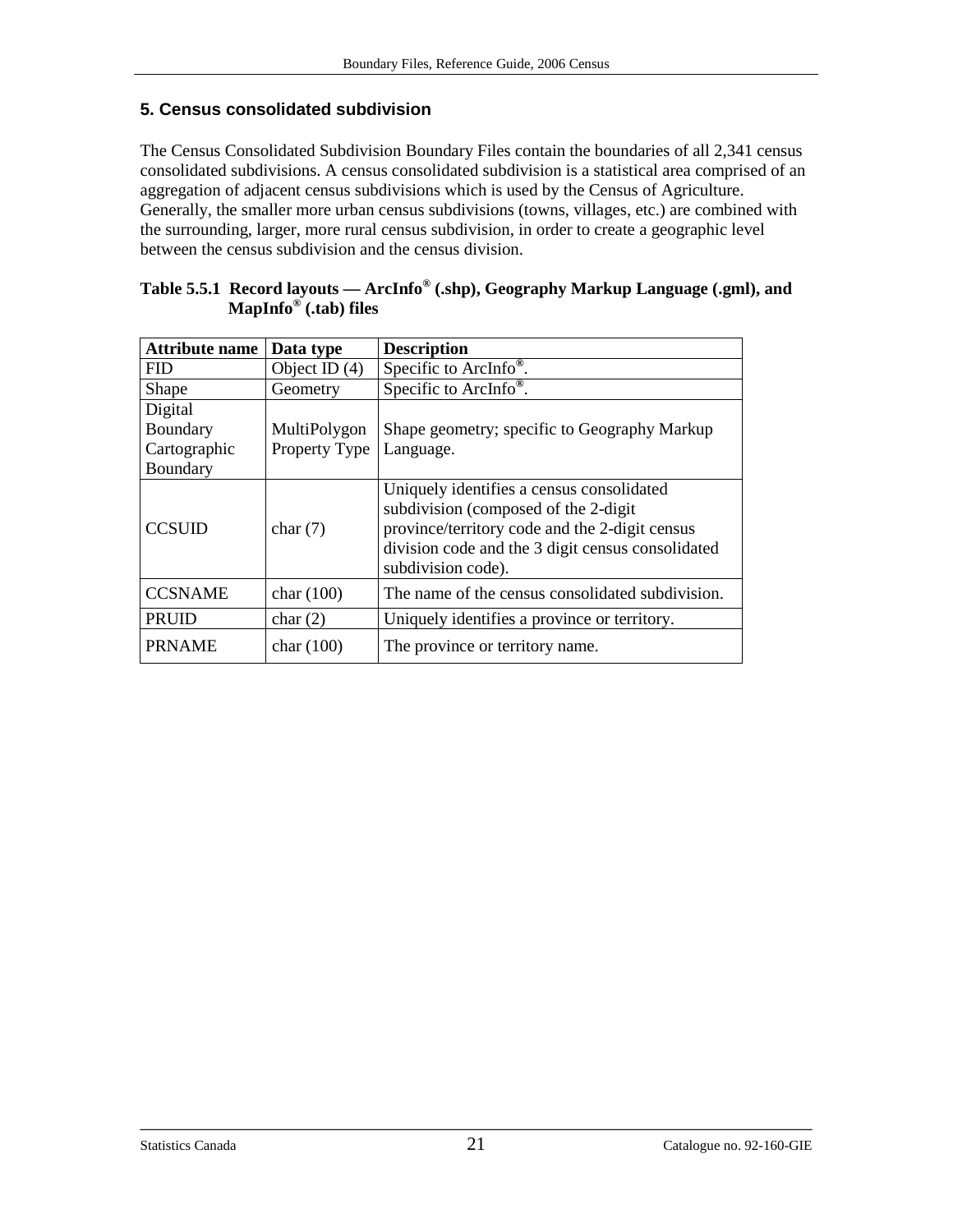# <span id="page-21-0"></span>**6. Census subdivision**

The Census Subdivision Boundary Files contain the boundaries of all 5,418 census subdivisions. A census subdivision is an administrative area which is a component of the Standard Geographical Classification. Census subdivision is the general term for municipalities, as determined by provincial and territorial legislation, or areas treated as municipal equivalents for statistical purposes, for example, Indian reserves, Indian settlements and unorganized territories.

| <b>Attribute name</b> | Data type     | <b>Description</b>                                                                                                                                                                                                                                                                   |
|-----------------------|---------------|--------------------------------------------------------------------------------------------------------------------------------------------------------------------------------------------------------------------------------------------------------------------------------------|
| <b>FID</b>            | Object ID (4) | Specific to ArcInfo <sup>®</sup> .                                                                                                                                                                                                                                                   |
| Shape                 | Geometry      | Specific to ArcInfo <sup>®</sup> .                                                                                                                                                                                                                                                   |
| Digital               |               |                                                                                                                                                                                                                                                                                      |
| Boundary              | MultiPolygon  | Shape geometry; specific to Geography Markup                                                                                                                                                                                                                                         |
| Cartographic          | PropertyType  | Language.                                                                                                                                                                                                                                                                            |
| Boundary              |               |                                                                                                                                                                                                                                                                                      |
| <b>CSDUID</b>         | char $(7)$    | Uniquely identifies a census subdivision (composed<br>of 2-digit province/territory code, 2-digit census<br>division code and 3-digit census subdivision code).                                                                                                                      |
| <b>CSDNAME</b>        | char (100)    | The name provided by federal or<br>provincial/territorial authorities.                                                                                                                                                                                                               |
| <b>CSDTYPE</b>        | char $(3)$    | Census subdivisions are classified into 55 types<br>according to designations adopted by<br>provincial/territorial or federal authorities.                                                                                                                                           |
| <b>PRUID</b>          | char $(2)$    | Uniquely identifies a province or territory.                                                                                                                                                                                                                                         |
| <b>PRNAME</b>         | char (100)    | The province or territory name.                                                                                                                                                                                                                                                      |
| <b>CDUID</b>          | char $(4)$    | Uniquely identifies a census division (composed of<br>the 2-digit province/territory code and the 2-digit<br>census division code).                                                                                                                                                  |
| <b>CDNAME</b>         | char (100)    | The census division name.                                                                                                                                                                                                                                                            |
| <b>CDTYPE</b>         | char $(3)$    | The type of census division (see Domain on page<br>17).                                                                                                                                                                                                                              |
| <b>CMAUID</b>         | char $(3)$    | The census metropolitan area/census agglomeration<br>area code is a 3-digit code that uniquely identifies<br>each census metropolitan area/census agglomeration<br>area in Canada.                                                                                                   |
| <b>CMANAME</b>        | char (100)    | The name of the census metropolitan area or census<br>agglomeration.                                                                                                                                                                                                                 |
| <b>SACTYPE</b>        | char $(1)$    | The Statistical Area Classification groups census<br>subdivisions according to whether they are a<br>component of a census metropolitan area, a census<br>agglomeration, or a census metropolitan area or a<br>census agglomeration influenced zone (see Domain<br>in this section). |
| <b>ERUID</b>          | char $(4)$    | Uniquely identifies an economic region (composed<br>of the 2-digit province/territory code and the 2-digit<br>economic region code).                                                                                                                                                 |
| <b>ERNAME</b>         | char (100)    | The economic region name.                                                                                                                                                                                                                                                            |

**Table 5.6.1 Record layouts — ArcInfo® (.shp), Geography Markup Language (.gml), and MapInfo® (.tab) files**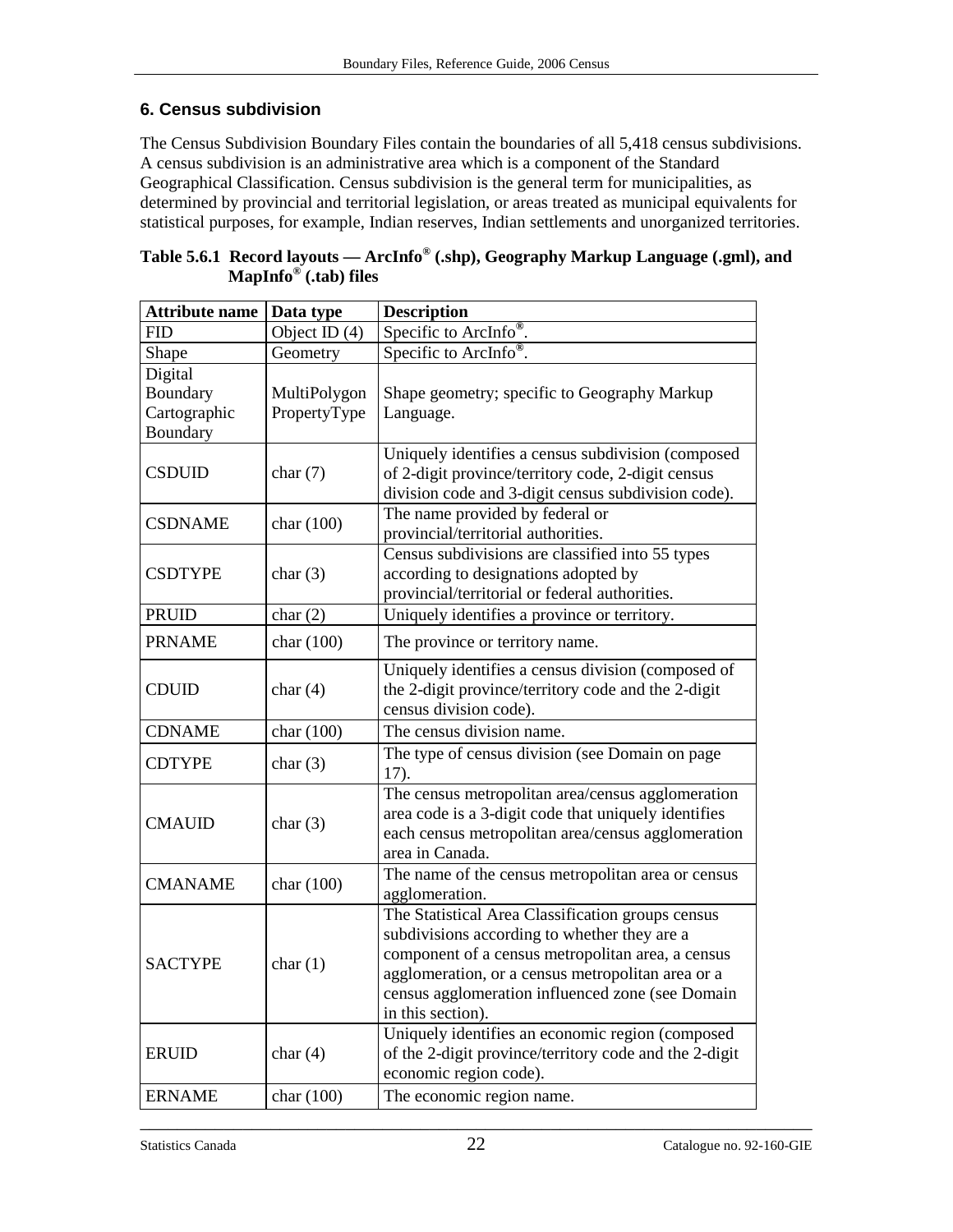#### **Domain**

#### SACTYPE:

The Statistical Area Classification groups census subdivisions according to whether they are a component of a census metropolitan area, a census agglomeration, a census **m**etropolitan area and census agglomeration **i**nfluenced **z**one (strong MIZ, moderate MIZ, weak MIZ or no MIZ), or the territories (Yukon Territory, Northwest Territories and Nunavut). The Statistical Area Classification is used for data dissemination purposes.

The values for Statistical Area Classification are:

- 1 Census subdivision within census metropolitan area
- 2 Census subdivision within census agglomeration with at least one census tract
- 3 Census subdivision within census agglomeration having no census tracts
- 4 Census subdivision outside of census metropolitan area/census agglomeration area having strong metropolitan influence
- 5 Census subdivision outside of census metropolitan area/census agglomeration area having moderate metropolitan influence
- 6 Census subdivision outside of census metropolitan area/census agglomeration area having weak metropolitan influence
- 7 Census subdivision outside of census metropolitan area/census agglomeration area having no metropolitan influence
- 8 Census subdivision within a territory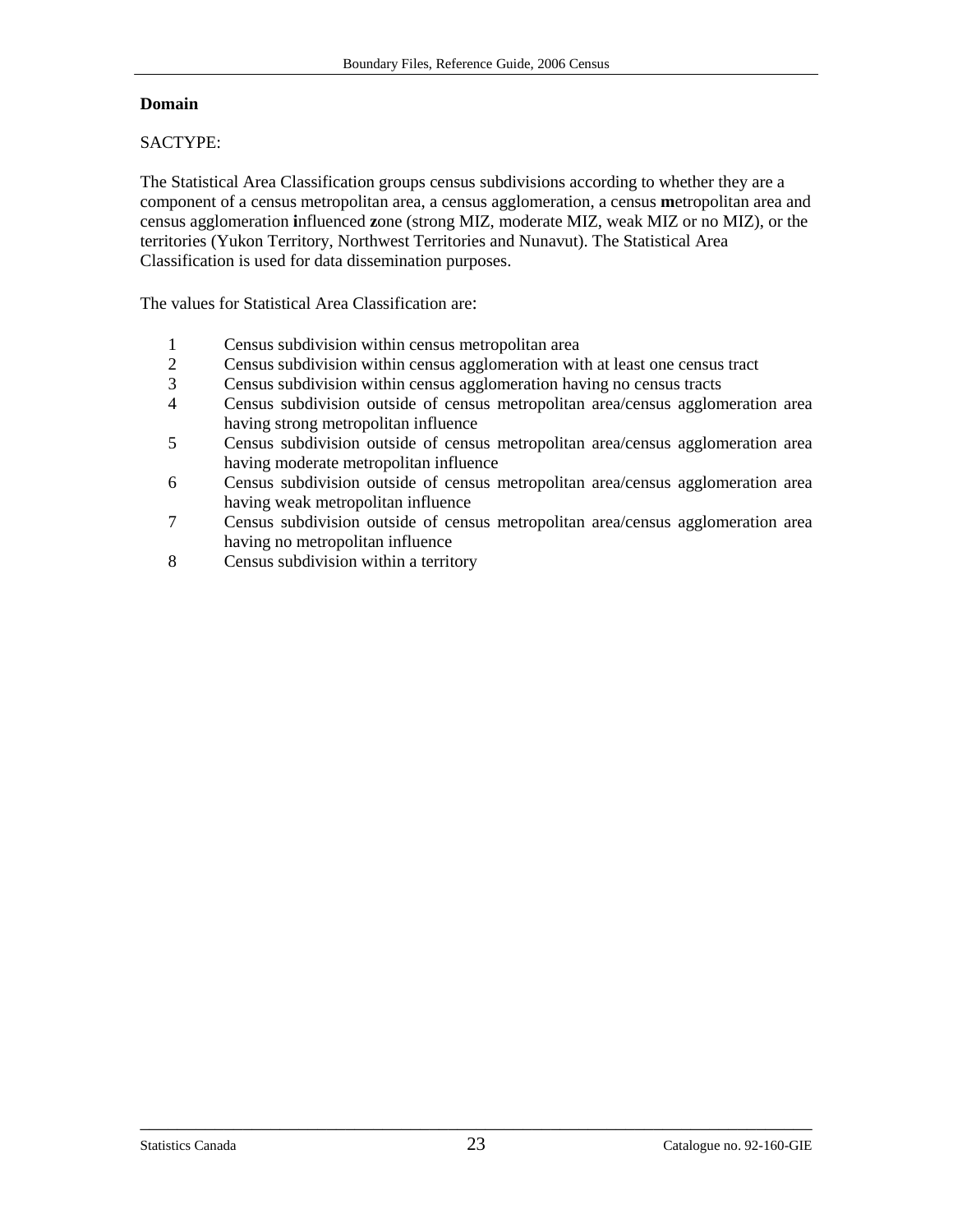# <span id="page-23-0"></span>**7. Federal electoral district**

The Federal Electoral District Boundary Files portray the federal electoral district boundaries for which 2006 Census data are disseminated. A federal electoral district is an area represented by a member of the House of Commons. The federal electoral district boundaries used for the 2006 Census are based on the 2003 Representation Order. The files contain the boundaries for all 308 federal electoral districts which combined cover all of Canada.

| Table 5.7.1 Record layouts - ArcInfo® (.shp), Geography Markup Language (.gml) and |  |  |
|------------------------------------------------------------------------------------|--|--|
| MapInfo <sup>®</sup> (.tab) files                                                  |  |  |

| <b>Attribute name</b> | Data type       | <b>Description</b>                                |
|-----------------------|-----------------|---------------------------------------------------|
| <b>FID</b>            | Object ID $(4)$ | Specific to ArcInfo <sup>®</sup> .                |
| Shape                 | Geometry        | Specific to ArcInfo <sup>®</sup> .                |
| DigitalBoundary       | MultiPolygon    | Shape geometry; specific to Geography Markup      |
| CartographicBoundary  | PropertyType    | Language.                                         |
|                       |                 | Uniquely identifies a federal electoral district  |
| <b>FEDUID</b>         | char $(5)$      | (composed of the 2-digit province/territory code  |
|                       |                 | and the 3-digit federal electoral district code). |
| <b>FEDNAME</b>        | char $(100)$    | Federal electoral district name.                  |
| <b>FEDENAME</b>       | char $(100)$    | Federal electoral district name, in English.      |
| <b>FEDFNAME</b>       | char $(100)$    | Federal electoral district name, in French.       |
| PRUID                 | char $(2)$      | Uniquely identifies a province or territory.      |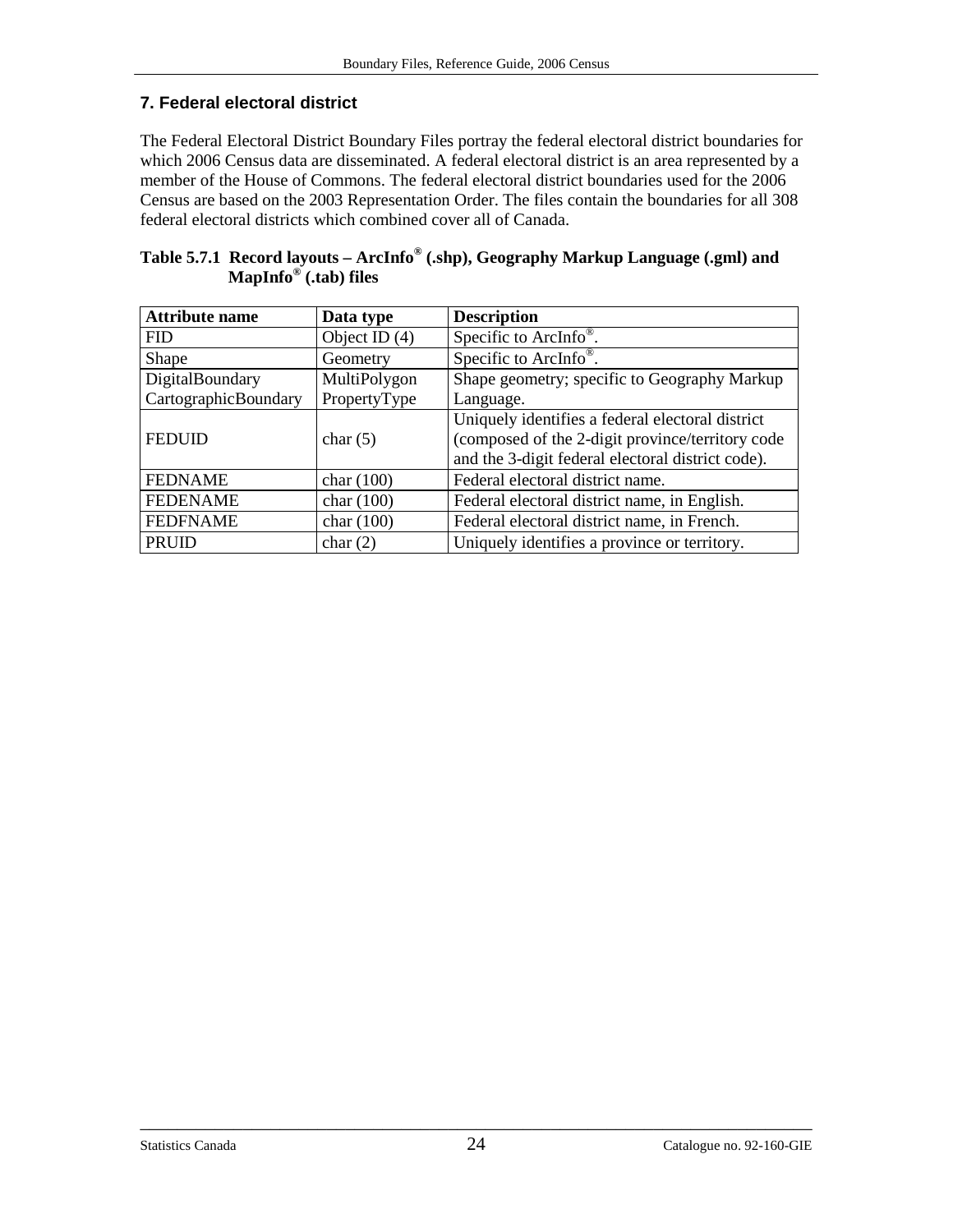# <span id="page-24-0"></span>**8. Census tract**

The Census Tract Boundary Files portray the census tract boundaries for which 2006 Census data are disseminated. Census tracts are small, relatively stable geographic areas that usually have a population of 2,500 to 8,000. They are located in census metropolitan areas and in census agglomerations with an urban core population of 50,000 or more in the previous census. The files contain the boundaries of all 5,076 census tracts located within the 33 census metropolitan areas and 15 census agglomerations which are part of the Census Tract Program.

| <b>Attribute name</b>                   | Data type                    | <b>Description</b>                                                                                                                                           |
|-----------------------------------------|------------------------------|--------------------------------------------------------------------------------------------------------------------------------------------------------------|
| <b>FID</b>                              | Object ID $(4)$              | Specific to ArcInfo <sup>®</sup> .                                                                                                                           |
| Shape                                   | Geometry                     | Specific to ArcInfo <sup>®</sup> .                                                                                                                           |
| DigitalBoundary<br>CartographicBoundary | MultiPolygon<br>PropertyType | Shape geometry; specific to Geography Markup<br>Language.                                                                                                    |
| <b>CTUID</b>                            | char $(10)$                  | Uniquely identifies a census tract (composed of<br>the 3-digit census metropolitan area/census<br>agglomeration code followed by the 7-character<br>CTNAME). |
| <b>CMAUID</b>                           | char $(3)$                   | Uniquely identifies a census metropolitan area or<br>census agglomeration.                                                                                   |
| <b>PRUID</b>                            | char(2)                      | Uniquely identifies a province or territory.                                                                                                                 |

|                                   | Table 5.8.1 Record layouts - ArcInfo® (.shp), Geography Markup Language (.gml) and |  |
|-----------------------------------|------------------------------------------------------------------------------------|--|
| MapInfo <sup>®</sup> (.tab) files |                                                                                    |  |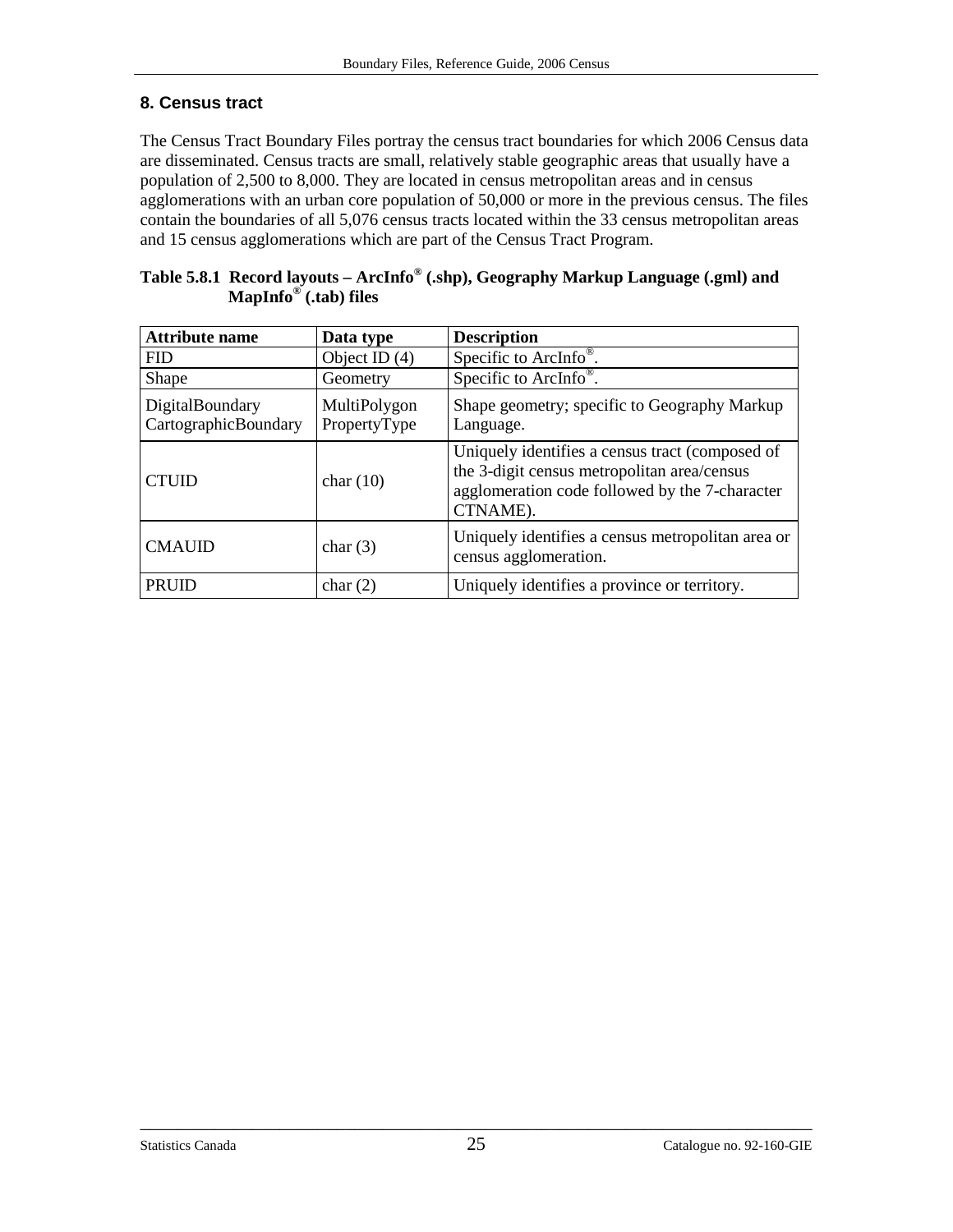# <span id="page-25-0"></span>**9. Dissemination area**

The Dissemination Area Boundary Files portray the dissemination area boundaries for which 2006 Census data are disseminated. A dissemination area is a small area composed of one or more neighbouring blocks and is the smallest standard geographic area for which all census data are disseminated. The digital boundary file contains the boundaries of the 54,626 dissemination areas which combined cover all of Canada. The cartographic boundary file contains the boundaries of 54,624 dissemination areas. Dissemination areas 59290104 and 59290108 are not included within the cartographic boundary file because they are located entirely within coastal waters, they are therefore automatically removed during the production of the cartographic boundary file.

| <b>Attribute name</b>       | Data type       | <b>Description</b>                                                                         |
|-----------------------------|-----------------|--------------------------------------------------------------------------------------------|
| <b>FID</b>                  | Object ID $(4)$ | Specific to ArcInfo <sup>®</sup> .                                                         |
| Shape                       | Geometry        | Specific to ArcInfo <sup>®</sup> .                                                         |
| DigitalBoundary             | MultiPolygon    | Shape geometry; specific to Geography Markup                                               |
| <b>CartographicBoundary</b> | PropertyType    | Language.                                                                                  |
|                             |                 | Uniquely identifies a dissemination area                                                   |
| <b>DAUID</b>                | char $(8)$      | (composed of the 2-digit province/territory code,                                          |
|                             |                 | the 2-digit census division code, and the 4-digit                                          |
|                             |                 | dissemination area code).                                                                  |
|                             |                 | Uniquely identifies a census subdivision                                                   |
| <b>CSDUID</b>               | char $(7)$      | (composed of the 2-digit province/territory code,                                          |
|                             |                 | the 2-digit census division code and the 3-digit                                           |
|                             |                 | census subdivision code).                                                                  |
|                             |                 | Uniquely identifies a census consolidated                                                  |
|                             |                 | subdivision (composed of the 2-digit                                                       |
| <b>CCSUID</b>               | char $(7)$      | province/territory code, the 2-digit census                                                |
|                             |                 | division code and the 3-digit census consolidated                                          |
|                             |                 | subdivision code).                                                                         |
| <b>CDUID</b>                |                 | Uniquely identifies a census division (composed                                            |
|                             | char $(4)$      | of the 2-digit province/territory code and the 2-<br>digit census division code).          |
|                             |                 |                                                                                            |
| <b>ERUID</b>                | char $(4)$      | Uniquely identifies an economic region<br>(composed of the 2-digit province/territory code |
|                             |                 | and the 2-digit economic region code).                                                     |
| <b>PRUID</b>                | char(2)         | Uniquely identifies a province or territory.                                               |
|                             |                 | Uniquely identifies a census tract (composed of                                            |
|                             |                 | the 3-digit census metropolitan area/census                                                |
| <b>CTUID</b>                | char $(10)$     | agglomeration code followed by the 7-character                                             |
|                             |                 | CTNAME).                                                                                   |
|                             |                 | Uniquely identifies a census metropolitan area or                                          |
| <b>CMAUID</b>               | char $(3)$      | census agglomeration.                                                                      |
|                             |                 |                                                                                            |

|                                   | Table 5.9.1 Record layouts - ArcInfo® (.shp), Geography Markup Language (.gml) and |
|-----------------------------------|------------------------------------------------------------------------------------|
| MapInfo <sup>®</sup> (.tab) files |                                                                                    |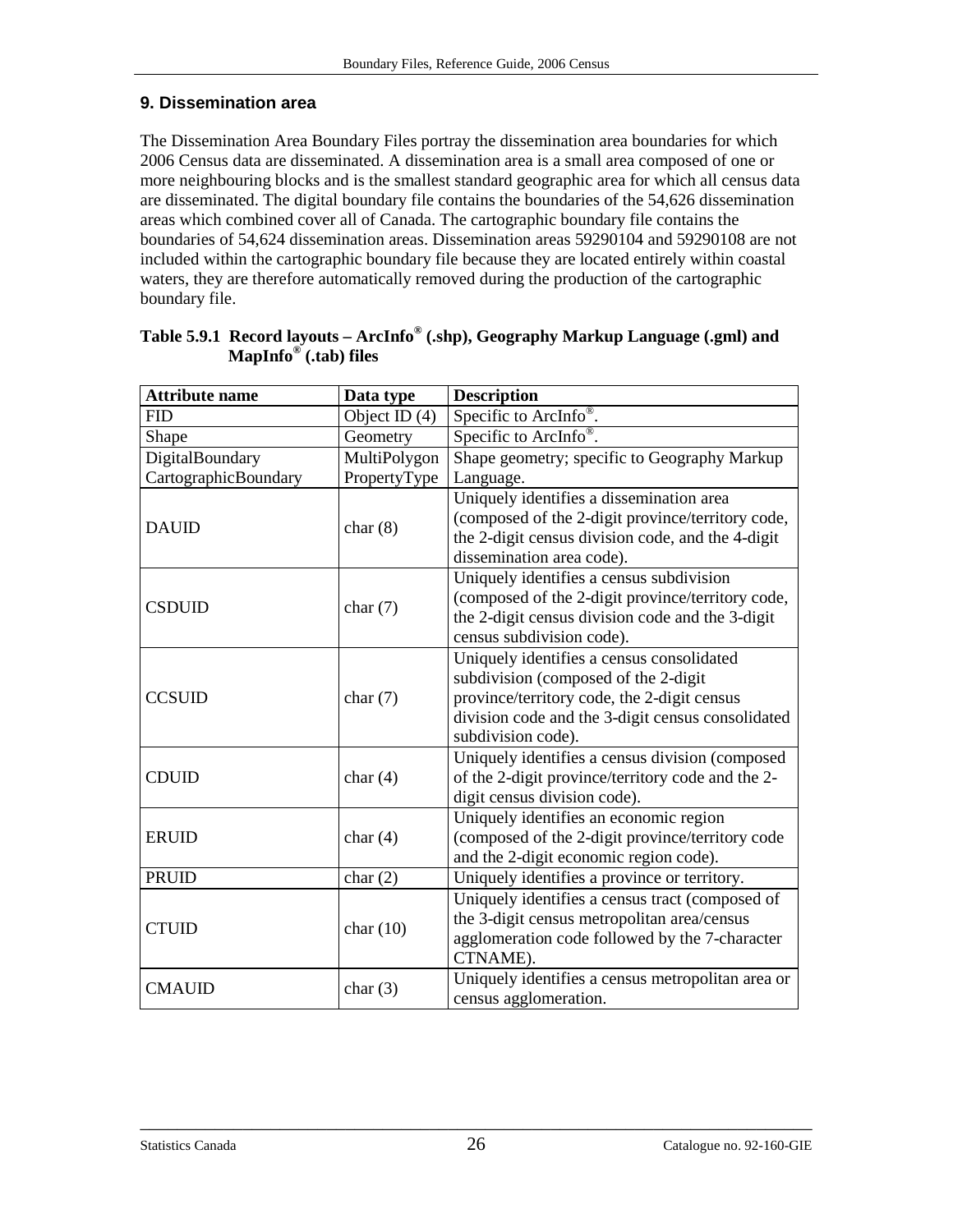### <span id="page-26-0"></span>**10. Dissemination block**

The Dissemination Block Boundary Files portray the dissemination block boundaries for which 2006 Census data are disseminated. A dissemination block is an area bounded on all sides by roads and/or boundaries of standard geographic areas and is the smallest geographic area for which population and dwelling count data are disseminated. The digital boundary file contains the boundaries of all 478,831 dissemination blocks which combined cover all of Canada. The cartographic boundary file contains the boundaries of 478,780 dissemination blocks.

| <b>Attribute name</b>                   | Data type                    | <b>Description</b>                                                                                                                                                                                                        |
|-----------------------------------------|------------------------------|---------------------------------------------------------------------------------------------------------------------------------------------------------------------------------------------------------------------------|
| <b>FID</b>                              | Object ID $(4)$              | Specific to ArcInfo®.                                                                                                                                                                                                     |
| Shape                                   | Geometry                     | Specific to ArcInfo <sup>®</sup> .                                                                                                                                                                                        |
| DigitalBoundary<br>CartographicBoundary | MultiPolygon<br>PropertyType | Shape geometry; specific to Geography Markup<br>Language.                                                                                                                                                                 |
| <b>DBUID</b>                            | char $(10)$                  | Uniquely identifies a dissemination block<br>(composed of the 2-digit province/territory code,<br>the 2-digit census division code, the 4-digit<br>dissemination area code, and the 2-digit<br>dissemination block code). |
| <b>RPLAT</b>                            | num(9,6)                     | The latitude in decimal degrees of the<br>dissemination block representative point.                                                                                                                                       |
| <b>RPLONG</b>                           | num(11,6)                    | The longitude in decimal degrees of the<br>dissemination block representative point.                                                                                                                                      |
| <b>DAUID</b>                            | char(8)                      | Uniquely identifies a dissemination area<br>(composed of the 2-digit province/territory code,<br>the 2-digit census division code, and the 4-digit<br>dissemination area code).                                           |
| <b>CSDUID</b>                           | char $(7)$                   | Uniquely identifies a census subdivision<br>(composed of the 2-digit province/territory code,<br>the 2-digit census division code, and the 3-digit<br>census subdivision code).                                           |
| <b>CCSUID</b>                           | char $(7)$                   | Uniquely identifies a census consolidated<br>subdivision (composed of the 2-digit<br>province/territory code, the 2-digit census<br>division code and the 3-digit census consolidated<br>subdivision code).               |
| <b>CDUID</b>                            | char $(4)$                   | Uniquely identifies a census division (composed<br>of the 2-digit province/territory code and the 2-<br>digit census division code).                                                                                      |
| <b>ERUID</b>                            | char $(4)$                   | Uniquely identifies an economic region<br>(composed of the 2-digit province/territory code<br>and the 2-digit economic region code).                                                                                      |
| <b>PRUID</b>                            | char(2)                      | Uniquely identifies a province or territory.                                                                                                                                                                              |

| Table 5.10.1 Record layouts - ArcInfo <sup>®</sup> (.shp), Geography Markup Language (.gml) and |
|-------------------------------------------------------------------------------------------------|
| MapInfo <sup>®</sup> (.tab) files                                                               |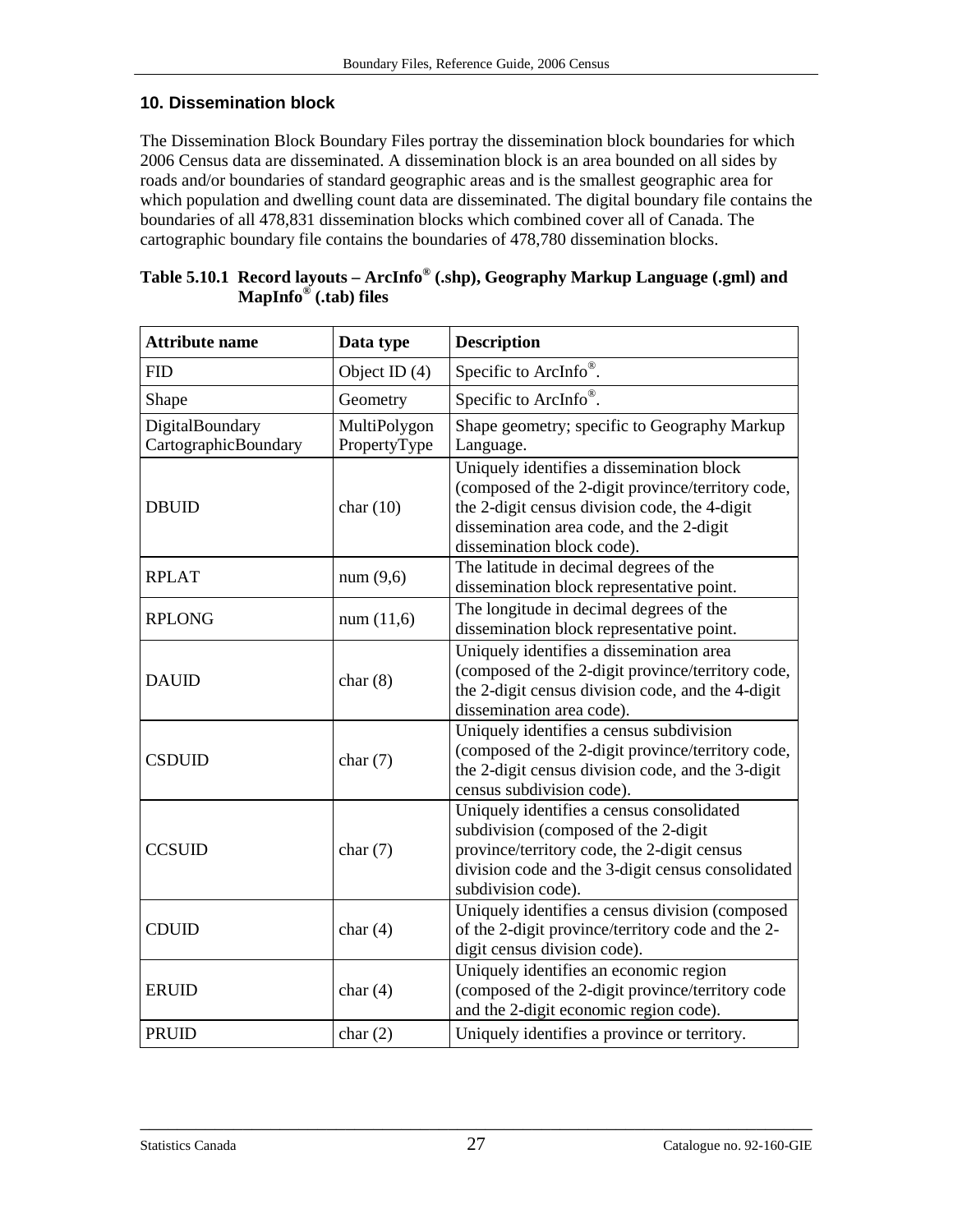| Table 5.10.1 Record layouts - ArcInfo® (.shp), Geography Markup Language (.gml) and |
|-------------------------------------------------------------------------------------|
| <b>MapInfo</b> <sup><math>\circledcirc</math></sup> (.tab) files (continued)        |

| <b>Attribute name</b> | Data type   | <b>Description</b>                                                                                                                                           |
|-----------------------|-------------|--------------------------------------------------------------------------------------------------------------------------------------------------------------|
| <b>CTUID</b>          | char $(10)$ | Uniquely identifies a census tract (composed of<br>the 3-digit census metropolitan area/census<br>agglomeration code followed by the 7-character<br>CTNAME). |
| <b>CMAUID</b>         | char $(3)$  | Uniquely identifies a census metropolitan area or<br>census agglomeration.                                                                                   |

The table below lists the 51 dissemination blocks which are not included within the cartographic boundary file. These dissemination blocks are located entirely within coastal waters and are therefore automatically removed during the production of the cartographic boundary file.

| Table 5.10.2 Dissemination blocks which are not included within the Dissemination Block |
|-----------------------------------------------------------------------------------------|
| <b>Cartographic Boundary File</b>                                                       |

| 1001050302 | 1008017007 | 1305015308 | 3551009002 | 5917064819 |
|------------|------------|------------|------------|------------|
| 1001050401 | 1212011001 | 1314009312 | 3558038574 | 5917067709 |
| 1001052001 | 1212012209 | 1314009609 | 3558043301 | 5921026004 |
| 1001055609 | 1217034103 | 1315015803 | 5915356907 | 5925026810 |
| 1001072415 | 1301010302 | 1315015901 | 5915356908 | 5929010401 |
| 1002011705 | 1301010309 | 1315016605 | 5915356909 | 5929010801 |
| 1007048703 | 1302005612 | 1315029006 | 5915356910 | 5929016502 |
| 1007051410 | 1302006304 | 1315029104 | 5915356911 |            |
| 1007051918 | 1305015304 | 2423006610 | 5915360205 |            |
| 1007055003 | 1305015305 | 3501023505 | 5917047201 |            |
| 1007055004 | 1305015307 | 3551007201 | 5917064208 |            |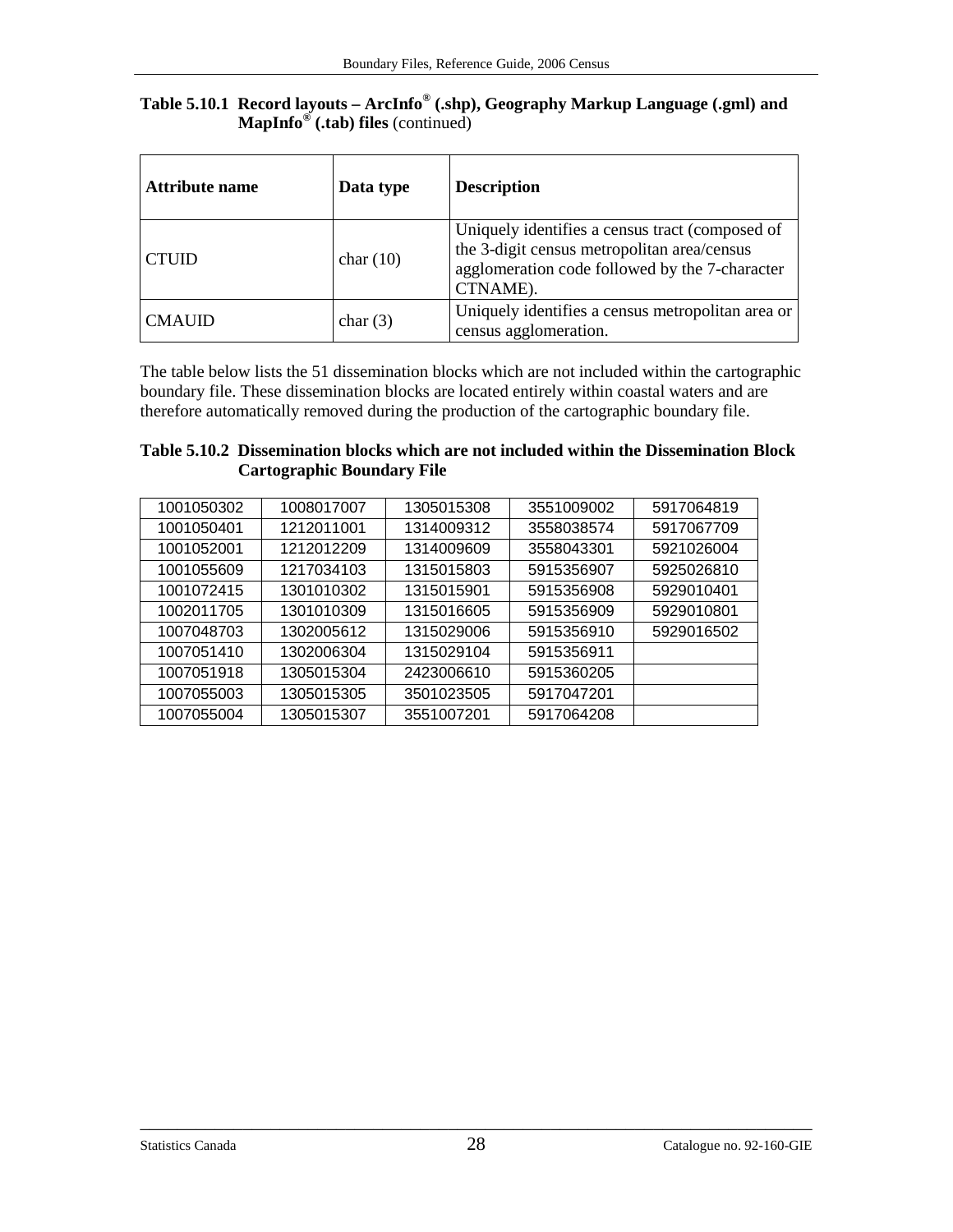### <span id="page-28-0"></span>**11. Urban area**

The Urban Area Boundary Files portray the urban area boundaries for which 2006 Census data are disseminated. An urban area has a minimum population concentration of 1,000 persons and a population density of at least 400 persons per square kilometre, based on the current census population count. The files contain the boundaries of all 895 urban areas defined for the 2006 Census.

| <b>Attribute name</b> | Data type       | <b>Description</b>                                                                                                                                   |
|-----------------------|-----------------|------------------------------------------------------------------------------------------------------------------------------------------------------|
| <b>FID</b>            | Object ID $(4)$ | Specific to ArcInfo <sup>®</sup> .                                                                                                                   |
| Shape                 | Geometry        | Specific to ArcInfo <sup>®</sup> .                                                                                                                   |
| DigitalBoundary       | MultiPolygon    | Shape geometry; specific to Geography Markup                                                                                                         |
| CartographicBoundary  | PropertyType    | Language files.                                                                                                                                      |
| <b>UAPUID</b>         | char $(6)$      | Uniquely identifies the provincial parts of each urban<br>area (composed of the 2-digit province/territory code<br>and the 4-digit urban area code). |
| <b>UANAME</b>         | char $(100)$    | Urban area name.                                                                                                                                     |
| <b>UATYPE</b>         | char(1)         | Urban area type.                                                                                                                                     |
| PRUID                 | char $(2)$      | Uniquely identifies a province or territory.                                                                                                         |
| <b>PRNAME</b>         | char $(100)$    | The province or territory name.                                                                                                                      |

**Table 5.11.1 Record layouts – ArcInfo**® **(.shp), Geography Markup Language (.gml) and MapInfo**® **(.tab) files**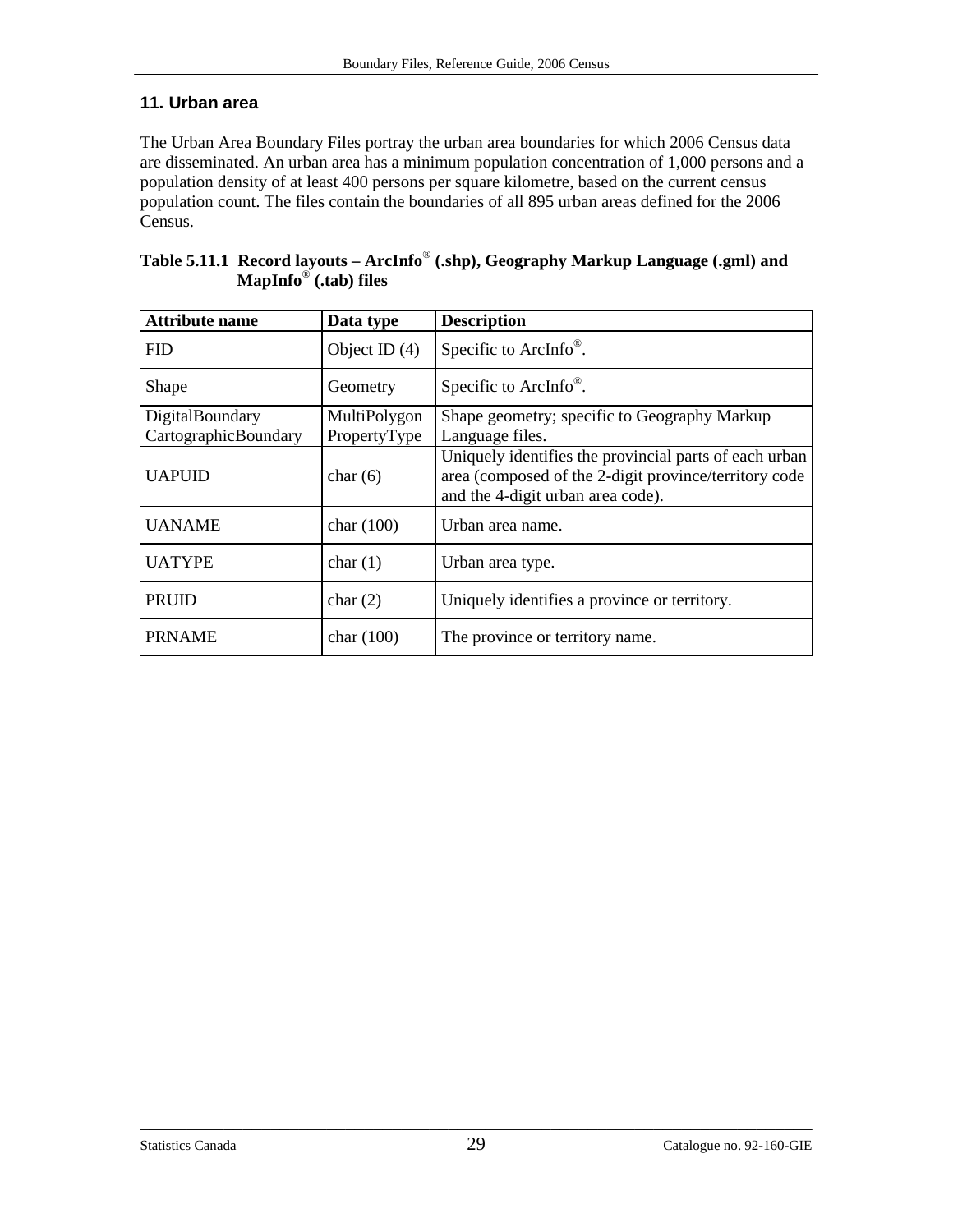### <span id="page-29-0"></span>**12. Designated place**

The Designated Place Boundary Files portray the designated place boundaries for which 2006 Census data are disseminated. A designated place is normally a small community or settlement that does not meet the criteria established by Statistics Canada to be a census subdivision (an area with municipal status) or an urban area. Designated places are created by provinces and territories, in cooperation with Statistics Canada, to provide data for sub-municipal areas.

The digital boundary file contains the boundaries of all 1,289 designated places which combined cover all of Canada. The cartographic boundary file contains the boundaries of 1,285 designated places. Designated places 350084 (Campbell part B, Ontario), 590239 (Saltspring Island Trust Area part F, British Columbia), 590240 (Saltspring Island Trust Area part G, British Columbia) and 590253 (Gambier Island Trust Area part E, British Columbia) are not included within the cartographic boundary file because they are located entirely within coastal waters, they are therefore automatically removed during the production of the cartographic boundary file.

**Table 5.12.1 Record layouts – ArcInfo**® **(.shp), Geography Markup Language (.gml) and MapInfo**® **(.tab) files** 

| <b>Attribute name</b> | Data type       | <b>Description</b>                                                                                                                                                      |
|-----------------------|-----------------|-------------------------------------------------------------------------------------------------------------------------------------------------------------------------|
| <b>FID</b>            | Object ID $(4)$ | Specific to ArcInfo <sup>®</sup> .                                                                                                                                      |
| Shape                 | Geometry        | Specific to ArcInfo <sup>®</sup> .                                                                                                                                      |
| DigitalBoundary       | MultiPolygon    | Shape geometry; specific to Geography Markup                                                                                                                            |
| CartographicBoundary  | PropertyType    | Language.                                                                                                                                                               |
| <b>DPLUID</b>         | char $(6)$      | Uniquely identifies a designated place (composed of the<br>2-digit province/territory code and the 4-digit designated<br>place code).                                   |
| <b>DPLNAME</b>        | char $(100)$    | Designated place name.                                                                                                                                                  |
| <b>DPLTYPE</b>        | char $(3)$      | Designated place type.                                                                                                                                                  |
| <b>CSDUID</b>         | char $(7)$      | Uniquely identifies a census subdivision (composed of<br>the 2-digit province/territory code, 2-digit census<br>division code and the 3-digit census subdivision code). |
| <b>CSDNAME</b>        | char (100)      | The name provided by federal or provincial/territorial<br>authorities.                                                                                                  |
| <b>CSDTYPE</b>        | char $(3)$      | Census subdivisions are classified into 55 types<br>according to designations adopted by<br>provincial/territorial or federal authorities.                              |
| <b>PRUID</b>          | char $(2)$      | Uniquely identifies a province or territory.                                                                                                                            |
| <b>PRNAME</b>         | char $(100)$    | The province or territory name.                                                                                                                                         |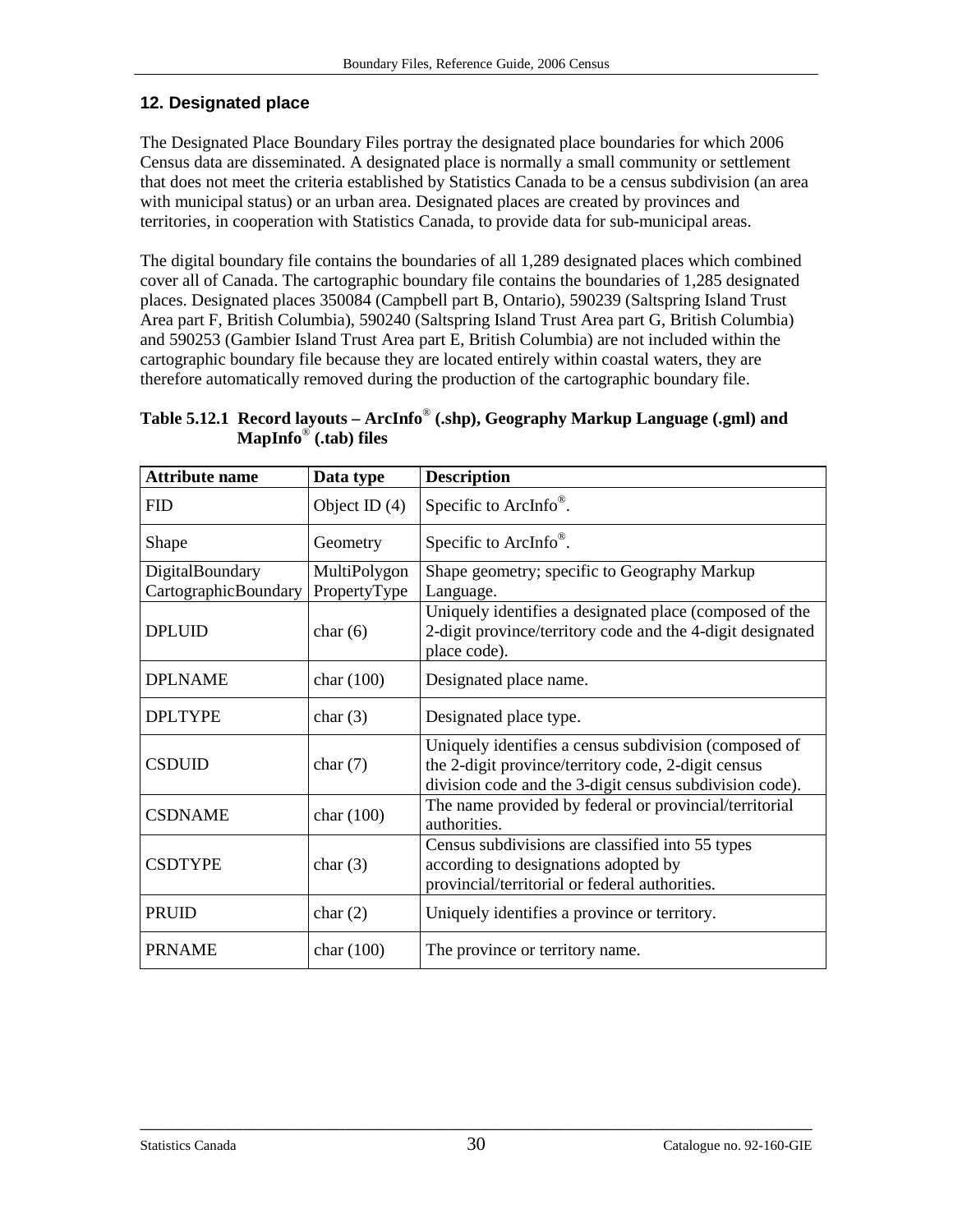### <span id="page-30-0"></span>**13. Supplementary hydrographic layers**

The supplementary hydrographic layers are provided to allow for the mapping of inland water, oceans, Great Lakes, St. Lawrence River and land outside the Canadian land mass. The hydrographic layers were created to be used in conjunction with the boundary files. The record layout in Table 5.13.1 below is for interior water bodies (polygons), coastal water bodies (polygons) and interior rivers (lines).

| Table 5.13.1 Record layouts — ArcInfo <sup>®</sup> (.shp), Geography Markup Language (.gml), and |
|--------------------------------------------------------------------------------------------------|
| MapInfo <sup>®</sup> (.tab) files                                                                |

| <b>Attribute name</b>                       | Data type                    | <b>Description</b>                                        |
|---------------------------------------------|------------------------------|-----------------------------------------------------------|
| <b>FID</b>                                  | Object ID $(4)$              | Specific to ArcInfo <sup>®</sup> .                        |
| Shape                                       | Geometry                     | Specific to ArcInfo <sup>®</sup> .                        |
| DigitalBoundary<br>Cartographic<br>Boundary | MultiPolygon<br>PropertyType | Shape geometry; specific to Geography Markup<br>language. |
| <b>HYDROUID</b>                             | double(11)                   | Uniquely identifies a water feature.                      |
| <b>NAME</b>                                 | char $(120)$                 | Feature name                                              |
| <b>TYPE</b>                                 | char $(6)$                   | Feature type description                                  |
| <b>RANK</b>                                 | double $(11)$                | Feature rank                                              |
| <b>PRUID</b>                                | char $(2)$                   | Uniquely identifies a province or territory.              |

**Table 5.13.2 Recommended ranks for scale dependent mapping** 

| Interval $(1: )$       | Rank           | <b>Number of polygons</b> | <b>Number of lines</b> |
|------------------------|----------------|---------------------------|------------------------|
| 10,000,000 plus        |                | 87                        |                        |
| 6,000,000 to 9,999,999 | 2              | 2,555                     | 7,360                  |
| 2,000,000 to 5,999,999 | 3              | 2,091                     | 9,762                  |
| 500,000 to 1,999,999   | $\overline{4}$ | 7,526                     | 18,157                 |
| 100,000 to 499,999     | 5              | 12,967                    | 36,526                 |
| 25,000 to 99,999       | 6              | 49,697                    | 36,475                 |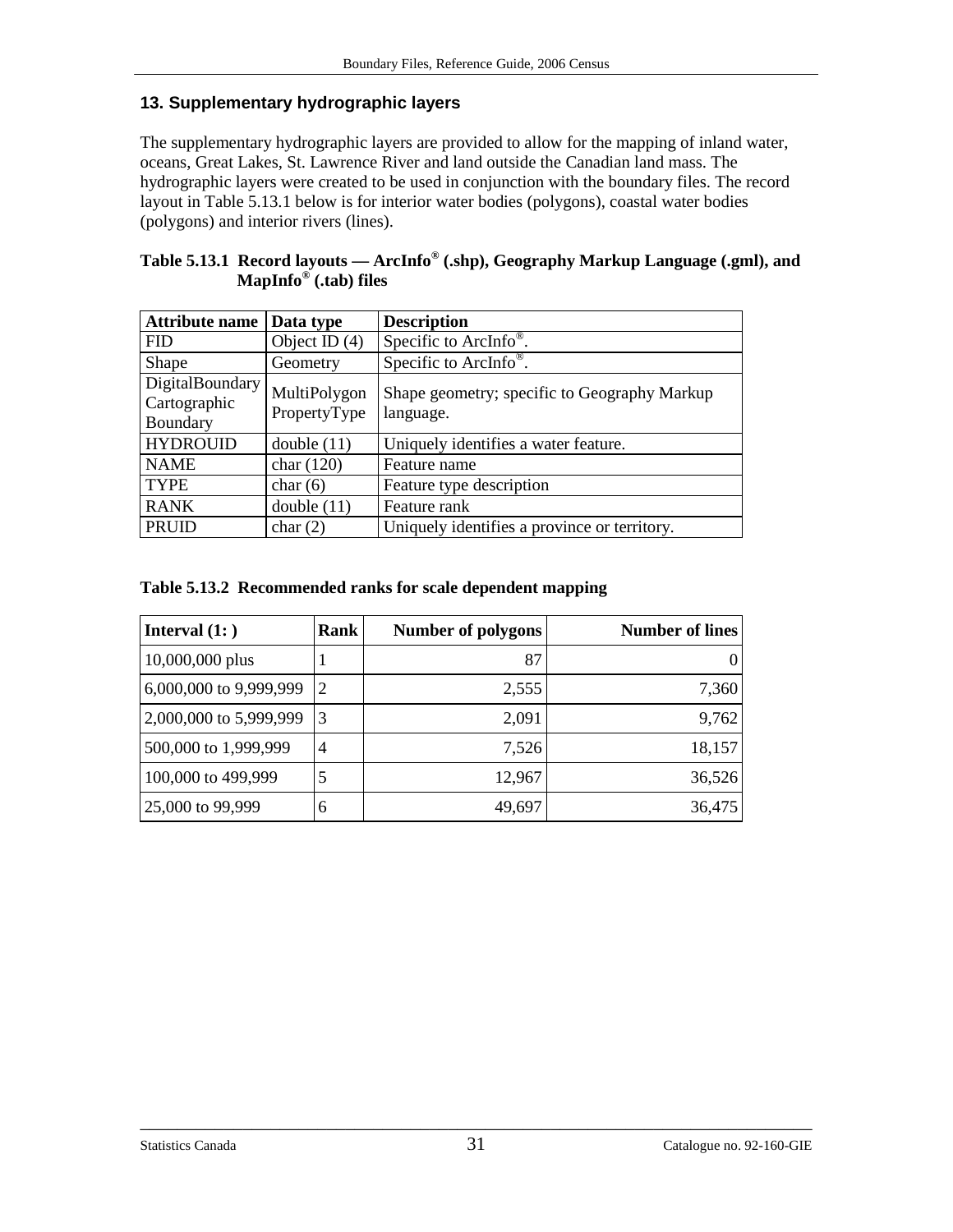# **Appendix A: Glossary**

#### **Adjusted counts**

'Adjusted counts' refer to previous census population and dwelling counts that were adjusted (i.e., recompiled) to reflect current census boundaries, when a boundary change occurs between the two censuses.

#### **Block-face**

A block-face is one side of a street between two consecutive features intersecting that street. The features can be other streets or boundaries of standard geographic areas.

Block-faces are used for generating block-face representative points, which in turn are used for geocoding and census data extraction when the street and address information are available.

#### **Cartographic boundary files**

Cartographic boundary files (CBFs) contain the boundaries of standard geographic areas together with the shoreline around Canada. Selected inland lakes and rivers are available as a supplementary layer.

#### **Census agricultural region**

Census agricultural regions (CARs) are composed of groups of adjacent census divisions. In Saskatchewan, census agricultural regions are made up of groups of adjacent census consolidated subdivisions, but these groups do not necessarily respect census division boundaries.

#### **Census consolidated subdivision**

A census consolidated subdivision (CCS) is a group of adjacent census subdivisions. Generally, the smaller, more urban census subdivisions (towns, villages, etc.) are combined with the surrounding, larger, more rural census subdivision, in order to create a geographic level between the census subdivision and the census division.

#### **Census division**

Census division (CD) is the general term for provincially legislated areas (such as county, *municipalité régionale de comté* and regional district) or their equivalents. Census divisions are intermediate geographic areas between the province/territory level and the municipality (census subdivision).

#### **Census metropolitan area and census agglomeration**

A census metropolitan area (CMA) or a census agglomeration (CA) is formed by one or more adjacent municipalities centred on a large urban area (known as the urban core). A CMA must have a total population of at least 100,000 of which 50,000 or more must live in the urban core. A CA must have an urban core population of at least 10,000. To be included in the CMA or CA, other adjacent municipalities must have a high degree of integration with the central urban area, as measured by commuting flows derived from census place of work data.

If the population of the urban core of a CA declines below 10,000, the CA is retired. However, once an area becomes a CMA, it is retained as a CMA even if its total population declines below 100,000 or the population of its urban core falls below 50,000. The urban areas in the CMA or CA that are not contiguous to the urban core are called the urban fringe. Rural areas in the CMA or CA are called the rural fringe.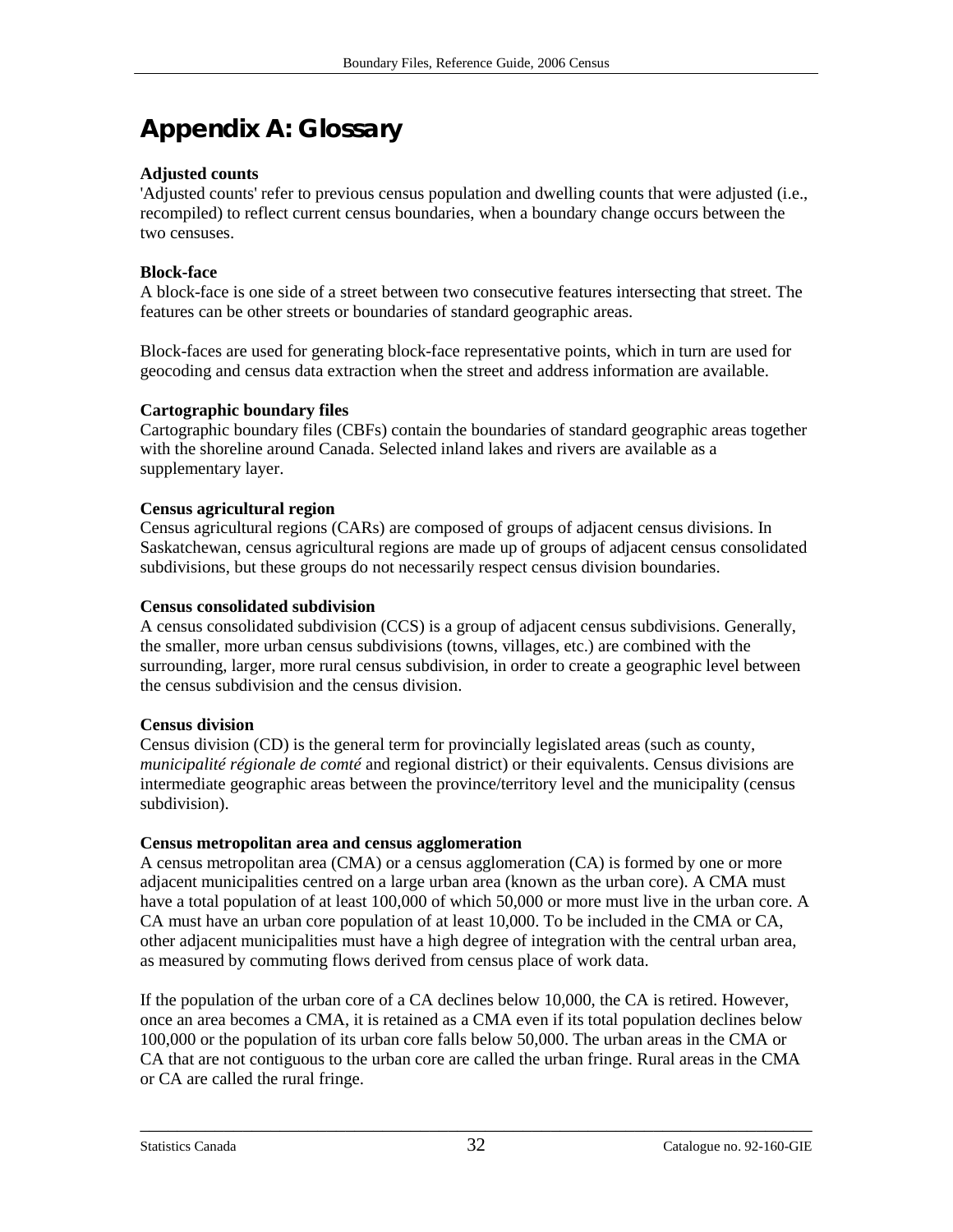When a CA has an urban core of at least 50,000, it is subdivided into census tracts. Census tracts are maintained for the CA even if the population of the urban core subsequently falls below 50,000. All CMAs are subdivided into census tracts.

#### **Census metropolitan area and census agglomeration influenced zone**

The census **m**etropolitan area and census agglomeration **i**nfluenced **z**one (MIZ) is a concept that geographically differentiates the area of Canada outside census metropolitan areas (CMAs) and census agglomerations (CAs). Census subdivisions outside CMAs and CAs are assigned to one of four categories according to the degree of influence (strong, moderate, weak or no influence) that the CMAs and/or CAs have on them.

Census subdivisions (CSDs) are assigned to a MIZ category based on the percentage of their resident employed labour force that has a place of work in the urban core(s) of CMAs or CAs. CSDs with the same degree of influence tend to be clustered. They form zones around CMAs and CAs that progress through the categories from 'strong' to 'no' influence as distance from the CMAs and CAs increases.

#### **Census subdivision**

Census subdivision (CSD) is the general term for municipalities (as determined by provincial/territorial legislation) or areas treated as municipal equivalents for statistical purposes (e.g., Indian reserves, Indian settlements and unorganized territories).

#### **Census tract**

Census tracts (CTs) are small, relatively stable geographic areas that usually have a population of 2,500 to 8,000. They are located in census metropolitan areas and in census agglomerations with an urban core population of 50,000 or more in the previous census.

A committee of local specialists (for example, planners, health and social workers, and educators) initially delineates census tracts in conjunction with Statistics Canada. Once a census metropolitan area (CMA) or census agglomeration (CA) has been subdivided into census tracts, the census tracts are maintained even if the urban core population subsequently declines below 50,000.

#### **Coordinate system**

A coordinate system is a reference system based on mathematical rules for specifying positions (locations) on the surface of the earth. The coordinate values can be spherical (latitude and longitude) or planar (such as Universal Transverse Mercator).

Cartographic boundary files, digital boundary files, representative points and road network files are disseminated in latitude/longitude coordinates.

#### **Datum**

A datum is a geodetic reference system that specifies the size and shape of the earth, and the base point from which the latitude and longitude of all other points on the earth's surface are referenced.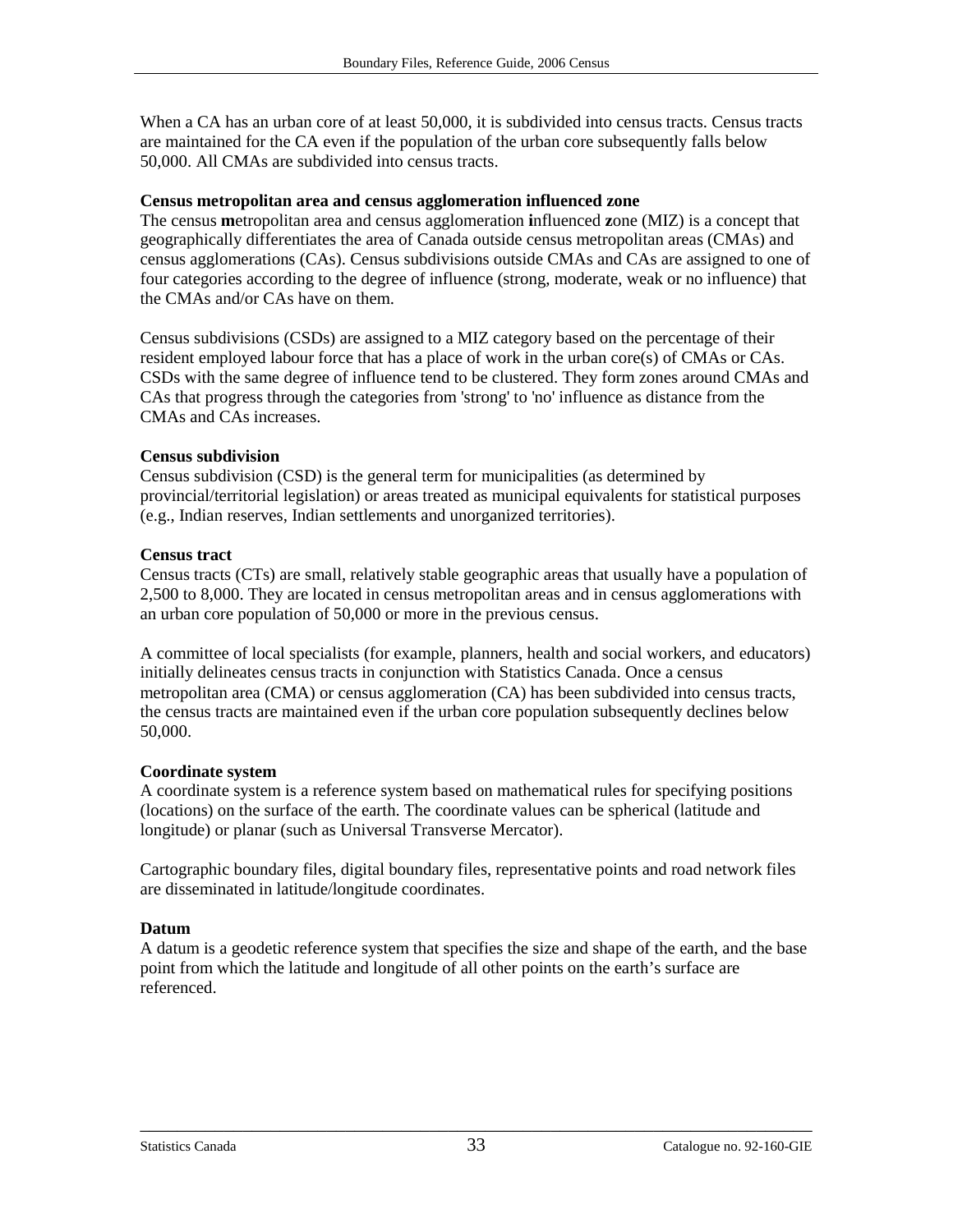#### **Designated place**

A designated place (DPL) is normally a small community or settlement that does not meet the criteria established by Statistics Canada to be a census subdivision (an area with municipal status) or an urban area.

Designated places are created by provinces and territories, in cooperation with Statistics Canada, to provide data for submunicipal areas.

#### **Digital boundary files**

Digital boundary files (DBFs) portray the boundaries used for 2006 Census collection and, therefore, often extend as straight lines into bodies of water.

#### **Dissemination area**

A dissemination area (DA) is a small, relatively stable geographic unit composed of one or more adjacent dissemination blocks. It is the smallest standard geographic area for which all census data are disseminated. DAs cover all the territory of Canada.

#### **Dissemination block**

A dissemination block (DB) is an area bounded on all sides by roads and/or boundaries of standard geographic areas. The dissemination block is the smallest geographic area for which population and dwelling counts are disseminated. Dissemination blocks cover all the territory of Canada.

#### **Economic region**

An economic region (ER) is a grouping of complete census divisions (CDs) (with one exception in Ontario) created as a standard geographic unit for analysis of regional economic activity.

#### **Ecumene**

Ecumene is a term used by geographers to mean inhabited land. It generally refers to land where people have made their permanent home, and to all work areas that are considered occupied and used for agricultural or any other economic purpose. Thus, there can be various types of ecumenes, each having their own unique characteristics (population ecumene, agricultural ecumene, industrial ecumene, etc.).

#### **Federal electoral district**

A federal electoral district (FED) is an area represented by a member of the House of Commons. The federal electoral district boundaries used for the 2006 Census are based on the 2003 Representation Order.

#### **Geocoding**

Geocoding is the process of assigning geographic identifiers (codes) to map features and data records. The resulting geocodes permit data to be linked geographically.

Households, postal codes and place of work data are linked to block-face representative points when the street and address information is available; otherwise, they are linked to dissemination block (DB) representative points. In some cases, postal codes and place of work data are linked to dissemination area (DA) representative points when they cannot be linked to DBs. As well, place of work data are linked to census subdivision representative points when the data cannot be linked to DAs.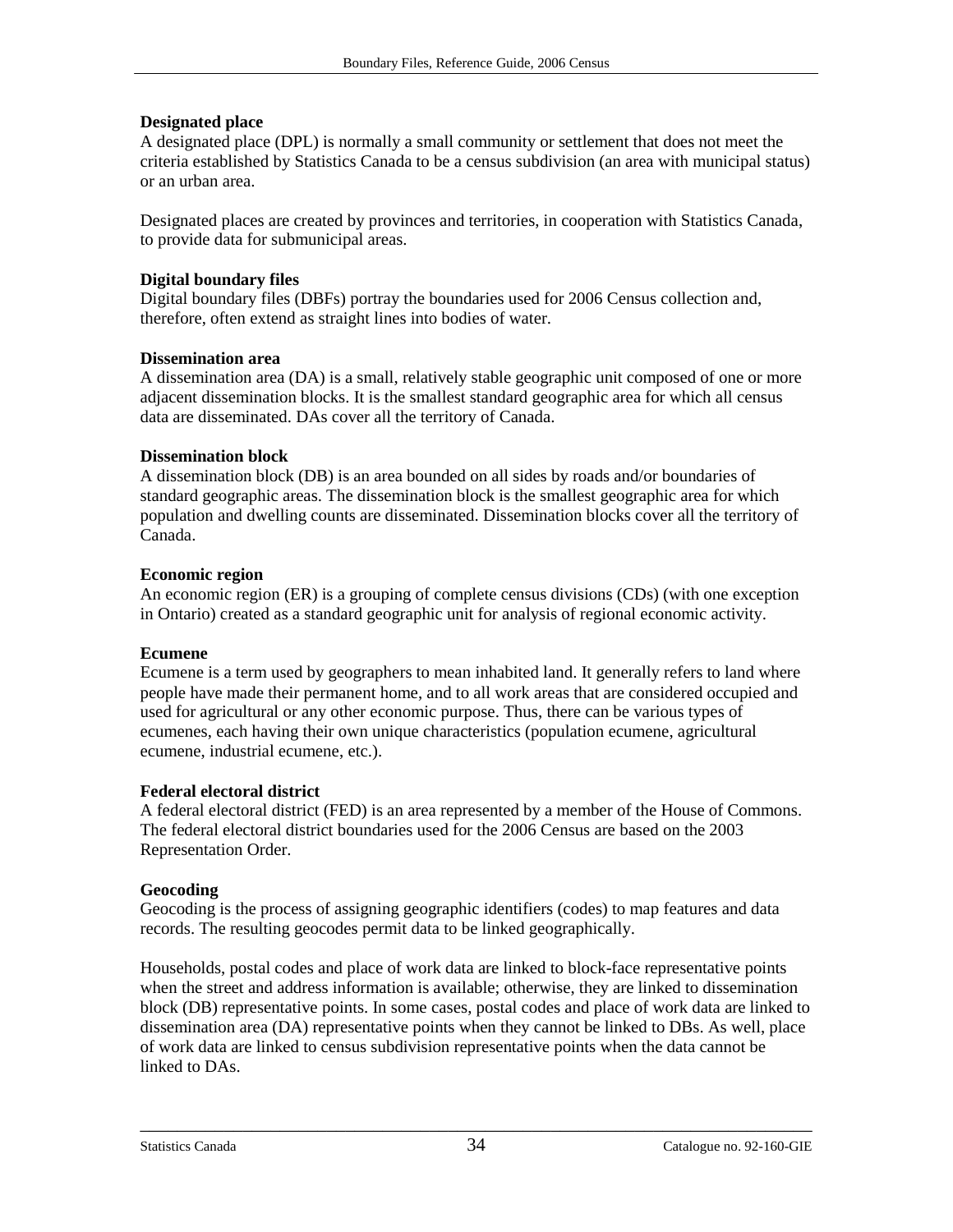#### **Geographic code**

A geographic code is a numerical identifier assigned to a geographic area. The code is used to identify and access standard geographic areas for the purposes of data storage, retrieval and display.

#### **Geographic reference date**

The geographic reference date is a date determined by Statistics Canada for the purpose of finalizing the geographic framework for which census data will be collected, tabulated and reported. For the 2006 Census, the geographic reference date is January 1, 2006.

#### **Land area**

Land area is the area in square kilometres of the land-based portions of standard geographic areas.

Land area data are unofficial, and are provided for the sole purpose of calculating population density.

#### **Locality**

'Locality' (LOC) refers to the historical place names of former census subdivisions (municipalities), former designated places and former urban areas, as well as to the names of other entities, such as neighbourhoods, post offices, communities and unincorporated places.

#### **Map projection**

A map projection is the process of transforming and representing positions from the earth's three-dimensional curved surface to a two-dimensional (flat) surface. The process is accomplished by a direct geometric projection or by a mathematically derived transformation.

The Lambert conformal conic map projection is widely used for general maps of Canada at small scales and is the most common map projection used at Statistics Canada.

#### **National Geographic Database**

The National Geographic Database (NGD) is a shared database between Statistics Canada and Elections Canada. The database contains roads, road names and address ranges. It also includes separate reference layers containing physical and cultural features, such as hydrography and hydrographic names, railroads and power transmission lines.

The NGD was created in 1997 as a joint Statistics Canada/Elections Canada initiative to develop and maintain a national road network file serving the needs of both organizations. The active building of the NGD – that is, integrating the files from Statistics Canada, Elections Canada and Natural Resources Canada – occurred from 1998 to 2000. Thereafter, Statistics Canada and Elections Canada reconciled their digital boundary holdings to the new database's road network geometry so that operational products could be derived.

Since 2001, the focus of the NGD has been on intensive data quality improvements, especially regarding the quality and currency of its road network coverage. There has been considerable expansion of road names and civic addresses ranges, as well as the addition of hydrographic names. Priorities were determined by Statistics Canada and Elections Canada, enabling the NGD to meet the joint operational needs of both agencies in support of census and electoral activities.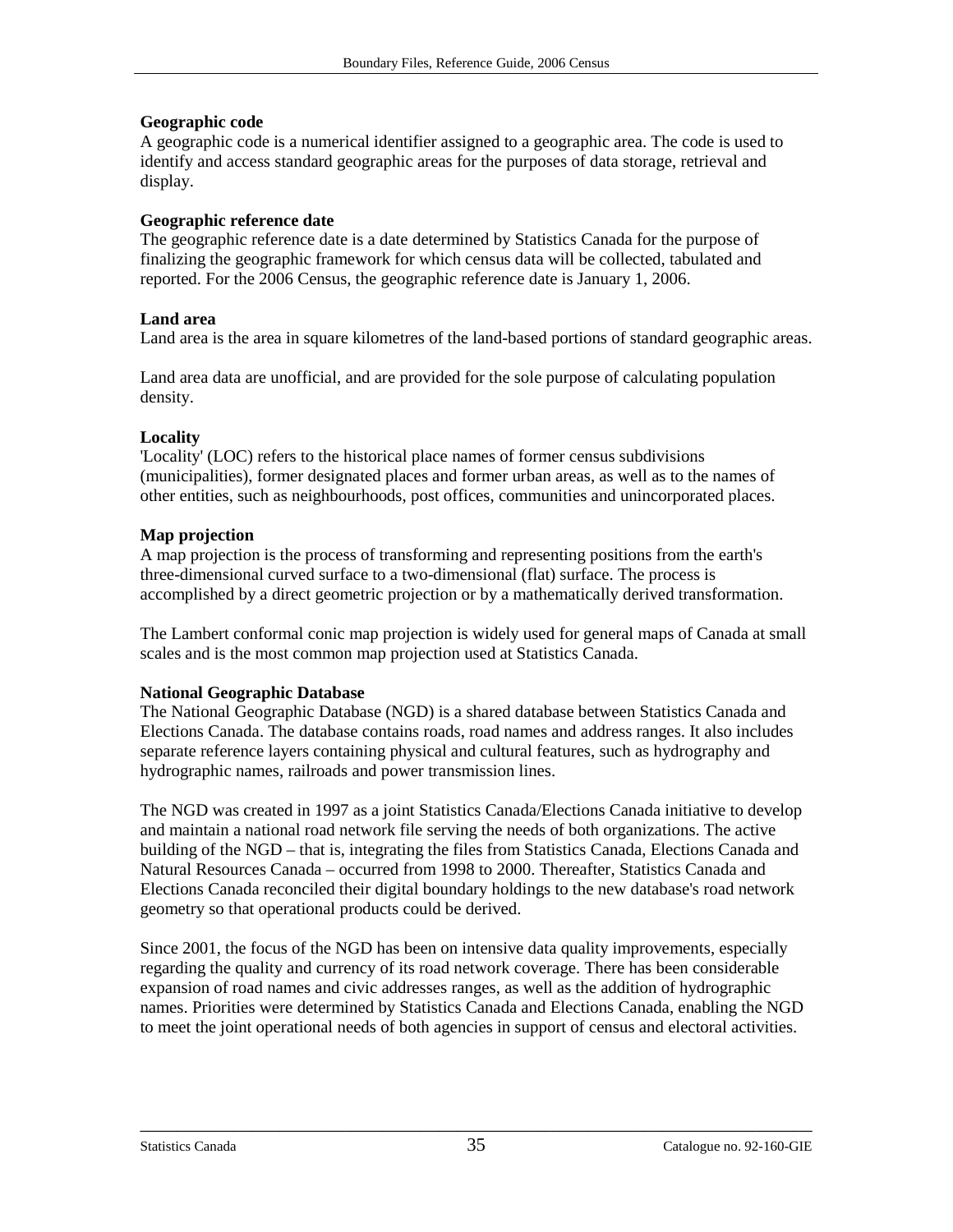#### **Place name**

'Place name' refers to the set of names that includes current census subdivisions (municipalities), current designated places and current urban areas, as well as the names of localities.

#### **Population density**

Population density is the number of persons per square kilometre.

#### **Postal code**

The postal code is a six-character code defined and maintained by Canada Post Corporation for the purpose of sorting and delivering mail.

#### **Province or territory**

Province and territory refer to the major political units of Canada. From a statistical point of view, province and territory are basic areas for which data are tabulated. Canada is divided into 10 provinces and three territories.

#### **Reference map**

A reference map shows the location of the geographic areas for which census data are tabulated and disseminated. The maps display the boundaries, names and codes of standard geographic areas, as well as major cultural and physical features, such as roads, railroads, coastlines, rivers and lakes.

#### **Representative point**

A representative point is a point that represents a line or a polygon. The point is centrally located along the line, and centrally located or population weighted in the polygon.

Representative points are generated for block-faces, dissemination blocks, dissemination areas, census subdivisions, urban areas and designated places.

Households, postal codes and place of work data are linked to block-face representative points when the street and address information is available; otherwise, they are linked to dissemination block (DB) representative points. In some cases, postal codes and place of work data are linked to dissemination area (DA) representative points when they cannot be linked to DBs. As well, place of work data are linked to census subdivision representative points when the data cannot be linked to DAs.

#### **Road network file**

The road network file (RNF) contains roads, road names, address ranges and road ranks for the entire country. Most commonly, address ranges are dwelling-based and are mainly available in the large urban centres of Canada.

#### **Rural area**

Rural areas include all territory lying outside urban areas. Taken together, urban and rural areas cover all of Canada.

Rural population includes all population living in the rural fringes of census metropolitan areas (CMAs) and census agglomerations (CAs), as well as population living in rural areas outside CMAs and CAs.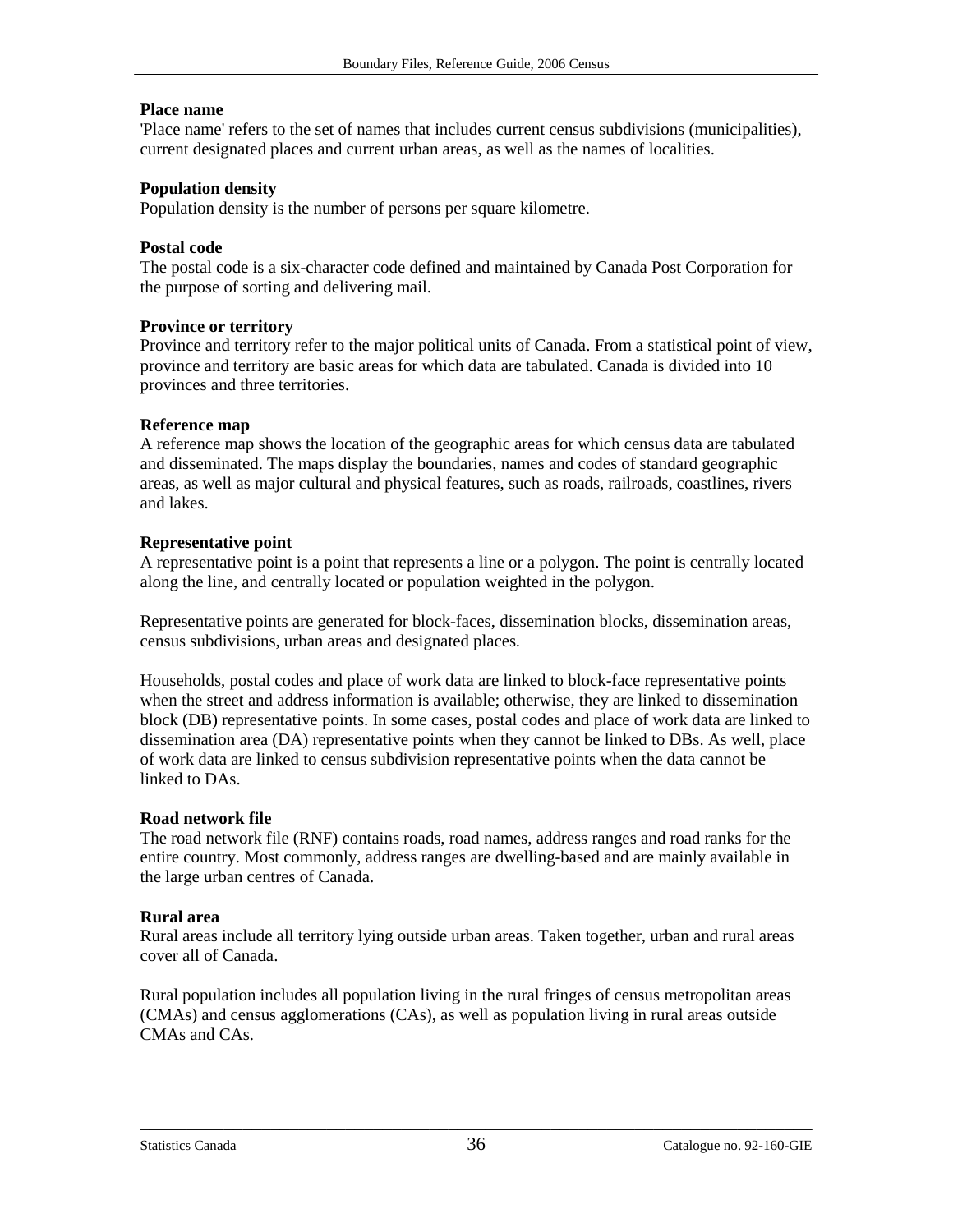#### **Spatial Data Infrastructure**

The Spatial Data Infrastructure (SDI), formerly known as the National Geographic Base (NGB), is an internal, maintenance database that is not disseminated outside of Statistics Canada. It contains roads, road names and address ranges from the National Geographic Database (NGD), as well as boundary arcs of standard geographic areas that do not follow roads, all in one integrated line layer. The database also includes a related polygon layer consisting of basic blocks (BB) (basic blocks are the smallest polygon units in the database, and are formed by the intersection of all roads and the arcs of geographic areas that do not follow roads), boundary layers of standard geographic areas, and derived attribute tables, as well as reference layers containing physical and cultural features (such as hydrography, railroads and power transmission lines) from the NGD.

The SDI supports a wide range of census operations, such as the maintenance and delineation of the boundaries of standard geographic areas (including the automated delineation of dissemination blocks, dissemination areas and urban areas), and geocoding. The SDI is also the source for generating many geography products for the 2006 Census, such as cartographic boundary files and road network files.

#### **Spatial data quality elements**

Spatial data quality elements provide information on the fitness for use of a spatial database by describing why, when and how the data are created, and how accurate the data are. The elements include an overview describing the purpose and usage, as well as specific quality elements reporting on the lineage, positional accuracy, attribute accuracy, logical consistency and completeness. This information is provided to users for all spatial data products disseminated for the census.

#### **Standard Geographical Classification**

The Standard Geographical Classification (SGC) is Statistics Canada's official classification for three types of geographic areas: provinces and territories, census divisions (CDs) and census subdivisions (CSDs). The SGC provides unique numeric identification (codes) for these hierarchically related geographic areas.

#### **Statistical Area Classification**

The Statistical Area Classification (SAC) groups census subdivisions according to whether they are a component of a census metropolitan area, a census agglomeration, a census **m**etropolitan area and census agglomeration **i**nfluenced **z**one (strong MIZ, moderate MIZ, weak MIZ or no MIZ), or the territories (Yukon Territory, Northwest Territories and Nunavut). The SAC is used for data dissemination purposes.

#### **Thematic map**

A thematic map shows the spatial distribution of one or more specific data themes for standard geographic areas. The map may be qualitative in nature (e.g., predominant farm types) or quantitative (e.g., percentage population change).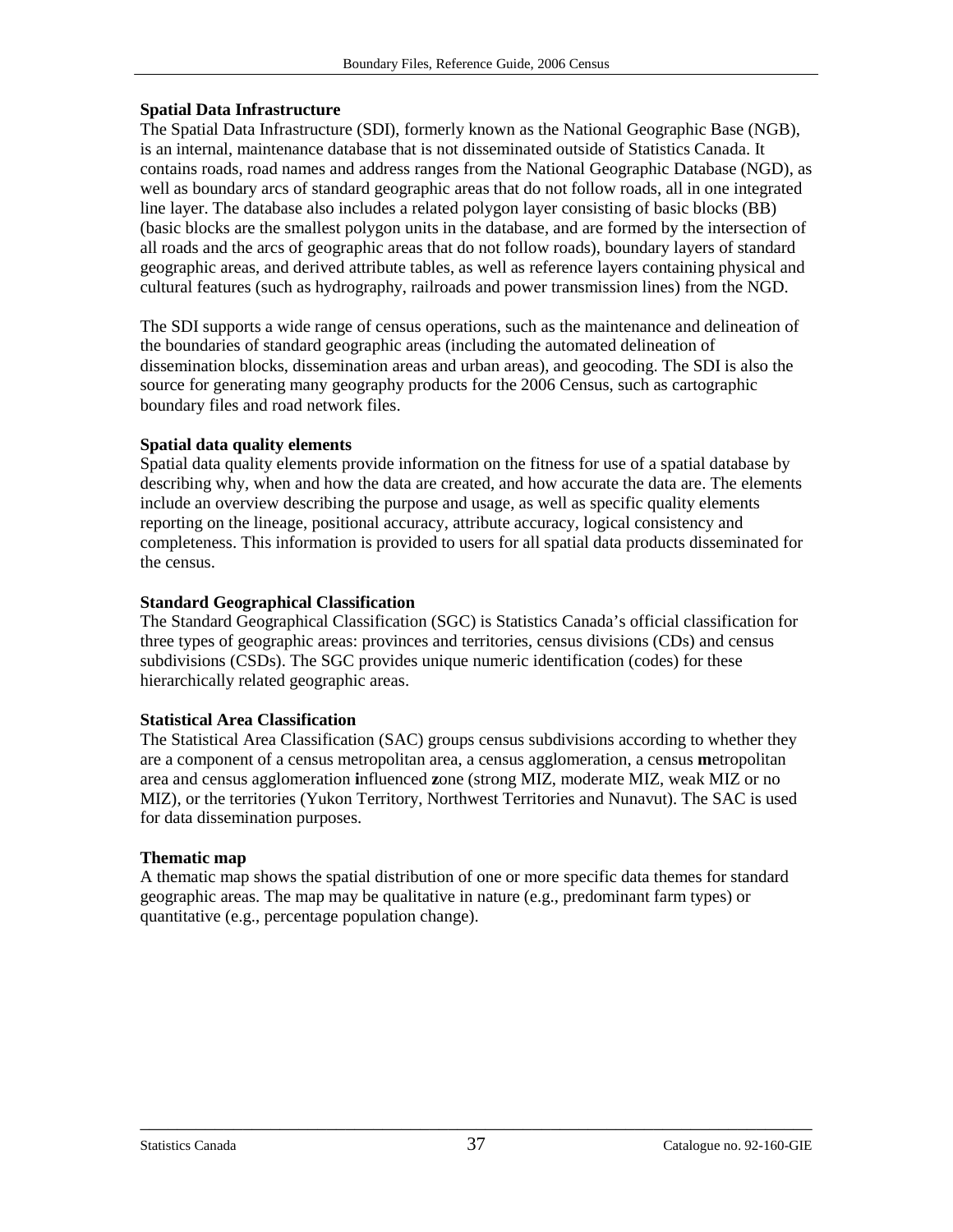#### **Urban area**

An urban area has a minimum population concentration of 1,000 persons and a population density of at least 400 persons per square kilometre, based on the current census population count. All territory outside urban areas is classified as rural. Taken together, urban and rural areas cover all of Canada.

Urban population includes all population living in the urban cores, secondary urban cores and urban fringes of census metropolitan areas (CMAs) and census agglomerations (CAs), as well as the population living in urban areas outside CMAs and CAs.

#### **Urban core, urban fringe and rural fringe**

'Urban core, urban fringe and rural fringe' distinguish between central and peripheral urban and rural areas within a census metropolitan area (CMA) or census agglomeration (CA).

'Urban core' is a large urban area around which a CMA or a CA is delineated. The urban core must have a population (based on the previous census) of at least 50,000 persons in the case of a CMA, or at least 10,000 persons in the case of a CA.

The urban core of a CA that has been merged with an adjacent CMA or larger CA is called the 'secondary urban core'.

'Urban fringe' includes all small urban areas within a CMA or CA that are not contiguous with the urban core of the CMA or CA.

'Rural fringe' is all territory within a CMA or CA not classified as an urban core or an urban fringe.

#### **Urban population size group**

The term 'urban population size group' refers to the classification used in standard tabulations where urban areas are distributed according to the following predetermined size groups, based on the current census population.

| to | 2,499    |
|----|----------|
| to | 4,999    |
| to | 9,999    |
| to | 24,999   |
| to | 49,999   |
| to | 99,999   |
| to | 499,999  |
|    | and over |
|    |          |

Tabulations are not limited to these predetermined population size groups; the census database has the capability of tabulating data according to any user-defined population size group.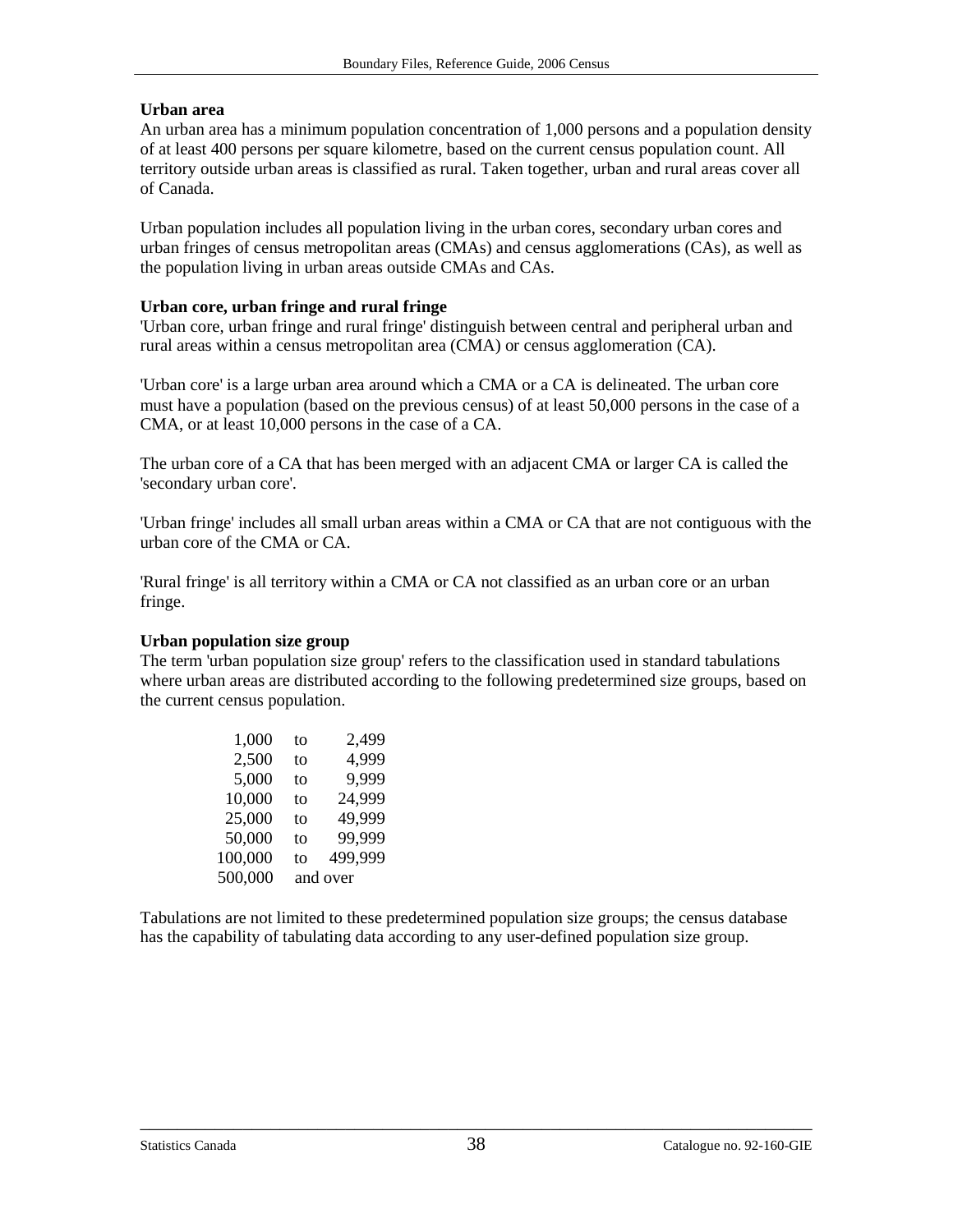# <span id="page-38-0"></span>**Appendix B: Hierarchy of standard geographic units for dissemination, 2006 Census**



4. Five UAs cross provincial boundaries.

5. Designated places respect CSD boundaries, but do not cover the total area of CSDs.

6. For the 2006 Census, a best fit linkage is created between the 2001 CSDs and 2006 DBs to facilitate historical data retrieval.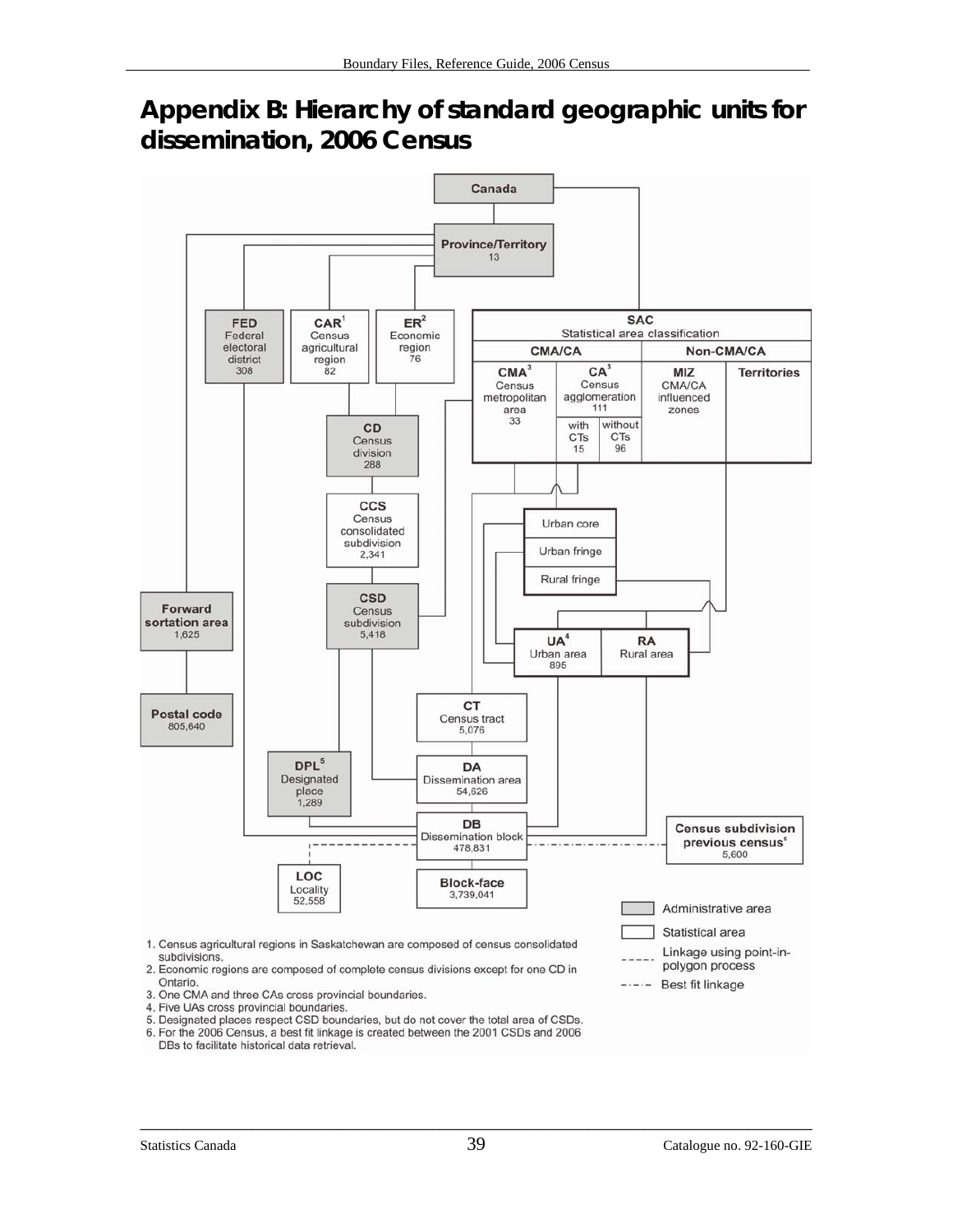# <span id="page-39-0"></span>**Appendix C: Geographic units by province and territory, 2006 Census**

| Geographic unit                                                                                                            | Canada<br>2001     | Canada<br>2006     | N.L                     | <b>P.E.I.</b>    | N.S.                    | N.B.            | Que.            | Ont.             | Man.                  | Sask.          | Alta.                 | B.C.                  | Y.T.                 | N.W.T                | Nvt.                 |
|----------------------------------------------------------------------------------------------------------------------------|--------------------|--------------------|-------------------------|------------------|-------------------------|-----------------|-----------------|------------------|-----------------------|----------------|-----------------------|-----------------------|----------------------|----------------------|----------------------|
| Federal electoral<br>district (2003<br>Representation<br>Order)                                                            | $301$ <sup>1</sup> | 308                | $\overline{7}$          | $\overline{4}$   | 11                      | 10              | $\overline{75}$ | 106              | 14                    | 14             | 28                    | 36                    | 1                    | $\mathbf{1}$         | $\mathbf{1}$         |
| Economic region                                                                                                            | 76                 | 76                 | $\overline{4}$          | 1                | 5                       | 5               | 17              | 11               | 8                     | 6              | 8                     | 8                     | 1                    | $\mathbf{1}$         | $\mathbf{1}$         |
| Census agricultural<br>region                                                                                              | 82                 | 82                 | $\overline{\mathbf{3}}$ | $\overline{3}$   | $\overline{5}$          | $\overline{4}$  | 14              | $\overline{5}$   | 12                    | 20             | $\overline{8}$        | 8                     | $\overline{0}$       | $\overline{0}$       | $\boldsymbol{0}$     |
| Census division                                                                                                            | 288                | 288                | 11                      | $\overline{3}$   | 18                      | 15              | 98              | 49               | $\overline{23}$       | 18             | 19                    | 28                    | $\mathbf{1}$         | $\sqrt{2}$           | $\mathfrak{Z}$       |
| Census<br>consolidated<br>subdivision                                                                                      | 2,446              | 2,341              | 89                      | 68               | 43                      | 151             | 1,008           | $\overline{316}$ | 127                   | 300            | 77                    | 156                   | $\mathbf{1}$         | $\overline{2}$       | $\overline{3}$       |
| Census subdivision<br>(CSD)<br><b>CSD</b><br>dissolutions                                                                  | 5,600<br>340       | 5,418<br>$\ddotsc$ | 377<br>9                | 113<br>$\theta$  | 100<br>$\theta$         | 276<br>$\theta$ | 1,294<br>282    | 585<br>5         | 297<br>$\overline{7}$ | 984<br>29      | 453<br>$\overline{4}$ | 836<br>$\overline{4}$ | 35<br>$\overline{0}$ | 37<br>$\overline{0}$ | 31<br>$\overline{0}$ |
| (January 2, 2001)<br>to January 1,<br>2006)<br><b>CSD</b><br>incorporations<br>(January 2, 2001)<br>to January 1,<br>2006) |                    | 158                | 5                       | $\Omega$         | $\overline{c}$          | 1               | 100             | 4                | 6                     | 11             | 5                     | 24                    | $\overline{0}$       | $\overline{0}$       | $\overline{0}$       |
| Designated place                                                                                                           | 1,261              | 1,289              | 182                     | $\boldsymbol{0}$ | 49                      | 167             | 83              | 88               | 58                    | 159            | 262                   | 240                   | $\mathbf{1}$         | $\boldsymbol{0}$     | $\boldsymbol{0}$     |
| Census<br>metropolitan area                                                                                                | 27                 | 33                 | $\mathbf{1}$            | $\overline{0}$   |                         | $\overline{2}$  | 6 <sup>2</sup>  | 15 <sup>2</sup>  | $\mathbf{1}$          | $\overline{c}$ | $\overline{c}$        | $\overline{4}$        | $\overline{0}$       | $\overline{0}$       | $\overline{0}$       |
| Census<br>agglomeration<br>(CA)                                                                                            | 113                | 111                | 3                       | $\overline{c}$   | $\overline{\mathbf{4}}$ | 5 <sup>2</sup>  | $26^{2}$        | $28^{2}$         | 3                     | 7 <sup>2</sup> | $12^{2}$              | 22                    | $\mathbf{1}$         | $\mathbf{1}$         | $\overline{0}$       |
| CA with census<br>tracts                                                                                                   | 16                 | 15                 | $\Omega$                | $\Omega$         | $\Omega$                | 1               | 3               | 4                | $\Omega$              | $\mathbf{0}$   | 3                     | $\overline{4}$        | $\overline{0}$       | $\mathbf{0}$         | $\overline{0}$       |
| CA without<br>census tracts                                                                                                | 94                 | 96                 | 3                       | $\overline{2}$   | $\Delta$                | 4 <sup>2</sup>  | $23^{2}$        | $24^{2}$         | 3                     | 7 <sup>2</sup> | $\mathbf{Q}^2$        | 18                    | $\mathbf{1}$         | $\mathbf{1}$         | $\overline{0}$       |
| Census tract                                                                                                               | 4,798              | 5,076              | 46                      | $\overline{0}$   | 88                      | 99              | 1,289           | 2,136            | 168                   | 105            | 491                   | 654                   | $\overline{0}$       | $\overline{0}$       | $\mathbf{0}$         |
| Urban area                                                                                                                 | 913                | 895                | 32                      | $\overline{7}$   | 36                      | $32^{2}$        | $226^2$         | $260^2$          | $38^{2}$              | $58^{2}$       | $107^{2}$             | 95                    | $\mathbf{1}$         | 3                    | 5                    |
| Locality                                                                                                                   | 52,291             | 52,558             | 2,445                   | 964              | 3,924                   | 3,450           | 12,617          | 10,905           | 2,349                 | 3,898          | 3,472                 | 7,708                 | 363                  | 173                  | 290                  |
| Dissemination area                                                                                                         | 52,993             | 54,626             | 1,062                   | 292              | 1,633                   | 1,439           | 13,408          | 19,177           | 2,152                 | 2,431          | 5,357                 | 7,471                 | 78                   | 84                   | 42                   |
| Dissemination<br>block                                                                                                     | 478,707            | 478.831            | 8,199                   | 3,251            | 14,656                  | 14,864          | 108,751         | 126,244          | 30.421                | 51,729         | 65,071                | 52,808                | 1.261                | 967                  | 609                  |
| Block-face                                                                                                                 | 3,764,232          | 3,739,041          | 78,376                  | 26,190           | 154,564                 | 132,873         |                 | 835,458 942,567  | 198,063               | 361,069        | 507,859               | 473,418               | 11,888               | 11,620               | 5,096                |
| Forward sortation<br>area                                                                                                  | 1,595              | 1,625              | $\overline{35}$         | $\tau$           | 76                      | 110             | 415             | 522              | 64                    | 48             | 150                   | 189                   | 3                    | 3                    | 3                    |
| Postal code                                                                                                                | 758,658            | 805,640            | 10,378                  | 3,157            | 25,313                  | 57,355          |                 | 202,972 269,676  | 23,943                | 21,541         | 76,924                | 112,904               | 942                  | 506                  | 29                   |

… not applicable

1. Federal electoral districts (1996 Representation Order).

2. Census metropolitan areas, census agglomerations and urban areas crossing provincial boundaries are counted in both provinces, and, therefore, do not add up to the national total.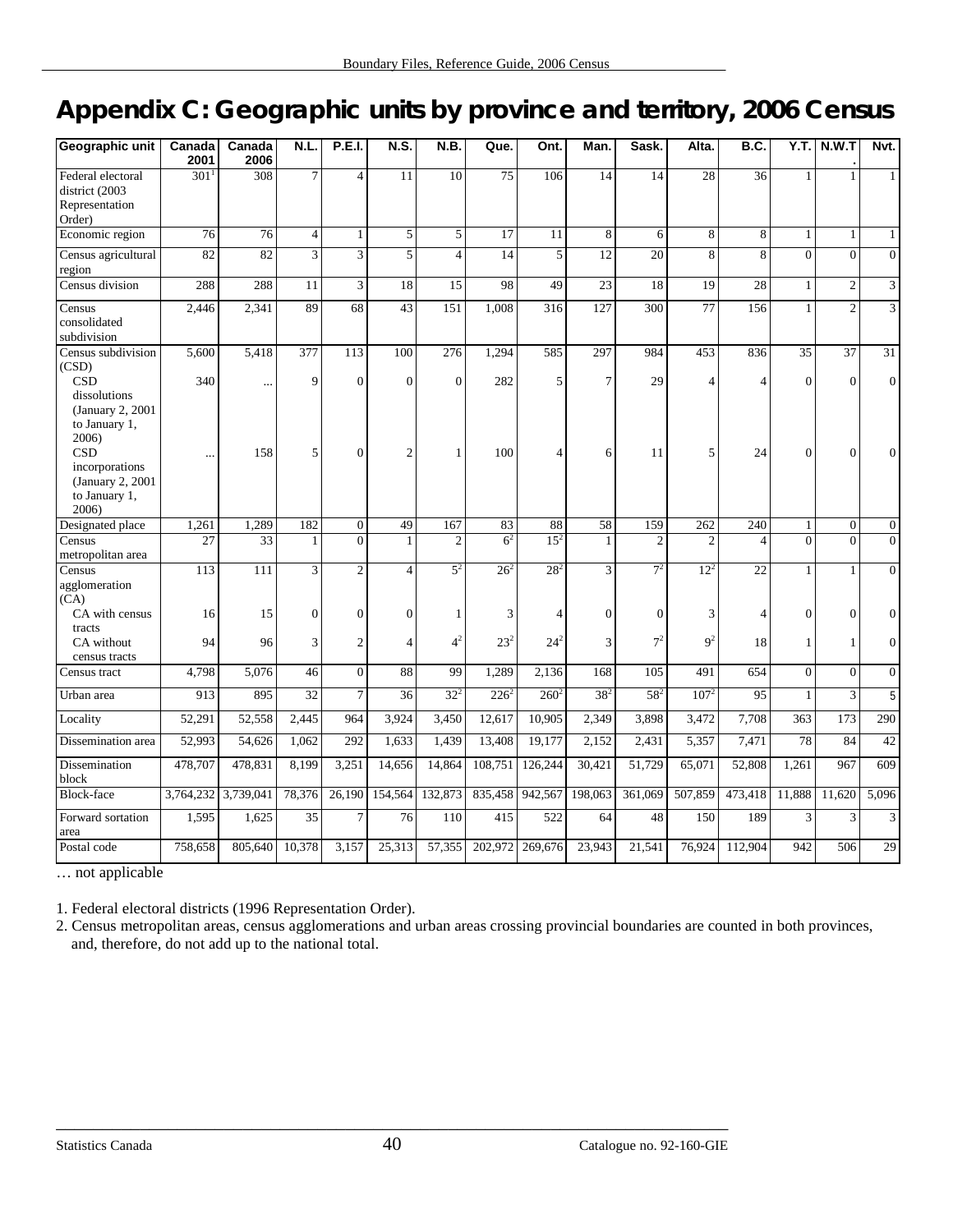# <span id="page-40-0"></span>**Appendix D: Census subdivision types by province and territory, 2006 Census**

|                  |                                        | <b>Total</b>            | N.L.             | P.E.I.         | N.S.     | N.B.         | Oue.           | Ont.      | Man.             | Sask.          | Alta.          | B.C.            | Y.T.                 | N.W.T.                  | Nvt.         |
|------------------|----------------------------------------|-------------------------|------------------|----------------|----------|--------------|----------------|-----------|------------------|----------------|----------------|-----------------|----------------------|-------------------------|--------------|
|                  | <b>Census subdivision type</b>         | 5,418                   | 377              | 113            | 100      | 276          | 1,294          | 585       | 297              | 984            | 453            | 836             | 35                   | 37                      | 31           |
| $\overline{c}$   | City / Cité                            | $\overline{7}$          | $\cdots$         | $\cdots$       |          | $\mathbf{3}$ |                | 4         |                  | $\cdots$       | $\cdots$       |                 | $\cdots$             |                         | $\cdots$     |
| cc               | Chartered                              |                         |                  |                |          |              |                |           |                  |                |                |                 |                      |                         |              |
| CÉ               | community                              | 3                       | $\cdots$         | $\cdots$       | $\cdots$ | $\cdots$     | $\cdots$       | $\cdots$  | $\cdots$         | $\cdots$       | $\cdots$       | $\cdots$        | $\cdots$             | 3                       | $\cdots$     |
| CG               | Cité                                   | $\mathbf{1}$            | $\cdots$         | $\cdots$       | $\cdots$ | $\cdots$     | $\mathbf{1}$   | $\cdots$  | $\cdots$         | $\cdots$       | $\cdots$       | $\cdots$        | $\cdots$             | $\cdots$                | $\cdots$     |
|                  | Community<br>government                | 4                       | $\cdots$         | $\cdots$       | $\cdots$ | $\cdots$     | $\cdots$       |           | $\cdots$         | $\cdots$       | $\cdots$       | $\cdots$        | $\cdots$             | 4                       | $\cdots$     |
| <b>CM</b>        | County<br>(municipality)               | 28                      | $\cdots$         | $\ddotsc$      |          | $\cdots$     | $\ddotsc$      | $\ddotsc$ | $\cdots$         | $\cdots$       | 28             |                 |                      |                         |              |
| $\overline{C}N$  | Crown colony /                         |                         |                  |                |          |              |                |           |                  |                |                |                 |                      |                         |              |
|                  | Colonie de la                          |                         |                  |                |          |              |                |           |                  |                |                |                 |                      |                         |              |
|                  | couronne                               | 1                       | $\cdots$         |                |          | $\ddotsc$    | $\cdots$       | $\ddotsc$ | $\cdots$         | 1              | $\cdots$       | $\ddotsc$       | $\ddot{\phantom{a}}$ |                         |              |
| <b>COM</b>       | Community                              | 33                      | $\cdots$         | 33             | $\cdots$ | $\cdots$     | $\cdots$       | $\cdots$  | $\cdots$         | $\cdots$       | $\cdots$       | $\cdots$        |                      |                         | $\cdots$     |
| CT               | Canton<br>(municipalité de)            | 50                      | $\cdots$         | $\cdots$       |          | $\ddotsc$    | 50             | $\cdots$  |                  |                |                |                 |                      |                         |              |
| $\overline{c}$   | Cantons unis                           |                         |                  |                |          |              |                |           |                  |                |                |                 |                      |                         |              |
|                  | (municipalité de)                      | $\overline{\mathbf{c}}$ | $\cdots$         | $\cdots$       | $\cdots$ | $\cdots$     | $\overline{c}$ | $\ldots$  | $\cdots$         | $\cdots$       | $\cdots$       | $\ldots$        | $\cdots$             |                         |              |
| CY               | City                                   | 146                     | $\mathbf{3}$     | $\overline{c}$ | $\cdots$ | 5            | $\cdots$       | 46        | $\boldsymbol{9}$ | 14             | 16             | 48              | $\mathbf{1}$         | 1                       | $\mathbf{1}$ |
| <b>DM</b>        | <b>District municipality</b>           | 50                      | $\cdots$         | $\cdots$       | $\cdots$ | $\cdots$     | $\cdots$       | $\cdots$  | $\ddotsc$        |                | $\cdots$       | 50              | $\cdots$             |                         | $\cdots$     |
| <b>HAM</b>       | Hamlet                                 | 35                      | $\cdots$         | $\cdots$       | $\cdots$ | $\cdots$     |                |           | $\cdots$         |                | .              |                 | $\overline{c}$       | 9                       | 24           |
| $\overline{D}$   | Improvement district                   | $\overline{7}$          | $\cdots$         | $\cdots$       |          | $\cdots$     | $\cdots$       | $\cdots$  | $\cdots$         |                | $\overline{7}$ |                 | $\cdots$             |                         | $\cdots$     |
| $\overline{IGD}$ | Indian government<br>district          | $\overline{c}$          |                  |                |          | $\ddotsc$    |                | $\cdots$  | $\cdots$         |                | $\cdots$       | $\overline{2}$  | $\cdots$             |                         | $\cdots$     |
| IM               | Island municipality                    | $\mathbf{1}$            | $\cdots$         |                |          |              |                |           |                  |                |                | 1               |                      |                         |              |
| IRI              | Indian reserve /                       |                         | $\cdots$         | $\cdots$       |          | $\cdots$     |                |           |                  | $\cdots$       | $\cdots$       |                 | $\cdots$             |                         |              |
|                  | Réserve indienne                       | 1,095                   | $\boldsymbol{2}$ | $\overline{4}$ | 26       | 20           | 30             | 148       | 82               | 177            | 93             | 507             | $\overline{4}$       | $\overline{\mathbf{c}}$ | $\cdots$     |
| LGD              | Local government                       |                         |                  |                |          |              |                |           |                  |                |                |                 |                      |                         |              |
|                  | district                               | $\overline{c}$          | $\cdots$         | $\cdots$       | $\cdots$ |              |                | $\cdots$  | $\overline{c}$   | $\cdots$       | $\cdots$       |                 |                      |                         | $\cdots$     |
| <b>LOT</b>       | Township and<br>royalty                | 67                      | $\cdots$         | 67             |          | $\cdots$     |                | $\cdots$  | $\cdots$         | $\cdots$       | $\cdots$       |                 |                      |                         |              |
| M                | Municipality /                         |                         |                  |                |          |              |                |           |                  |                |                |                 |                      |                         |              |
|                  | Municipalité                           | 3                       | $\ldots$         | $\cdots$       | $\cdots$ |              | $\cdots$       | 3         | $\cdots$         | $\cdots$       | $\cdots$       | $\cdots$        | $\cdots$             | $\cdots$                | $\cdots$     |
| <b>MD</b>        | Municipal district                     | 49                      | $\ldots$         | $\cdots$       | 12       | $\cdots$     | $\cdots$       | $\cdots$  | $\cdots$         |                | 37             | $\cdots$        | $\cdots$             |                         | $\cdots$     |
| МÉ               | Municipalité                           | 578                     | $\cdots$         | $\cdots$       |          | $\cdots$     | 578            | $\cdots$  | $\cdots$         |                | $\cdots$       | $\cdots$        |                      |                         |              |
| <b>MU</b>        | Municipality                           | 52                      | $\cdots$         | $\cdots$       | $\cdots$ | $\cdots$     |                | 52        | $\cdots$         | $\cdots$       | $\cdots$       | $\cdots$        | $\cdots$             |                         |              |
| <b>NH</b>        | Northern hamlet                        | 9                       | $\cdots$         | $\cdots$       | $\cdots$ | $\cdots$     | $\cdots$       | $\cdots$  | $\cdots$         | 9              | $\cdots$       |                 | $\cdots$             | $\cdots$                | $\cdots$     |
| <b>NL</b>        | Nisga'a land                           | $\mathbf{1}$            | $\cdots$         | $\cdots$       | $\cdots$ | $\cdots$     | $\cdots$       |           | $\cdots$         | $\cdots$       | $\cdots$       | 1               |                      | $\cdots$                |              |
| NO.              | Unorganized / Non<br>organisé          | 133                     | $\cdots$         | $\cdots$       |          | $\cdots$     | 97             | 17        | 10 <sup>°</sup>  | $\overline{2}$ |                | $\cdots$        | $\overline{a}$       | $\overline{2}$          | 3            |
| <b>NV</b>        | Northern village                       | 13                      | $\cdots$         | $\cdots$       |          | $\cdots$     | $\cdots$       | $\cdots$  | $\cdots$         | 13             |                |                 | $\cdots$             |                         |              |
| <b>NVL</b>       | Nisga'a village                        | $\sqrt{5}$              | $\ldots$         | $\cdots$       | $\cdots$ | $\cdots$     | $\cdots$       | $\cdots$  | $\cdots$         | $\cdots$       | $\cdots$       | $5\phantom{.0}$ | $\cdots$             |                         | $\cdots$     |
| $\overline{P}$   | Parish / Paroisse                      |                         |                  |                |          |              |                |           |                  |                |                |                 |                      |                         |              |
|                  | (municipalité de)                      | 152                     | $\cdots$         | $\cdots$       |          | 152          | $\cdots$       | $\cdots$  | $\cdots$         |                |                |                 |                      |                         | $\cdots$     |
| PE               | Paroisse                               |                         |                  |                |          |              |                |           |                  |                |                |                 |                      |                         |              |
| <b>RCR</b>       | (municipalité de)<br>Rural community / | 215                     | $\cdots$         | $\cdots$       | $\cdots$ | $\ldots$     | 215            | $\cdots$  | $\cdots$         | $\cdots$       | $\cdots$       | $\cdots$        | $\cdots$             | $\cdots$                | $\cdots$     |
|                  | Communauté rurale                      | 1                       |                  |                |          | 1            |                |           |                  | $\cdots$       | $\cdots$       |                 |                      | $\cdots$                | $\cdots$     |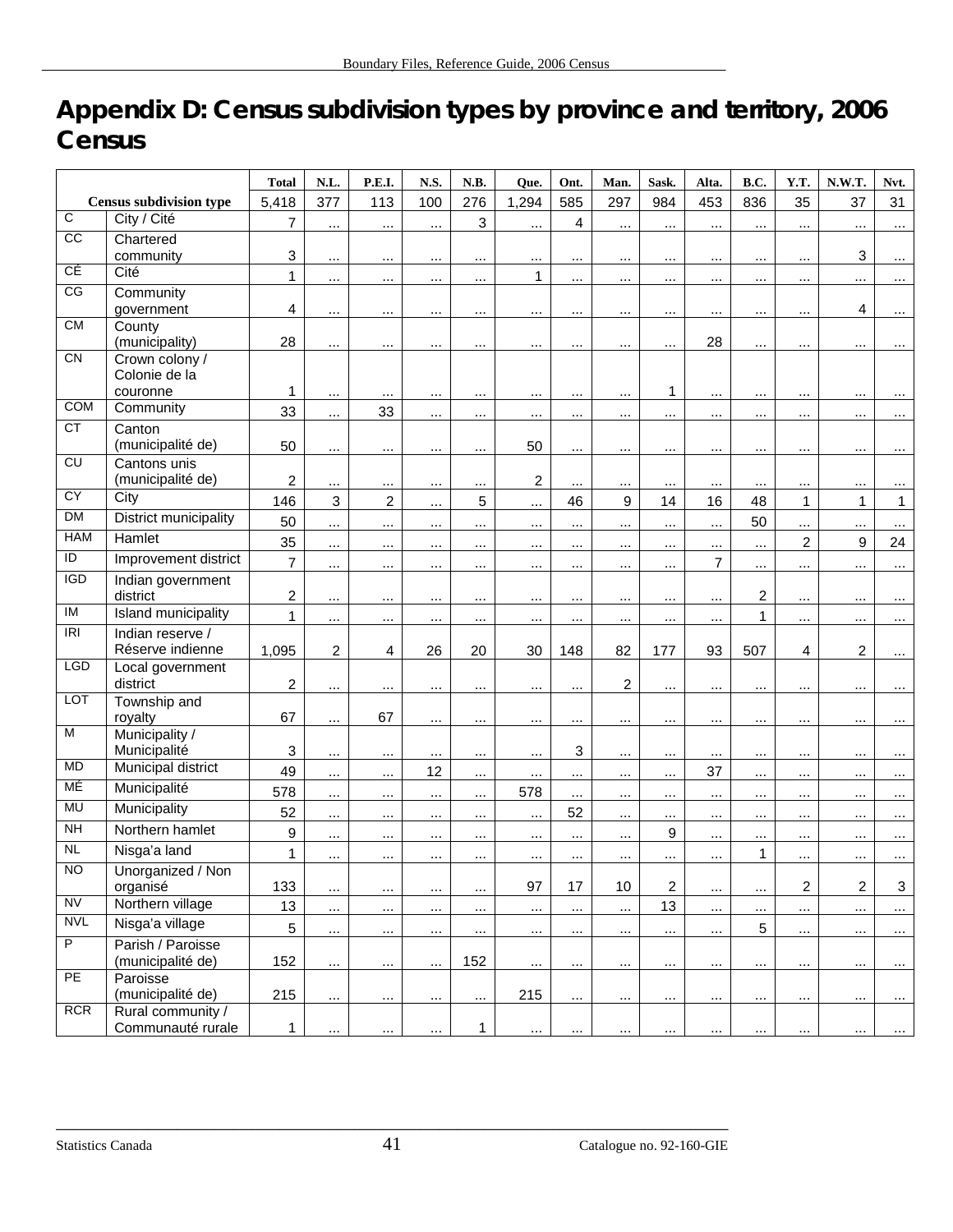| <b>Census subdivision type</b> |                                                                                       |                 |          |                |           |           |                 |              |                         |              |                |                 |              |           |                |
|--------------------------------|---------------------------------------------------------------------------------------|-----------------|----------|----------------|-----------|-----------|-----------------|--------------|-------------------------|--------------|----------------|-----------------|--------------|-----------|----------------|
| <b>RDA</b>                     | (continued)                                                                           | <b>Total</b>    | N.L.     | P.E.I.         | N.S.      | N.B.      | Que.            | Ont.         | Man.                    | Sask.        | Alta.          | B.C.            | Y.T.         | N.W.T.    | Nvt.           |
|                                | Regional district<br>electoral area                                                   | 162             | $\cdots$ |                |           | .         |                 | $\cdots$     | $\cdots$                | $\cdots$     | $\cdots$       | 162             | $\cdots$     |           | $\cdots$       |
| RG                             | Region                                                                                | $\mathbf{1}$    | 1        |                |           |           |                 |              |                         |              |                |                 |              |           | $\cdots$       |
| <b>RGM</b>                     | Regional<br>municipality                                                              | $\overline{4}$  | $\cdots$ |                | 3         | $\cdots$  | $\cdots$        | $\cdots$     | $\cdots$                |              | $\mathbf{1}$   |                 | $\ldots$     |           | $\cdots$       |
| <b>RM</b>                      | Rural<br>municipality                                                                 | 414             | $\cdots$ |                |           | $\cdots$  | $\cdots$        | $\cdots$     | 118                     | 296          |                | $\ddotsc$       | $\cdots$     | $\cdots$  | $\cdots$       |
| <b>RV</b>                      | Resort village                                                                        | 40              | $\cdots$ |                | $\ddotsc$ |           | $\cdots$        | $\cdots$     | $\cdots$                | 40           |                |                 | $\cdots$     |           | $\cdots$       |
| SA                             | Special area                                                                          | 3               | $\cdots$ |                | $\cdots$  | $\cdots$  | $\cdots$        | $\cdots$     | $\cdots$                |              | $\overline{3}$ |                 | $\cdots$     | $\cdots$  |                |
| SC                             | Subdivision of<br>county<br>municipality /<br>Subdivision<br>municipalité de<br>comté | 28              | $\cdots$ | $\cdots$       | 28        |           | $\cdots$        | $\cdots$     | $\cdots$                | $\cdots$     |                |                 | $\ldots$     | $\cdots$  | $\cdots$       |
| SÉ                             | Settlement /<br>Établissement                                                         | 13              | $\cdots$ | $\cdots$       | $\ddotsc$ | $\ddotsc$ |                 | $\cdots$     |                         |              |                |                 | 13           |           | $\cdots$       |
| S-É                            | Indian<br>settlement /<br>Établissement<br>indien                                     | $\overline{28}$ |          | $\cdots$       |           |           | 6               | 5            | $\overline{\mathbf{4}}$ | $\mathbf{1}$ | $\overline{4}$ | 3               | 5            |           | $\cdots$       |
| <b>SET</b>                     | Settlement                                                                            | 14              | $\cdots$ |                | $\cdots$  | $\cdots$  | $\cdots$        | $\cdots$     | $\cdots$                |              |                |                 | $\ldots$     | 11        | $\overline{3}$ |
| <b>SM</b>                      | Specialized<br>municipality                                                           | $\overline{c}$  | $\cdots$ |                | $\cdots$  | $\cdots$  |                 | $\cdots$     |                         | $\cdots$     | $\overline{c}$ |                 | $\cdots$     | .         | $\cdots$       |
| SNO                            | Subdivision of<br>unorganized /<br>Subdivision non<br>organisée                       | 92              | 92       | $\cdots$       | $\cdots$  | $\cdots$  |                 | $\cdots$     |                         | $\cdots$     | $\cdots$       |                 |              | $\ddotsc$ | $\cdots$       |
| SV                             | Summer village                                                                        | $\overline{51}$ | $\cdots$ | $\ddotsc$      | $\cdots$  | $\cdots$  | $\cdots$        | $\cdots$     | $\cdots$                |              | 51             |                 | $\cdots$     |           | $\cdots$       |
| Τ                              | Town                                                                                  | 751             | 279      | $\overline{7}$ | 31        | 15        |                 | 88           | 52                      | 147          | 110            | $\overline{15}$ | $\mathbf{3}$ | 4         |                |
| <b>TC</b>                      | <b>Terres</b><br>réservées aux<br>Cris                                                | 8               |          | $\cdots$       |           | $\cdots$  | 8               |              |                         |              | $\ddotsc$      |                 | $\cdots$     | .         | $\cdots$       |
| T1                             | Terre inuite                                                                          | $\overline{12}$ | $\cdots$ |                |           | $\cdots$  | $\overline{12}$ | $\cdots$     |                         | $\cdots$     | $\cdots$       | $\cdots$        | $\cdots$     | $\cdots$  | $\cdots$       |
| TK                             | <b>Terres</b><br>réservées aux<br>Naskapis                                            | $\mathbf{1}$    | $\cdots$ | $\cdots$       | $\cdots$  |           | 1               |              | $\cdots$                | $\cdots$     | $\cdots$       |                 | $\cdots$     | .         | $\cdots$       |
| <b>TL</b>                      | Teslin land                                                                           | 1               |          |                |           |           |                 |              |                         |              |                |                 | 1            |           |                |
| TP                             | Township                                                                              | 210             | $\cdots$ | $\cdots$       |           | $\cdots$  | $\cdots$        | 210          | $\ddotsc$               |              |                | $\cdots$        | $\ldots$     | $\cdots$  | $\cdots$       |
| TV                             | Town / Ville                                                                          | 12              | $\cdots$ | $\ddotsc$      | $\cdots$  | 11        | $\cdots$        | $\mathbf{1}$ | $\cdots$                | $\ddotsc$    |                |                 |              |           | $\cdots$       |
| $\sqrt{}$                      | Ville                                                                                 | 220             | $\cdots$ | $\cdots$       | $\cdots$  | $\cdots$  | 220             | $\cdots$     | $\cdots$                | $\cdots$     |                | $\cdots$        | $\ldots$     | $\cdots$  | $\cdots$       |
| VC                             | Village cri                                                                           | $\bf8$          | $\cdots$ | $\cdots$       | $\cdots$  | $\cdots$  | 8               | $\cdots$     |                         | $\cdots$     |                | $\cdots$        | $\cdots$     |           | $\cdots$       |
| VK                             | Village naskapi                                                                       | 1               | $\cdots$ | $\cdots$       | $\cdots$  |           | 1               | $\cdots$     | $\cdots$                | $\cdots$     |                | $\cdots$        | $\cdots$     |           | $\cdots$       |
| VL                             | Village                                                                               | 583             | $\cdots$ | $\cdots$       | $\cdots$  | 69        | $\overline{51}$ | 11           | 20                      | 284          | 101            | 42              | 4            | 1         | $\cdots$       |
| VN                             | Village nordique                                                                      | 14              | $\cdots$ | $\cdots$       | $\cdots$  | $\cdots$  | $\overline{14}$ | $\cdots$     |                         | $\cdots$     | $\cdots$       | $\cdots$        | $\cdots$     |           | $\cdots$       |

… not applicable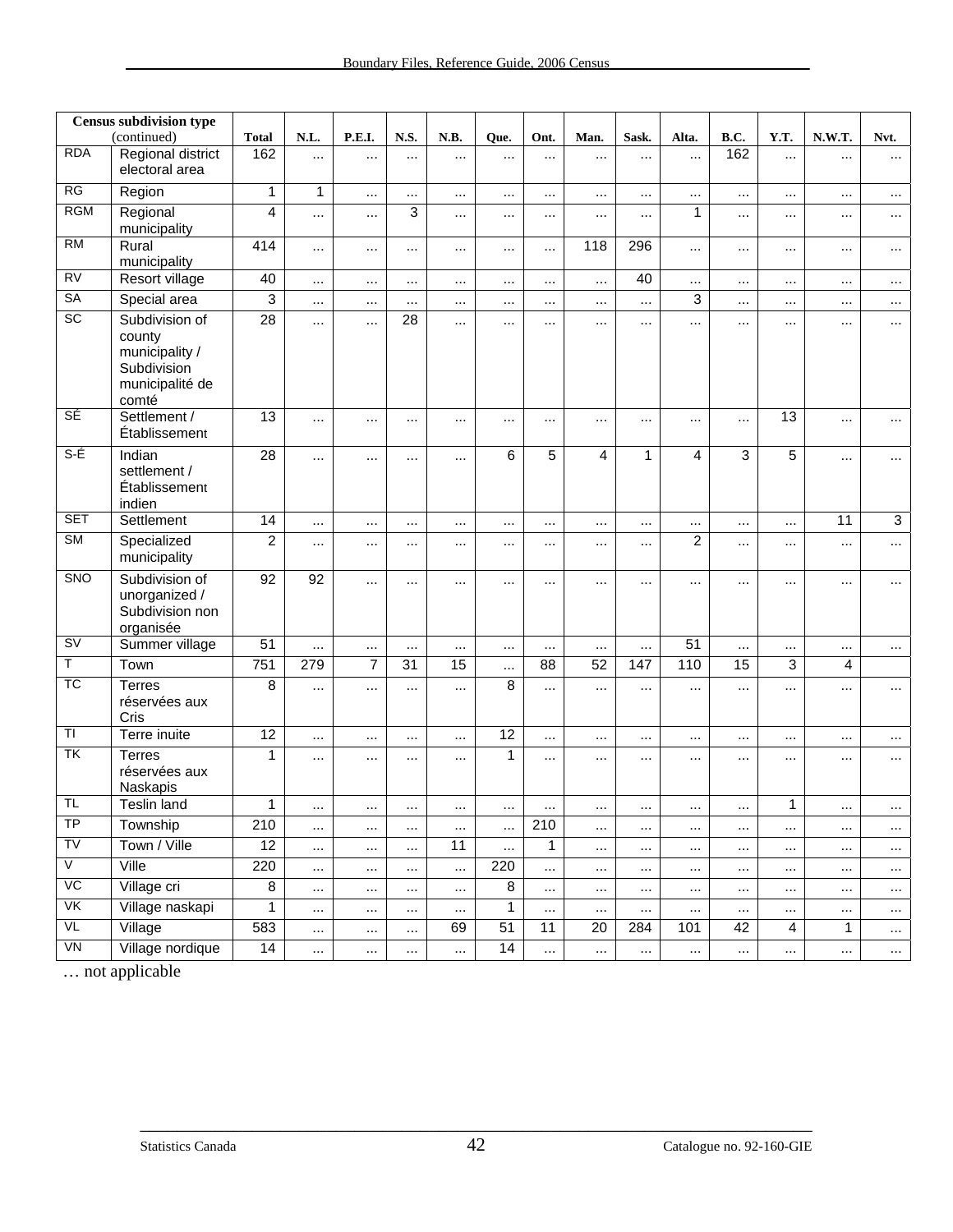# <span id="page-42-0"></span>**Appendix E: Spatial file naming conventions**

For the 2006 Census, spatial product file names for files disseminated to clients follow a spatial file naming convention. The geographic area and code, file type, geographic reference date, software type and language are embedded within the name. Standardizing the names of the files should facilitate the storage of compressed files, all having the extension .zip.

Each file name is 13 characters in length, which meets the requirements of ArcInfo<sup>®</sup>'s and MapInfo<sup>®</sup>'s limitations for file name sizes. All alphabetic characters are in lower case to maintain consistency.

#### **First character**: projection of file

- g if projection is Geographic (latitude/longitude)<br>
1 if projection is Lambert conformal conic
- if projection is Lambert conformal conic

#### **Next three characters**: primary geographic area of file

|  |  | Table E.1 Spatial file naming conventions — geographic area of file |  |
|--|--|---------------------------------------------------------------------|--|
|  |  |                                                                     |  |

| Geographic area/product                                                                   | <b>English file</b> | <b>French file</b> |
|-------------------------------------------------------------------------------------------|---------------------|--------------------|
| National/provincial                                                                       | $pr_{-}$            | $pr_{-}$           |
| Federal electoral district                                                                | fed                 | cef                |
| Economic region                                                                           | er                  | re                 |
| Census division                                                                           | cd                  | dr                 |
| Census subdivision                                                                        | csd                 | sdr                |
| Census agricultural region                                                                | car                 | rar                |
| Census consolidated subdivision                                                           | ccs                 | sru                |
| Census metropolitan area/census agglomeration                                             | cma                 | rmr                |
| Census tract                                                                              | $ct_{-}$            | $sr_{-}$           |
| Urban area                                                                                | ua_                 | ru                 |
| Designated place                                                                          | dpl                 | $ld_$              |
| Dissemination area                                                                        | da                  | ad                 |
| Dissemination block                                                                       | db                  | id                 |
| Population ecumene                                                                        | ecu                 | eco                |
| Population ecumene national/provincial                                                    | epr                 | epr                |
| Population ecumene census division                                                        | ecd                 | edr                |
| Agricultural ecumene                                                                      | eca                 | eca                |
| Road network file                                                                         | rnf                 | frr                |
| Road network and geographic attribute file                                                | rgf                 | frg                |
| International boundary files (part of mainland<br>U.S.A. and Alaska as well as Greenland) | int                 | int                |
| Supporting hydrography (Great Lakes, St.<br>Lawrence River, oceans, etc.)                 | $hy_$               | $hy_$              |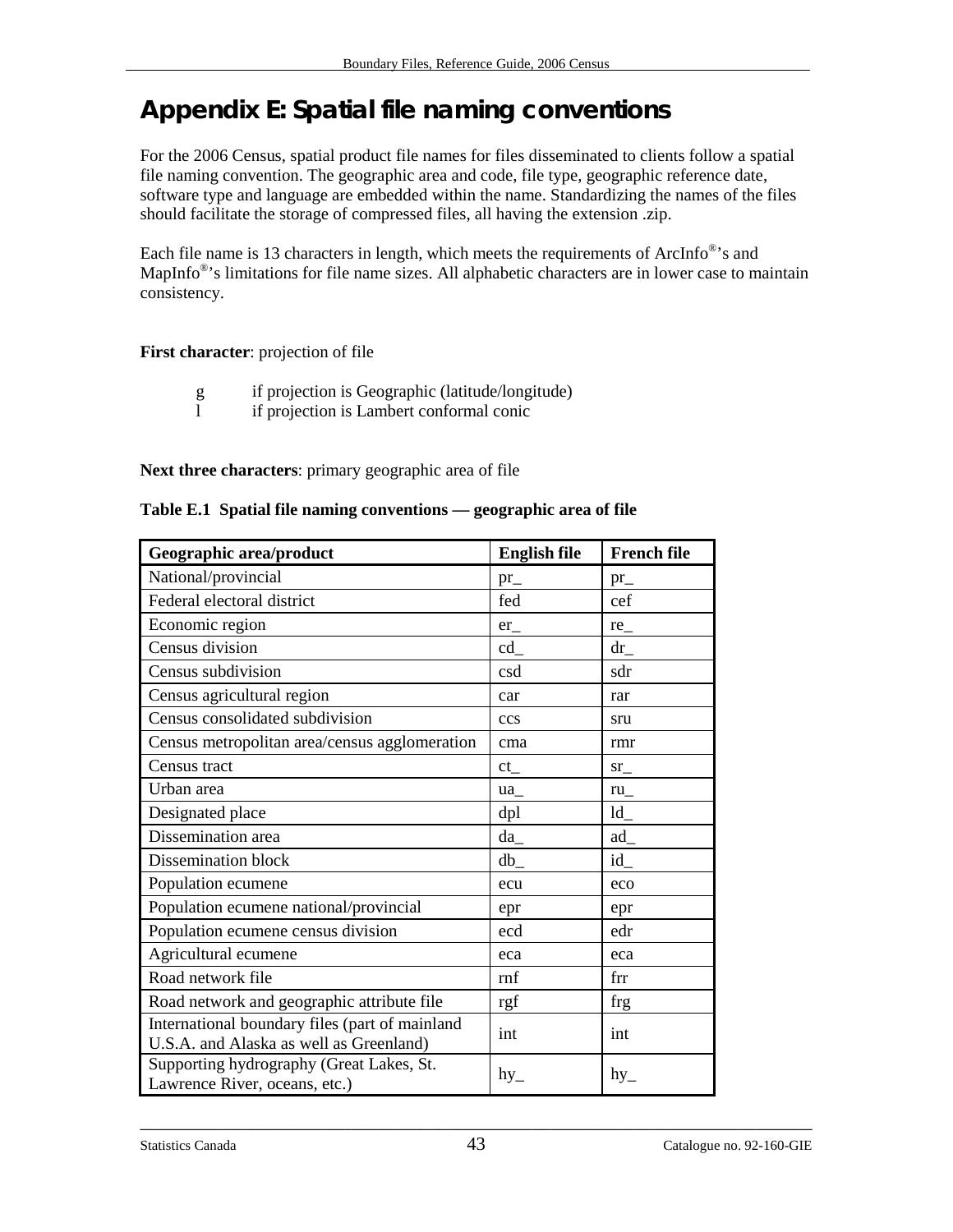**Next three numbers**: geographic code of coverage

| National, provincial and territorial coverages |                              |  |  |  |
|------------------------------------------------|------------------------------|--|--|--|
| 000                                            | Canada                       |  |  |  |
| 010                                            | Newfoundland and Labrador    |  |  |  |
| 011                                            | Prince Edward Island         |  |  |  |
| 012                                            | Nova Scotia                  |  |  |  |
| 013                                            | New Brunswick                |  |  |  |
| 024                                            | Quebec                       |  |  |  |
| 035                                            | Ontario                      |  |  |  |
| 046                                            | Manitoba                     |  |  |  |
| 047                                            | Saskatchewan                 |  |  |  |
| 048                                            | Alberta                      |  |  |  |
| 059                                            | British Columbia             |  |  |  |
| 060                                            | Yukon                        |  |  |  |
| 061                                            | <b>Northwest Territories</b> |  |  |  |
| 062                                            | Nunavut                      |  |  |  |

|  |  | Table E.2 Spatial file naming conventions — geographic code of coverage |
|--|--|-------------------------------------------------------------------------|
|  |  |                                                                         |

#### **Next character**: file type

- a if digital boundary file, detailed coverage for large-scale mapping excluding hydrographic coverage
- b if cartographic boundary file, detailed coverage for small-scale mapping
- c if detailed interior lakes hydrographic coverage (polygon)
- d if detailed interior rivers hydrographic coverage (line)
- e ecumene
- f if detailed interior lakes hydrographic coverage closure lines (line)
- g cartographic boundary file, generalized for desktop mapping
- h additional cartographic international boundary coverage and hydrographic coverage of Great Lakes, St. Lawrence River and surrounding oceans
- l if detailed interior islands (part of hydrographic coverage [polygon])
- r road network files (RNFs)

#### **Next two numbers**: geographic reference date

The geographic reference date is a date determined by Statistics Canada for the purpose of finalizing the geographic framework for which census data will be collected, tabulated and reported. For the 2006 Census, the geographic reference date is January 1, 2006.

- 05 if geographic reference date is 2005
- 06 if geographic reference date is 2006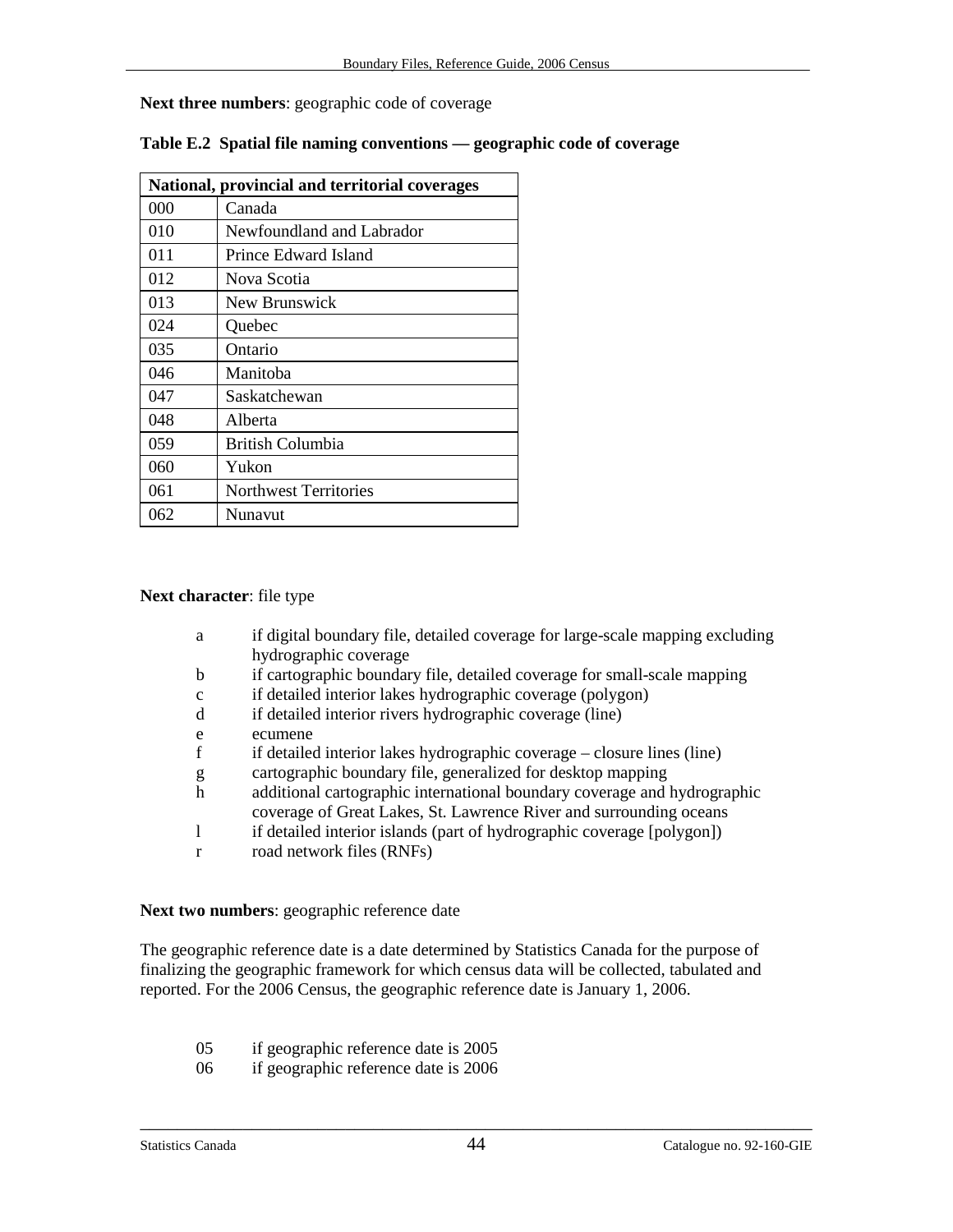**Next character**: file format

- a ArcInfo® shapefile (.shp)
- g Geography Markup Language (GML) file (.gml)
- m MapInfo $\overset{\circ}{\circ}$ TAB file (.tab)

#### **Final two characters**: language

- \_e English
- \_f French

#### **Examples of the use of the file naming conventions**

- The 2006 Dissemination Area Digital Boundary File for Saskatchewan with English attributes in ArcInfo® format: gda\_047a06a\_e.zip
- The 2006 Federal Electoral District Cartographic Boundary File with French attributes in Geography Markup Language format: gcef000b06g\_f.zip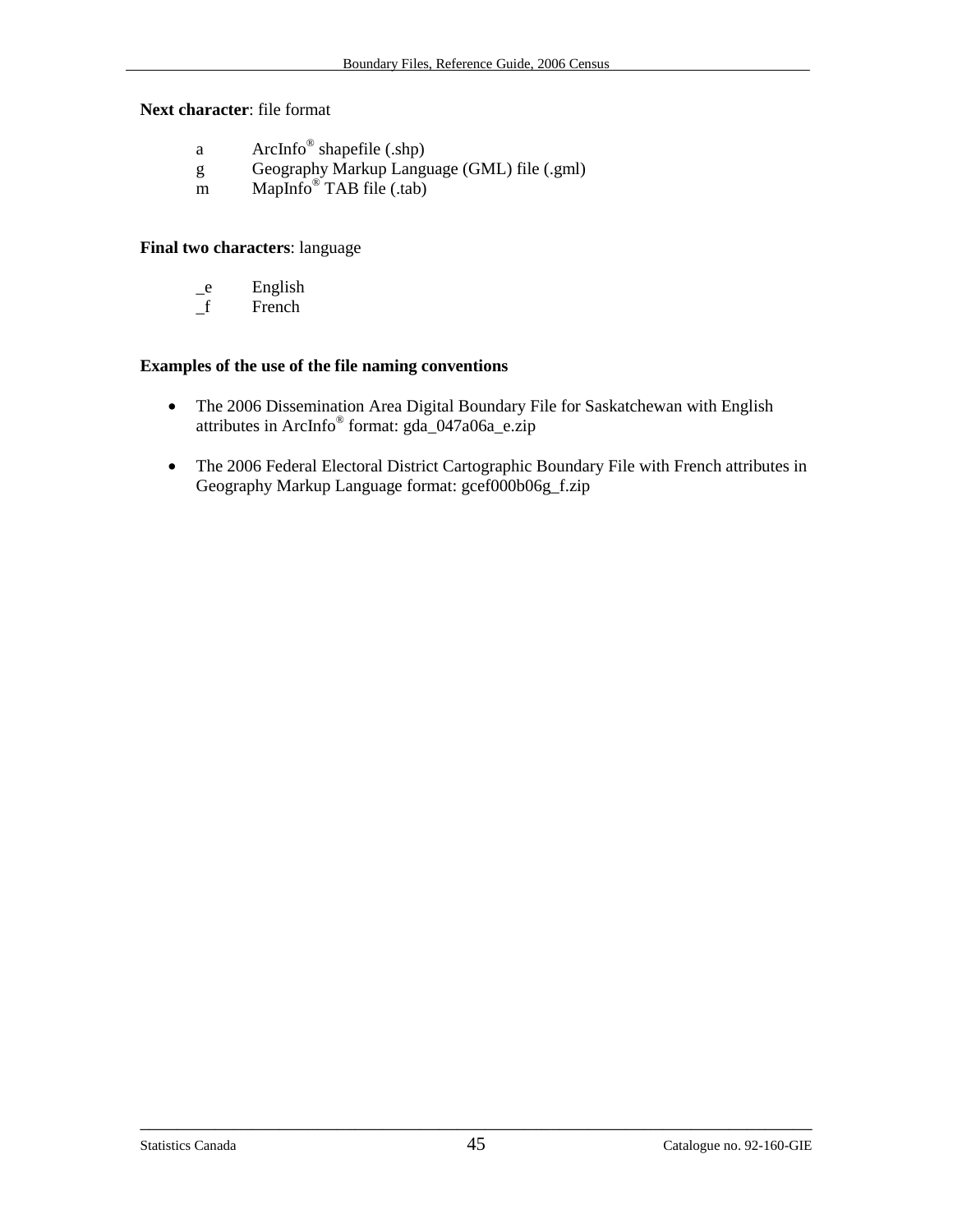# <span id="page-45-0"></span>**Appendix F: Unique identifiers consistent with other geography products**

Unique identifiers are codes that uniquely identify a geographic area within Canada. Data from different files (but for the same geographic area) can be joined or related based on the unique identifier. For example, the data in GeoSuite can be mapped on the Census Subdivision Boundary Files using the CSDUID as the field by which the two data sets can be related.

| Geographic area                                     | <b>Unique</b><br>identifier | <b>Code composition</b>                                                                                                                                        |
|-----------------------------------------------------|-----------------------------|----------------------------------------------------------------------------------------------------------------------------------------------------------------|
| Province/Territory                                  | <b>PRUID</b>                | 2-digit province code                                                                                                                                          |
| Federal electoral<br>district                       | <b>FEDUID</b>               | (2-digit province code) and (3-digit federal electoral<br>district code)                                                                                       |
| Census metropolitan<br>area/Census<br>agglomeration | <b>CMAUID</b>               | 3-digit census metropolitan area/census agglomeration<br>code<br>Where there are no census metropolitan areas/census<br>agglomerations, this code is NULL.     |
| Census tract                                        | <b>CTUID</b>                | (3-digit census metropolitan area/census<br>agglomeration code) and (7-character census tract<br>name)<br>Where there are no census tracts, this code is NULL. |
| Urban area                                          | <b>UAUID</b>                | 4-digit urban area code                                                                                                                                        |
|                                                     |                             | Where there are no urban areas, this code is NULL.                                                                                                             |
| Economic region                                     | <b>ERUID</b>                | (2-digit province code) and (2-digit economic region<br>code)                                                                                                  |
| Census division                                     | <b>CDUID</b>                | (2-digit province code) and (2-digit census division<br>code)                                                                                                  |
| Census subdivision                                  | <b>CSDUID</b>               | (2-digit province code) and (2-digit census division<br>code) and (3-digit census subdivision code)                                                            |
| Census agricultural<br>region                       | <b>CARUID</b>               | (2-digit province code) and (2-digit census<br>agricultural region code)                                                                                       |
| Census consolidated<br>subdivision                  | <b>CCSUID</b>               | (2-digit province code) and (2-digit census division<br>code) and (3-digit census consolidated subdivision<br>code)                                            |
| Designated place                                    | <b>DPLUID</b>               | (2-digit province code) and (4-digit designated place<br>code)<br>Where there are no designated places, this code is<br>NULL.                                  |
| Dissemination area                                  | <b>DAUID</b>                | (2-digit province code) and (2-digit census division<br>code) and (4-digit dissemination area code)                                                            |
| Dissemination block                                 | <b>DBUID</b>                | (2-digit province code) and (2-digit census division<br>code) and (4-digit dissemination area code) and (2-<br>digit dissemination block code)                 |

The following are the unique identifiers for geographic areas: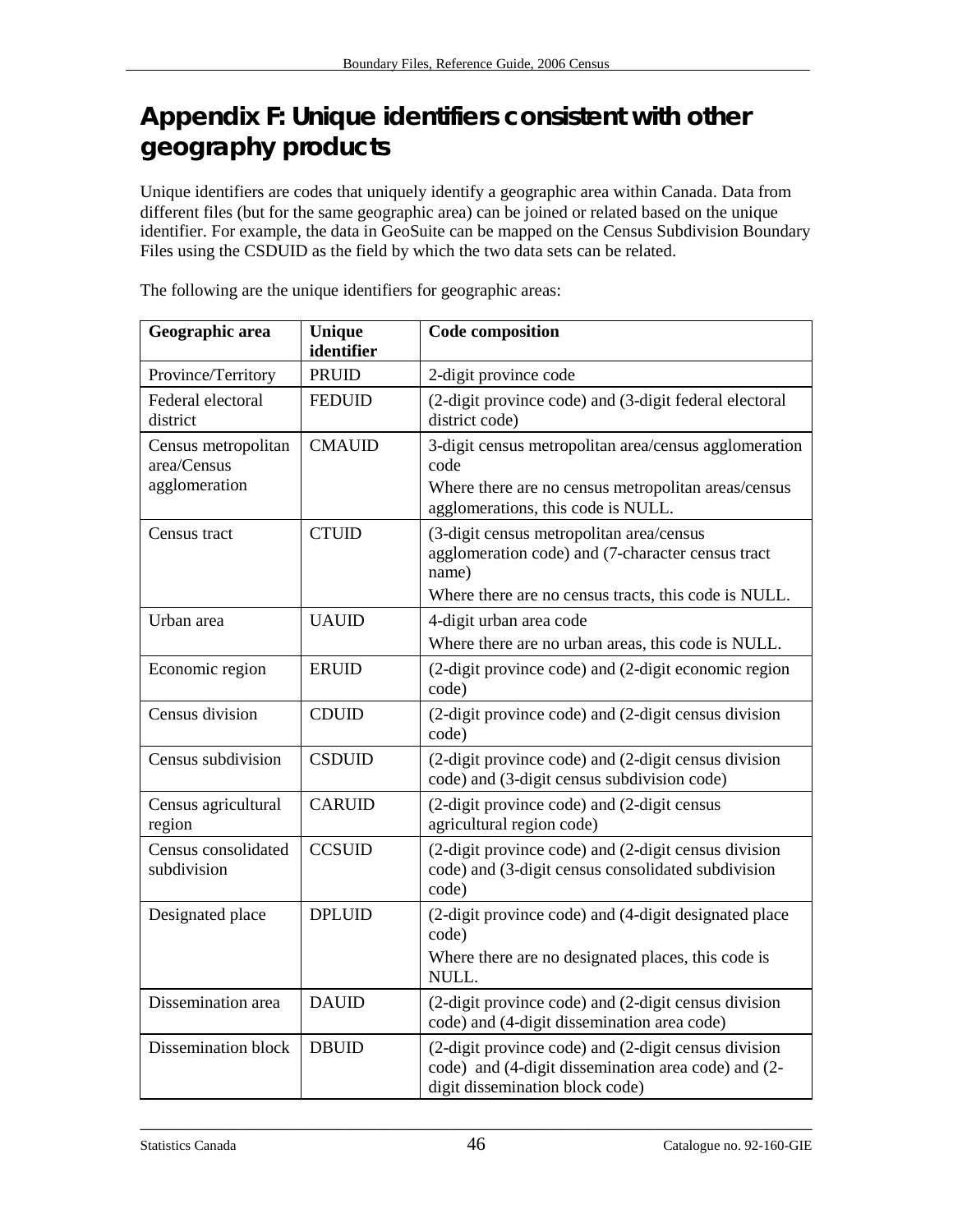# <span id="page-46-0"></span>**Appendix G: Geography Markup Language (GML)**

# **Scope**

The Geography Markup Language (GML) is an XML encoding for the modelling, transport and storage of geographic information including both the spatial and non-spatial properties of geographic features. This specification defines the XML Schema syntax, mechanisms, and conventions that:

- Provide an open, vendor-neutral framework for the definition of geospatial application schemas and objects;
- Allow profiles that support proper subsets of GML framework descriptive capabilities;
- Support the description of geospatial application schemas for specialized domains and information communities;
- Enable the creation and maintenance of linked geographic application schemas and datasets;
- Support the storage and transport of application schemas and datasets;
- Increase the ability of organizations to share geographic application schemas and the information they describe.

# **United States Bureau of Census (USBC) Partnership – TIGER/GML**

Statistics Canada has committed to working with the United States Bureau of the Census (USBC) to ensure cross-border consistency in our products, and foster the development and application of a common, North American data model.

Like the United Kingdom Ordnance Survey and the United States Bureau of the Census, Statistics Canada has chosen to disseminate data in the Open Geospatial Consortium standard Geography Markup Language (GML) format. This standard allows organisations to achieve maximum compatibility not only of format but eventually of content. In partnership with USBC, Statistics Canada is committed to providing a harmonized North American street network file by 2008. This release of the Digital Boundary Files and Cartographic Boundary Files, along with the Road Network File is the first step in delivering a harmonized international street network by 2008.

# **Example of 2006 Digital Boundary File dataset in GML format**

```
\langle 2xml version="1.0" encoding="ISO-8859-1"?>
<wfs:FeatureCollection xmlns:c2006="http://geodepot.statcan.ca/2006" 
              xmlns:ogc="http://www.opengis.net/ogc" 
              xmlns:gml="http://www.opengis.net/gml" 
              xmlns:wfs="http://www.opengis.net/wfs" 
              xmlns:xlink="http://www.w3.org/1999/xlink" 
              xmlns:xsi="http://www.w3.org/2001/XMLSchema-instance" 
              xmlns="http://geodepot.statcan.ca/2006"> 
  <gml:boundedBy> 
    <gml:Box srsName=""> 
      <gml:coordinates> 
                 -128.94260038423948,51.165575832724286 
                 -59.991263338764725,89.99942707562514 
           </gml:coordinates> 
    </gml:Box> 
  </gml:boundedBy> 
  <gml:featureMember> 
    <CensusSubdivision fid="C2006_CF_6204001"> 
      <csdUid>6204001</csdUid>
```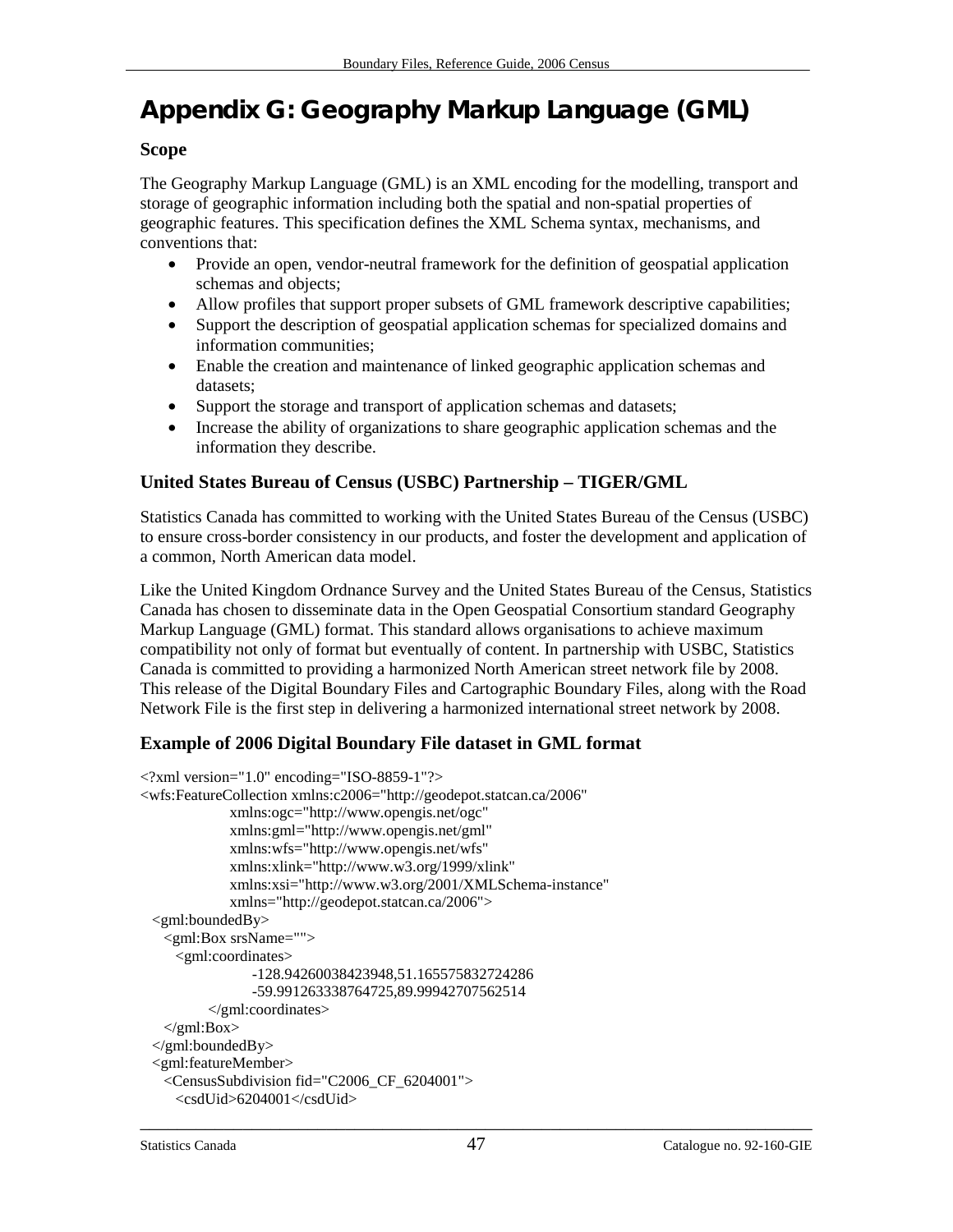#### **Example of 2006 Digital Boundary File dataset in GML format, continued**

```
 <csdname>Sanikiluaq</csdname> 
      <csdtype>HAM</csdtype> 
      <prUid>62</prUid> 
      <prname>Nunavut</prname> 
      <cdUid>6204</cdUid> 
      <cdname>Baffin</cdname> 
      <cdtype>REG</cdtype> 
      <sactype>8</sactype> 
      <erUid>6210</erUid> 
      <ername>Nunavut</ername> 
      <digitalBoundary> 
        <gml:MultiPolygon srsName="EPSG:4269"> 
         <gml:polygonMember> 
           <gml:Polygon> 
             <gml:outerBoundaryIs> 
               <gml:LinearRing> 
                <gml:coordinates decimal="." cs="," ts=" "> 
                                           -79.29804103854309,56.497272474867614 
                                           -79.21118424192504,56.49187445804674 
                                           ... etc ... 
                                           -79.2972407494058,56.50007703254238 
                                           -79.29798348587173,56.49800249872243 
                                           -79.29804103854309,56.497272474867614 
                                    </gml:coordinates> 
               </gml:LinearRing> 
             </gml:outerBoundaryIs> 
           </gml:Polygon> 
         </gml:polygonMember> 
          <gml:polygonMember> 
           <gml:Polygon> 
             <gml:outerBoundaryIs> 
               <gml:LinearRing> 
                 <gml:coordinates decimal="." cs="," ts=" "> 
                                           -79.14752411220125,56.60989920436488 
                                           -79.14712599992077,56.61004617771573 
                                           ... etc ... 
                                           -79.14804208624359,56.60996985880892 
                                           -79.14752411220125,56.60989920436488 
                                    </gml:coordinates> 
               </gml:LinearRing> 
             </gml:outerBoundaryIs> 
           </gml:Polygon> 
         </gml:polygonMember> 
        </gml:MultiPolygon> 
      </digitalBoundary> 
    </CensusSubdivision> 
  </gml:featureMember> 
  <gml:featureMember> 
    <CensusSubdivision fid="C2006_CF_6204005"> 
      <csdUid>6204005</csdUid> 
      <csdname>Kimmirut</csdname> 
                 ... etc... 
    </CensusSubdivision> 
  </gml:featureMember> 
</wfs:FeatureCollection>
```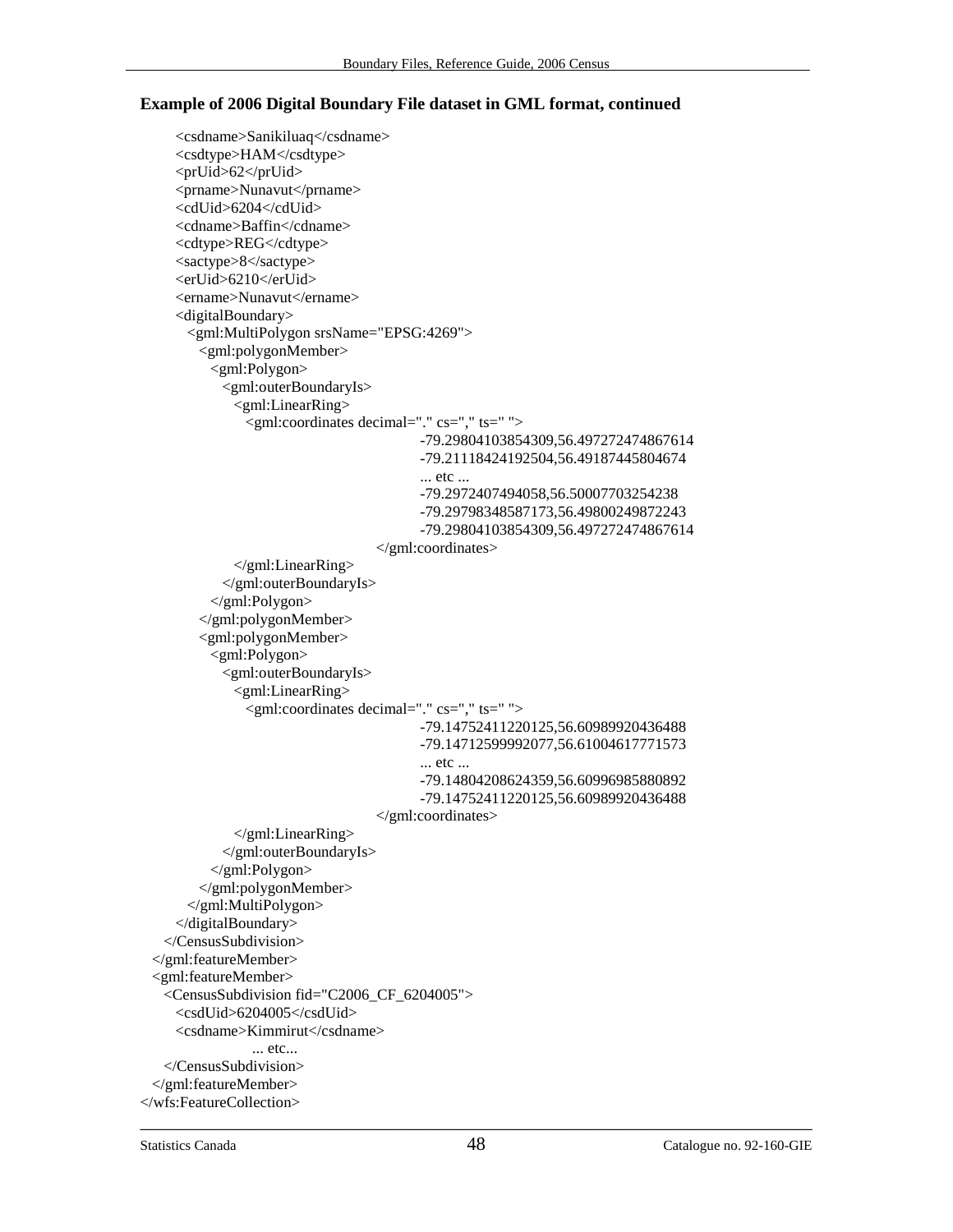# <span id="page-48-0"></span>**Appendix H: Hydrography ranked layers**

The Lakes and Rivers (polygon) file includes water layers which are ranked based on the number of water features displayed. The six layers contain various levels of hydrographic detail and are designed to suit different map scales and applications. For instance, rank 1 contains some of the largest lakes in Canada, excluding the St. Lawrence River, the Great Lakes and Lake of the Woods. By contrast, rank 6 contains an expanded set of water features for mapping at larger scales.

These layers are designed to be used at, but are not limited to, specific scales. The rank attribute is created specifically for use with Statistics Canada's census boundary files.

#### **Lakes and Rivers (polygon) ranked layer details:**

**Rank 1**: Contains polygons forming lakes. There are a total of 87 polygons in rank 1, 85 named polygons and 2 unnamed polygons.

Recommended scales for rank 1: 1: 10,000,000 or smaller scale.

**Rank 2**: Contains polygons forming lakes and rivers which are not included within rank 1. There are a total of 2,555 polygons in rank 2, 1,484 named polygons and 1,071 unnamed polygons.

Recommended scales for rank 2: between 1: 6,000,000 and 1: 9,999,999.

**Rank 3**: Contains polygons forming lakes and rivers which are not included within ranks 1 or 2. There are a total of 2,091 polygons in rank 3, 949 named polygons and 1,142 unnamed polygons.

Recommended scales for rank 3: between 1: 2,000,000 and 1: 5,999,999.

**Rank 4**: Contains polygons forming lakes and rivers which are not included within ranks 1 through 3. There are a total of 7,526 polygons in rank 4, 5,251 named polygons and 2,275 unnamed polygons.

Recommended scales for rank 4: between 1: 500,000 and 1: 1,999,999.

**Rank 5**: Contains additional water features across Canada, with a focus on census metropolitan areas (CMAs). This layer was derived by examining the hydrography present in reference maps of each CMA and adding all water features present in these maps. Because of the concentration of water features within CMAs, this rank is only recommended when displaying a specific CMA. This rank contains polygons forming lakes and rivers which are not included within ranks 1 through 4. There are a total of 12,967 polygons in rank 5, 5,786 named polygons and 7,181 unnamed polygons.

Recommended scales for rank 5: between 1: 100,000 and 1: 499,999.

**Rank 6**: Contains polygons forming lakes and rivers which are not included within ranks 1 through 5. There are a total of 49,697 polygons in rank 6, 44,949 named polygons and 4,748 unnamed polygons.

Recommended scales for rank 6: between 1: 25,000 and 1: 99,999.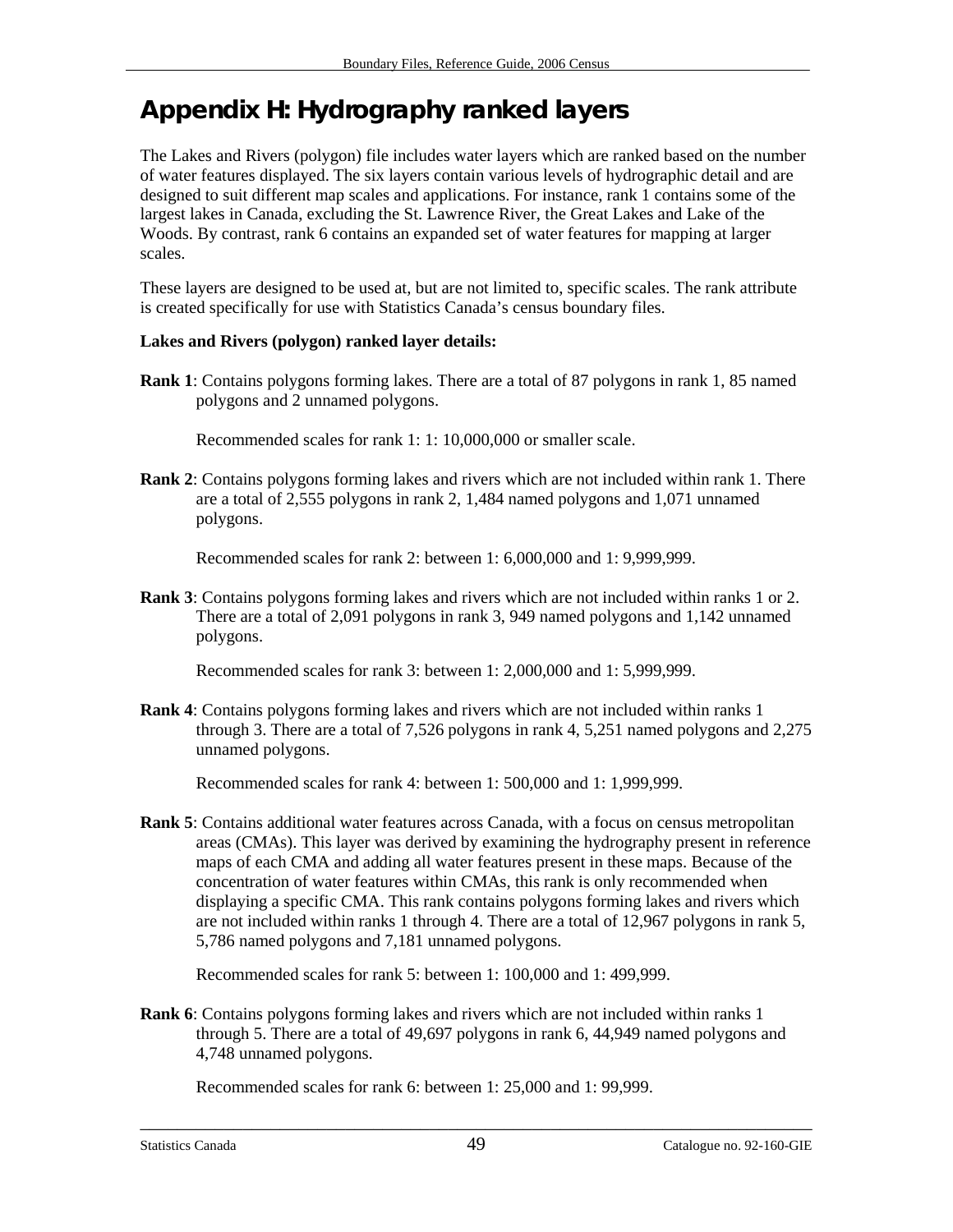# <span id="page-49-0"></span>**Unrestricted use licence agreement for Statistics Canada's free Boundary Files for Province/Territory, Economic Region, Census Division, Census Metropolitan Area/Census Agglomeration, Census Consolidated Subdivision, and Census Subdivision, 2006 Census**

This is a legal agreement between you, hereinafter referred to as the "Licensee," and Her Majesty the Queen in Right of Canada (Canada) as represented by the Minister of Industry (Statistics Canada), hereinafter referred to as the "Licensor." BY ACCESSING, DOWNLOADING, PRINTING OR USING THE DATA, INFORMATION AND MATERIALS BEING PROVIDED WITH, OR ACCESSIBLE PURSUANT TO THIS AGREEMENT, YOU ARE AGREEING TO BE BOUND BY THE TERMS OF THIS AGREEMENT. IF YOU DO NOT AGREE TO THE TERMS OF THIS AGREEMENT, YOU MUST IMMEDIATELY DISPOSE OF ANY SUCH DATA, INFORMATION, MATERIALS AND ANY DERIVED PRODUCTS.

- I WHEREAS the Licensor is the owner or licensee of intellectual property rights in and to digital data contained in the database known as Statistics Canada's free Boundary Files for Province/Territory, Economic Region, Census Division, Census Metropolitan Area/Census Agglomeration, Census Consolidated Subdivision, and Census Subdivision, 2006 Census;
- II AND WHEREAS the Licensee wishes to obtain certain rights to the Data, in accordance with the terms and conditions herein contained;
- III AND WHEREAS the Licensor wishes to grant to the Licensee certain rights to the Data, in accordance with the terms and conditions herein contained;
- IV AND WHEREAS the Licensor represents that it has full authority to grant the rights desired by the Licensee on the terms and conditions herein contained;
- V AND WHEREAS the parties hereto are desirous of entering into a licence agreement on the basis herein set forth, NOW THEREFORE, in consideration of the covenants contained in this Agreement, the parties agree as follows:

# **1.0 DEFINITIONS**

- 1.1 "Agreement" means this Unrestricted Use Licence Agreement and all schedules annexed to this agreement, as the same may be amended from time to time in accordance with the provisions hereof.
- 1.2 "Data" means any original and fixed digital data (i.e. that is transmitted electronically), metadata, software or documentation licensed pursuant to the terms and conditions of this Agreement.
- 1.3 "Derived Products" means any product or service created from, or made functional through, the use of all or part of the Data.
- 1.4 "Intellectual Property Rights" means any and all intellectual property rights recognized by the law, including any intellectual property right protected through legislation.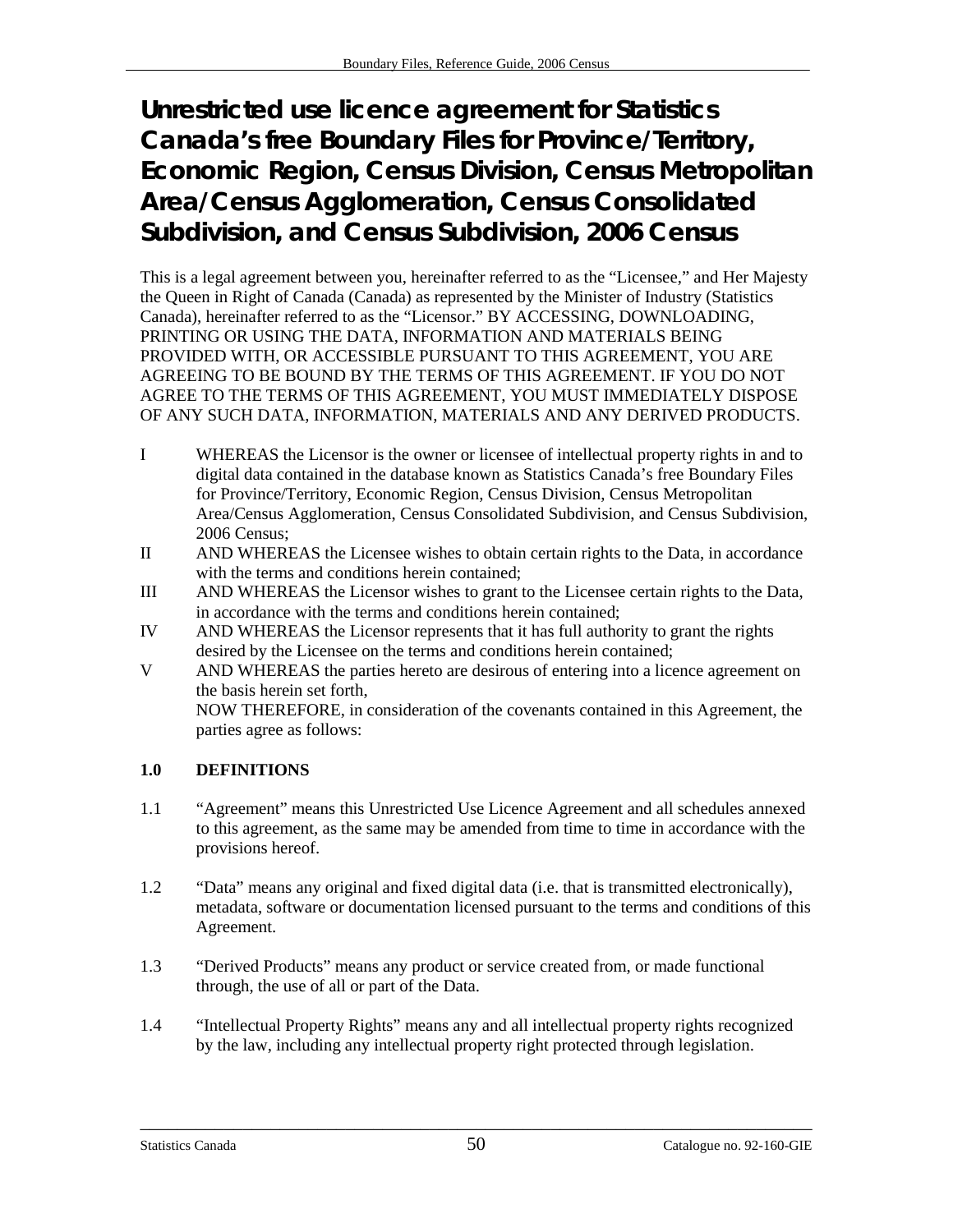- 1.5 "Licensor's Data" means that Data, the Intellectual Property Rights of which vest with the Licensor
- 1.6 "Licensor's Licensed Rights" means those rights conferred upon the Licensor by third parties over the use of Data which is not the Licensor's Data.
- 1.7 "Modifications" means any modification, enhancement, translation, update or upgrade of all or any part of the Data, in any medium.

#### **2.0 INTELLECTUAL PROPERTY RIGHTS**

2.1 All title and Intellectual Property Rights in and to the Licensor's Data shall at all times remain the property of the Licensor. All title and Intellectual Property Rights in and to the Data that is not the Licensor's Data are the property of the respective content owners and may be protected by copyright, other intellectual property laws, common law or international treaties.

#### **3.0 LICENCE GRANT**

- 3.1 Subject to this Agreement, the Licensor hereby grants to the Licensee a non-exclusive, world-wide, non-assignable, royalty-free right and licence to exercise such of the Licensor's Licensed Rights and such of the Licensor's Intellectual Property Rights in the Data as is necessary to use, reproduce, extract, modify, translate, further develop, distribute the Data, manufacture or cause to be manufactured and sell or license or cause to be sold or licensed Derived Products, and to sub-licence any or all of such rights, PROVIDED:
	- (i) all reproductions of the Data shall carry the notices and metadata information set out in section 4 hereof and the provisions contained in sections 5, to be amended in such circumstances by replacing the term "Licensor" as found in the aforementioned provisions with the Licensor's applied title or any such designation as the Licensor may indicate; and
	- (ii) all distribution of the Data or licensing by the Licensee of Derived Products containing the Data, and any sub-licence by the Licensee of its rights hereunder, shall be evidenced in writing, shall be on the same terms and conditions as contained herein and shall specifically include the provisions contained in sections 4, 5 and 6.2 hereof, to be amended in the circumstances by replacing in such agreements the term "Licensor" as found in the aforementioned provisions with the Licensor's applied title or any such designation as the Licensor may indicate.
- 3.2 The Intellectual Property Rights arising from any Modifications or from the manufacture of Derived Products, effected by or for the Licensee, shall vest in the Licensee or in such person as the Licensee shall decide.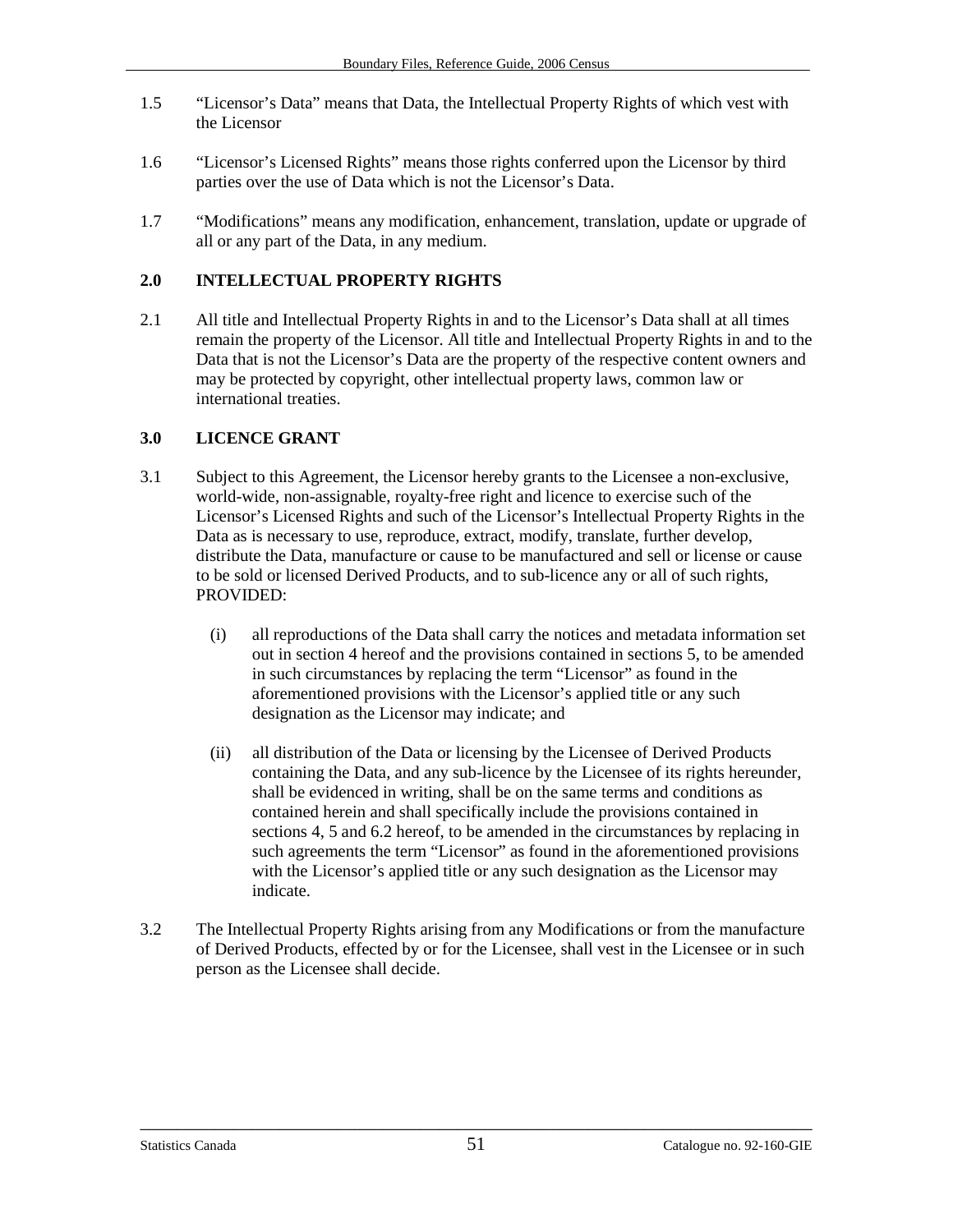#### **4.0 ACKNOWLEDGEMENT OF SOURCE AND INCORPORATION OF METADATA**

4.1 The Licensee shall include the following notice where any of the Data is contained within Derived Products,

*Source: Geography Division, Statistics Canada, 2006 Boundary Files, 92-160- XWE/F* 

*The incorporation of data sourced from Statistics Canada within this product shall not be construed as constituting an endorsement by Statistics Canada of such product* 

or any other notice deemed appropriate by the Licensor.

4.2 The Licensee shall reproduce, include and maintain the following notice on all reproductions of the Licensor's Data produced pursuant to Section 3 above:

Reproduced with the permission of Statistics Canada

4.3 The Licensee shall incorporate in all reproduction and downstream distribution of the Data all metadata included by the Licensor in the provision of the Data.

#### **5.0 REPRESENTATIONS, WARRANTIES, INDEMNITIES**

- 5.1 The Licensor makes no representation or warranty of any kind with respect to the accuracy, usefulness, novelty, validity, scope, completeness or currency of the Data, at any time and from time to time, and expressly disclaims any implied warranty of merchantability or fitness for a particular purpose of the Data. The Licensor does not ensure or warrant compatibility with past, current or future versions of computer software to access the Data.
- 5.2 The Licensee acknowledges having received notice of the disclaimer set out above and accepts the Data on an "as is" basis, without representations or warranties of any kind. No oral or written information or advice given by the Licensor, at any time or from time to time, shall create or evidence, or be deemed to create or evidence, a contractual representation, warranty or guarantee of any kind.
- 5.3 The Licensee shall have no recourse against the Licensor, its officers, directors, employees, authorized agents and contractors, whether by way of any suit or action or other, for any loss, liability, damage or cost that the Licensee may suffer or incur at any time, by reason of the Licensee's possession or use of the Data or arising out of the exercise by the Licensee of its rights hereunder.
- 5.4 The Licensee shall indemnify the Licensor, its officers, directors, employees, authorized agents and contractors from all claims whatsoever alleging loss, costs, expenses, damages or injuries (including injuries resulting in death) arising out of the Licensee's possession or use of the Data or the exercise by the Licensee of its rights hereunder.
- 5.5 The Licensee's obligation to indemnify the Licensor, its officers, directors, employees, authorized agents and contractors, under this Agreement shall not affect or prejudice the Licensor from exercising any other rights under law.
- 5.6 The provisions of this Article shall survive termination of this Agreement.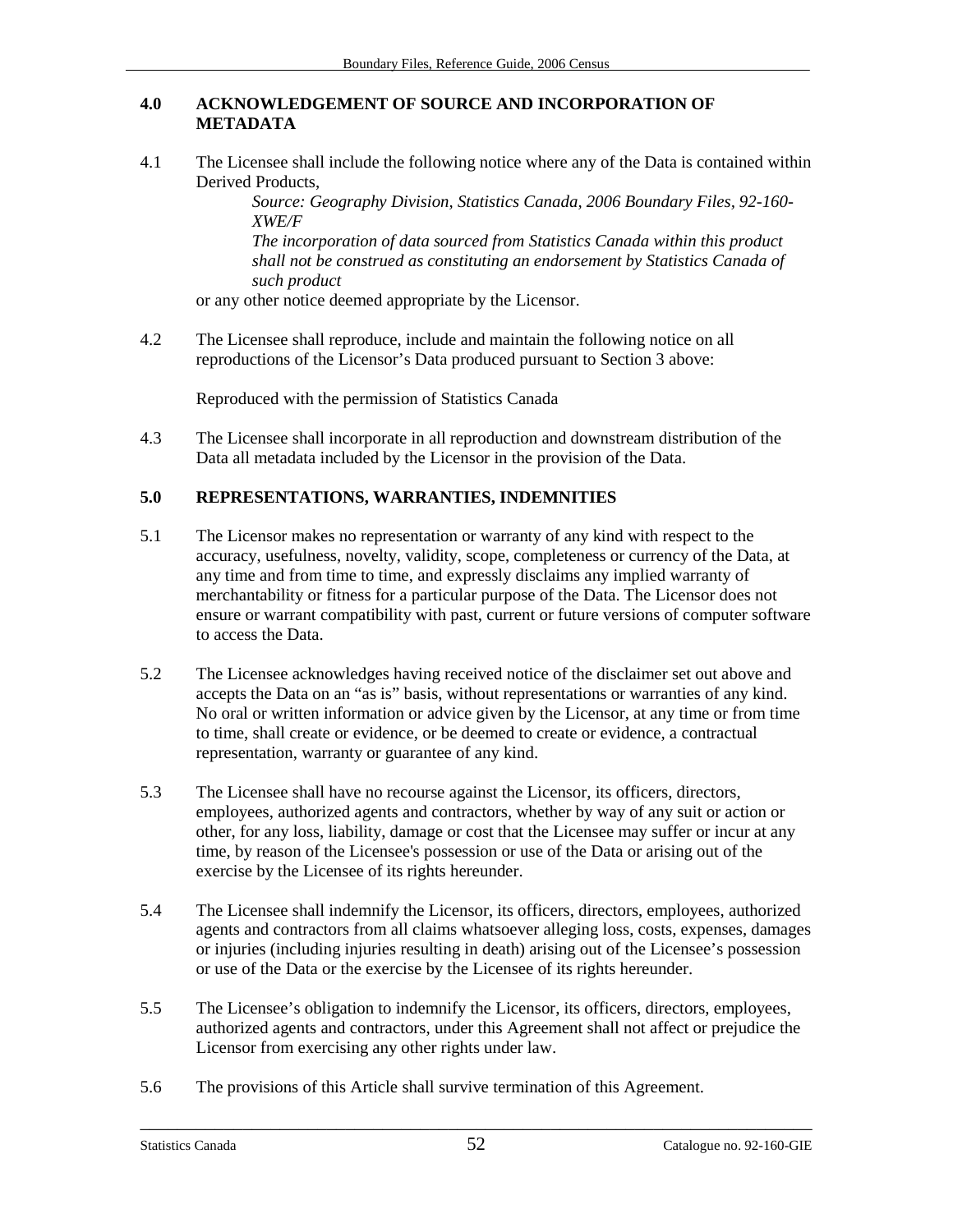### **6.0 TERMINATION**

- 6.1 This Agreement may be terminated
	- (i) automatically and without notice, if the Licensee commits or permits a breach of any of its covenants or obligations under this Agreement;
	- (ii) upon written notice of termination by the Licensee at any time, and such termination shall take effect thirty (30) days after the receipt by the Licensor of such notice; or
	- (iii) upon mutual agreement of the parties.
- 6.2 Upon termination of this Agreement, for whatever reason, the Licensee's rights under section 3 shall immediately cease; and all obligations of the Parties which expressly or by their nature survive termination shall continue in full force and effect subsequent to and notwithstanding such termination, until they are fully satisfied or by their nature expire. For greater clarity, but without restricting the generality of the foregoing, the following provisions survive termination of this Agreement:

- section 5 (representations, warranties, indemnities)

- 6.3 Notwithstanding subsections 6.1 and 6.2 above, the Licensee may continue to use the Data for the purpose of completing orders of Derived Products made before the termination date of this Agreement
- 6.4 Notwithstanding the termination of this Agreement, all agreements entered into by the Licensee in the exercise of its rights under section 3 thereof prior to such termination and all obligations imposed therein shall continue in full force and effect subject to their terms.

# **7.0 GENERALITIES**

7.1 Applicable Law

This Agreement shall be construed and enforced in accordance with, and the rights of the parties shall be governed by, the laws of Ontario and Canada, as applicable.

### 7.2 Entirety of Agreement

This Agreement hereto constitute the entire agreement between the parties with respect to its subject matter. This Agreement may only be amended in writing, signed by both parties, which expressly states the intention to amend this Agreement.

7.3 Alternate Dispute Resolution

If a dispute arises concerning this Agreement, or if a proposed modification of any term of this Agreement cannot be agreed between the parties, the parties shall attempt to resolve the matter first by negotiation.

If the parties have not succeeded in negotiating a resolution, then they shall jointly submit the dispute to a mutually accepted mediator. If the parties cannot agree on an acceptable mediator, then either party may submit the dispute to binding arbitration.

The arbitral tribunal shall be governed by the UN Commercial Arbitration Code (the "Code"), referred to in the Commercial Arbitration Act, R.S.C 1985, c. C-4.6, and judgment upon the award rendered by the arbitral tribunal may be entered in any court having jurisdiction over the matter.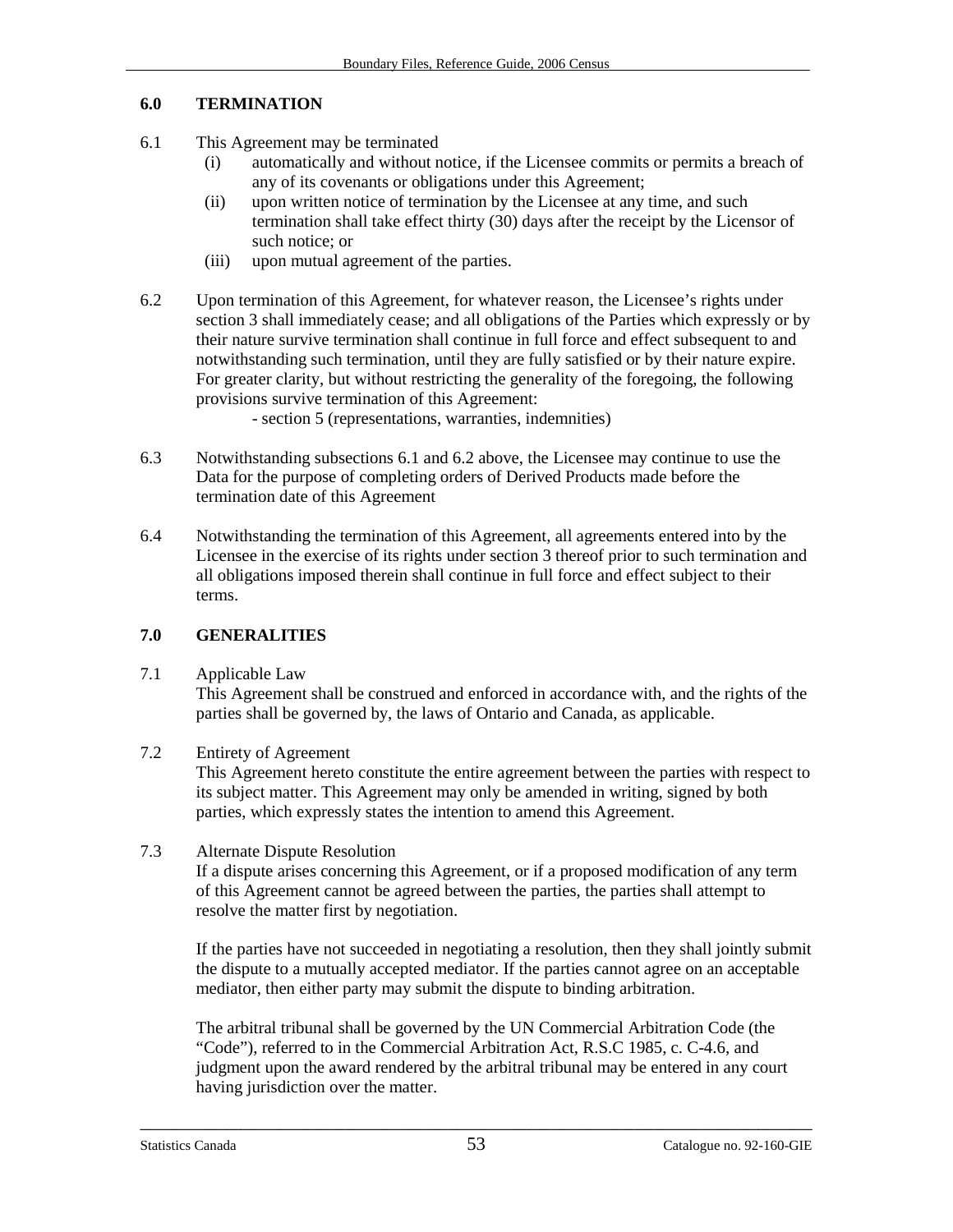The arbitral tribunal shall consist of one arbitrator chosen by the parties. Subject to the Code, the parties agree that the award and determination of the arbitral tribunal shall be final and binding on both parties, shall be without right of appeal and shall be the exclusive remedy between the parties regarding any claims, counterclaims, issues or disputes presented to the arbitral tribunal.

#### **Costs**

The Parties shall bear the costs of the mediation equally, except that each party shall bear its own personal costs of the mediation.

The costs of the arbitral tribunal's fees and expenses shall be shared equally by the parties. The parties shall bear their own personal costs except that the losing party shall pay all costs, fees, levies and taxes arising from and necessitated by the enforcement of the arbitral tribunal's award, including, without limitation, registration, enforcement charges or other judicial levies or costs.

#### 7.4 No Joint Venture

The Parties expressly disclaim any intention to create a partnership, joint venture or joint enterprise. The Parties acknowledge and agree that nothing contained in this Agreement nor any acts of any party shall constitute or be deemed to constitute the parties as partners, joint ventures or principal and agent in any way or for any purpose. No Party has the authority to act for, or to assume any obligation or responsibility on behalf of the other Party. The relationship between the Parties is intended to be, and shall at all times be construed as that of licensor and licensee.

#### 7.5 No Waiver

No condoning, excusing or overlooking by the Licensor of any default by the Licensee, at any time or times, in performing or observing any of the Licensee's obligations hereunder, will operate as a waiver, renunciation, surrender of or otherwise affect the rights of the Licensor in respect of any continuing or subsequent default. No waiver of these rights will be inferred from anything done or omitted by the Licensor, except by an express waiver in writing.

#### 7.6 Order of Precedence

If there is a conflict or ambiguity between this Agreement proper and any schedules thereto, the interpretation consistent with this Agreement proper (taking into consideration the statements in the recitals and headings) shall prevail and apply, notwithstanding any wording to the contrary in the applicable schedule.

#### 7.7 Notices

The Licensor assumes no obligation or liability whatsoever for the provision of updates to the Data or the provision of notices in relation thereto to the Licensee.

### *ANY USE WHATSOEVER OF THIS DATA PRODUCT SHALL CONSTITUTE YOUR ACCEPTANCE OF THE TERMS OF THIS AGREEMENT.*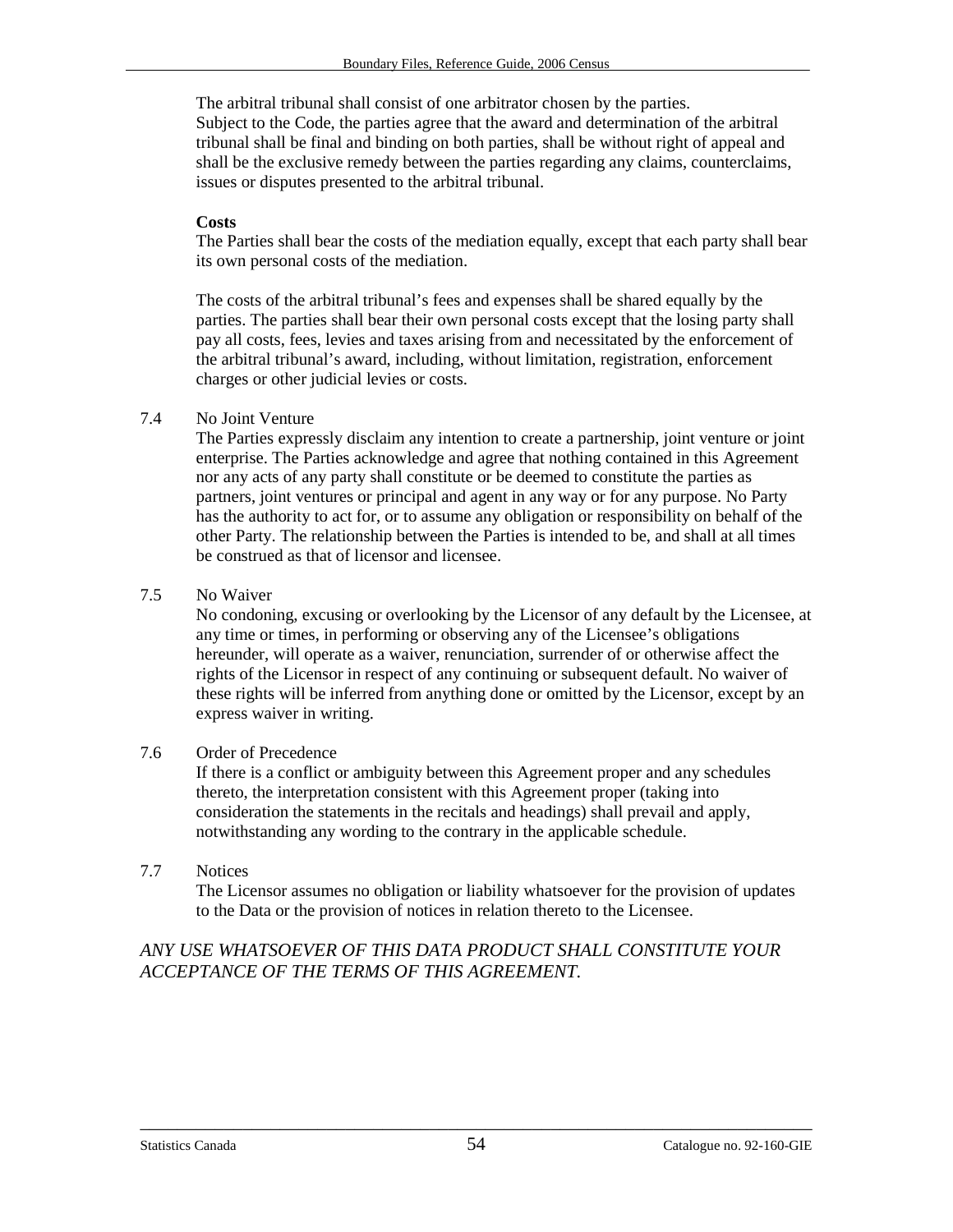#### **For further information please contact:**

Licensing Services Marketing Division, Statistics Canada R.H. Coats Building, 9th floor, section A Ottawa, Ontario K1A 0T6, Canada E-mail: licensing@statcan.ca Telephone: 613-951-1122 Fax: 613-951-1134

© Statistics Canada, 2007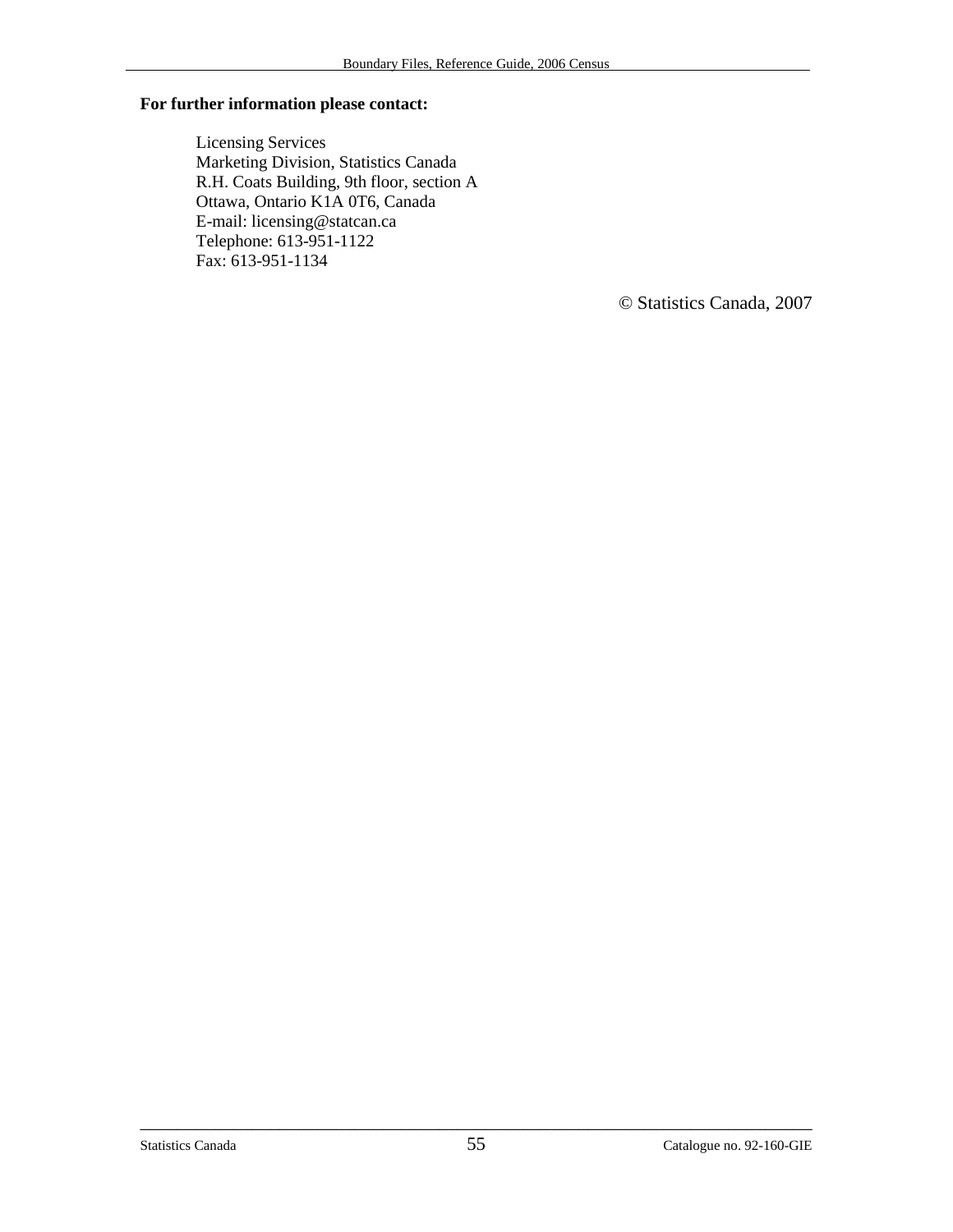# <span id="page-55-0"></span>**End-use licence agreement for Statistics Canada's Boundary Files for Census Tract, Dissemination Area, Dissemination Block, Federal Electoral District, Urban Area and Designated Place, 2006 Census**

### **Copyright**

The Government of Canada (Statistics Canada) is the owner or a licensee of all intellectual property rights (including copyright) in this data product. With your payment of the requisite fee, you (hereinafter referred to as 'the Licensee') are granted a non-exclusive, non-assignable and non-transferable licence to use this data product subject to the terms below. This licence is not a sale of any or all of the rights of the owner(s).

#### **Terms of use**

- 1. All copyright and proprietary notices, as well as all conditions of use associated with the data product, must be communicated to all users of the data product.
- 2. The Licensee shall not transfer this data product to, or store the data product in, any electronic network for use by more than three (3) regular users unless the Licensee obtains prior written permission from Statistics Canada and pays any additional fees.
- 3. The Licensee shall not lend, rent, lease, sublicense, transfer or sell any part of the data product nor any right granted under this agreement to any person outside the licensed organization or to any other organization.
- 4. The Licensee shall not disassemble, decompile or in any way attempt to reverse engineer any software provided as part of the data product.
- 5. The Licensee shall not use any part of the data product to develop or derive any other data product or data service for external distribution or commercial sale.
- 6. The Licensee is granted reasonable rights of use of the content of this data product only for personal, corporate or public policy research, as well as for educational purposes. This permission includes the use of the content in analyses and in the reporting of results and conclusions, including the citation of limited amounts of supporting data, extracted from the data product, in such documents. In such cases, the source of the data must be acknowledged in all such documents and communications by providing the following source citation at the bottom of each table and graph:

Source (or 'Adapted from,' if appropriate): Geography Division, Statistics Canada, Boundary Files, 92-163-XWE/F, 92-163-XCE/F, 92-164-XWE/F, 92-164-XCE/F, 92- 165-XWE/F, 92-165-XCE/F, 92-168-XWE/F, 92-168-XCE/F, 92-169-XWE/F, 92-169- XCE/F, 92-171-XWE/F, 92-171-XCE/F, 2006 Census.

- 7. The Licensee shall obtain approval from Statistics Canada before publishing any significant volume of material, in any medium, that is extracted from the data product.
- 8. The Licensee agrees not to merge or link the data product with any other databases in such a fashion that gives the appearance that the Licensee may have received, or had access to,